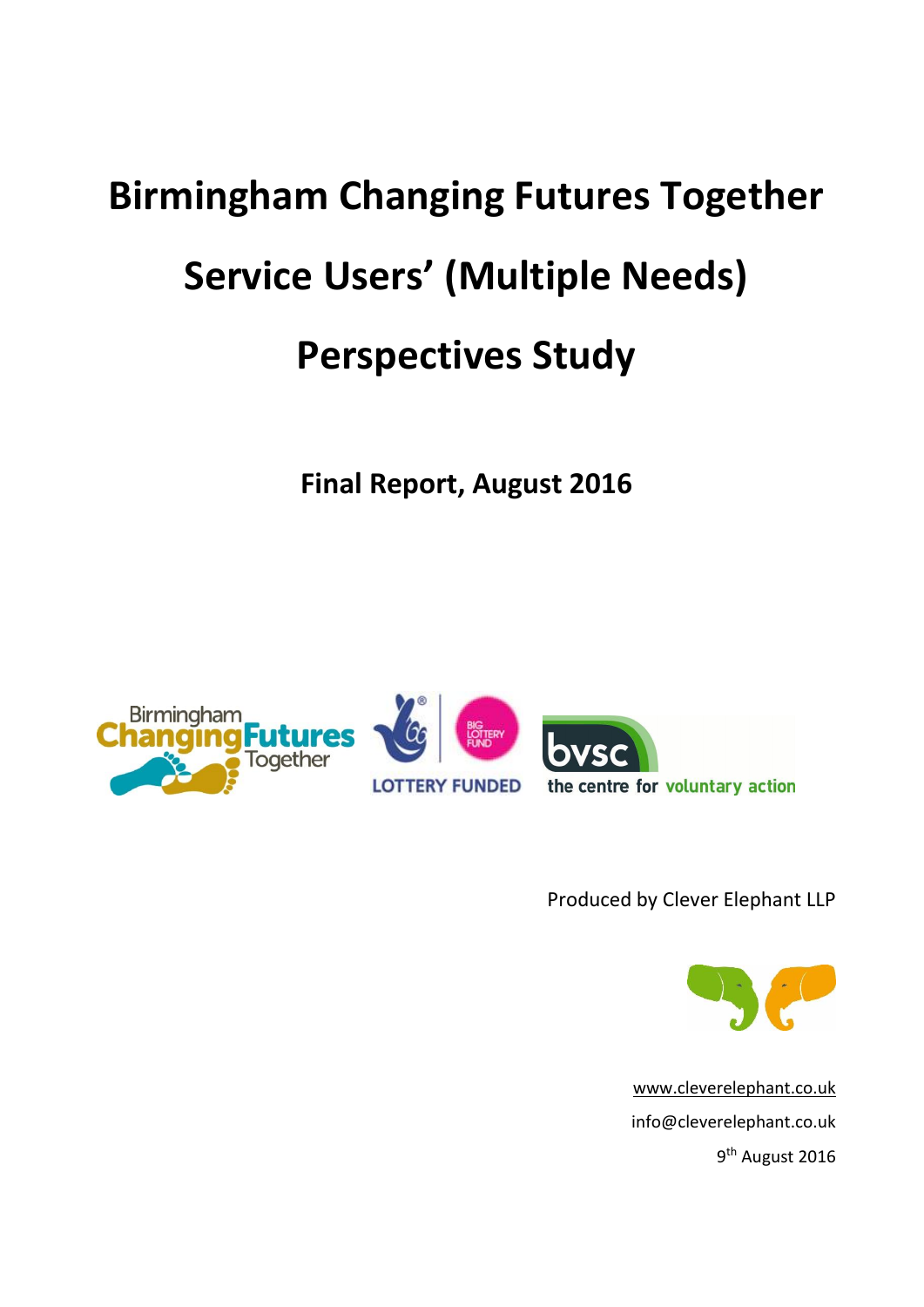# **Birmingham Changing Futures Together**

# **Service Users (Multiple Needs) Perspectives Study**

# **CONTENTS**

| <b>Executive Summary</b>                                                       | p.3   |
|--------------------------------------------------------------------------------|-------|
|                                                                                |       |
| 1. Introduction                                                                | p.11  |
| 1.1 Birmingham Changing Futures Together (BCFT)                                |       |
| 1.2 The Service Users' Perspectives Study                                      |       |
|                                                                                |       |
| 2. Methodology and approach                                                    | p.14  |
| 2.1 Design and Focus                                                           |       |
| 2.2 Research approaches                                                        |       |
| 2.3 The Interviewee Engagement Process                                         |       |
| 2.4 The Interviewees                                                           |       |
| 2.5 The Pilot                                                                  |       |
| 3. The experience of using services                                            | p.21  |
| 3.1 Housing Services                                                           | p.21  |
| 3.2 Health Services                                                            | p.26  |
| 3.3 Mental Health Services                                                     | p.29  |
| 3.4 Substance Misuse Services                                                  | p.32  |
| 3.5 Accident and Emergency Services                                            | p.37  |
| 3.6 Services for Training and Employment                                       | p.39  |
| 3.7 Criminal Justice Services                                                  | p. 42 |
| 3.8 BCFT Services (mainly Lead Workers and Peer Mentor Project)                | p.45  |
| 3.9 Responses to supplementary questions and other comments                    | p.49  |
| 3.10 Services in Birmingham compared to other places                           | p.51  |
| 3.11 Summary of perceptions of services                                        | p.52  |
| 4. Learning from the Study                                                     | p.54  |
| 4.1. Learning about services                                                   | p.54  |
| 4.2. Learning about the process of engagement                                  | p.58  |
|                                                                                |       |
| 5. Recommendations for further research                                        | p.66  |
| 5.1 Introduction to recommendations                                            |       |
| 5.2 Recommendations                                                            |       |
| "Creating the Space" Guidelines for MCN Interviews (2016)<br><b>Appendix 1</b> | p.69  |
| <b>Appendix 11</b> A Note on Psychologically Informed Environments             | p.77  |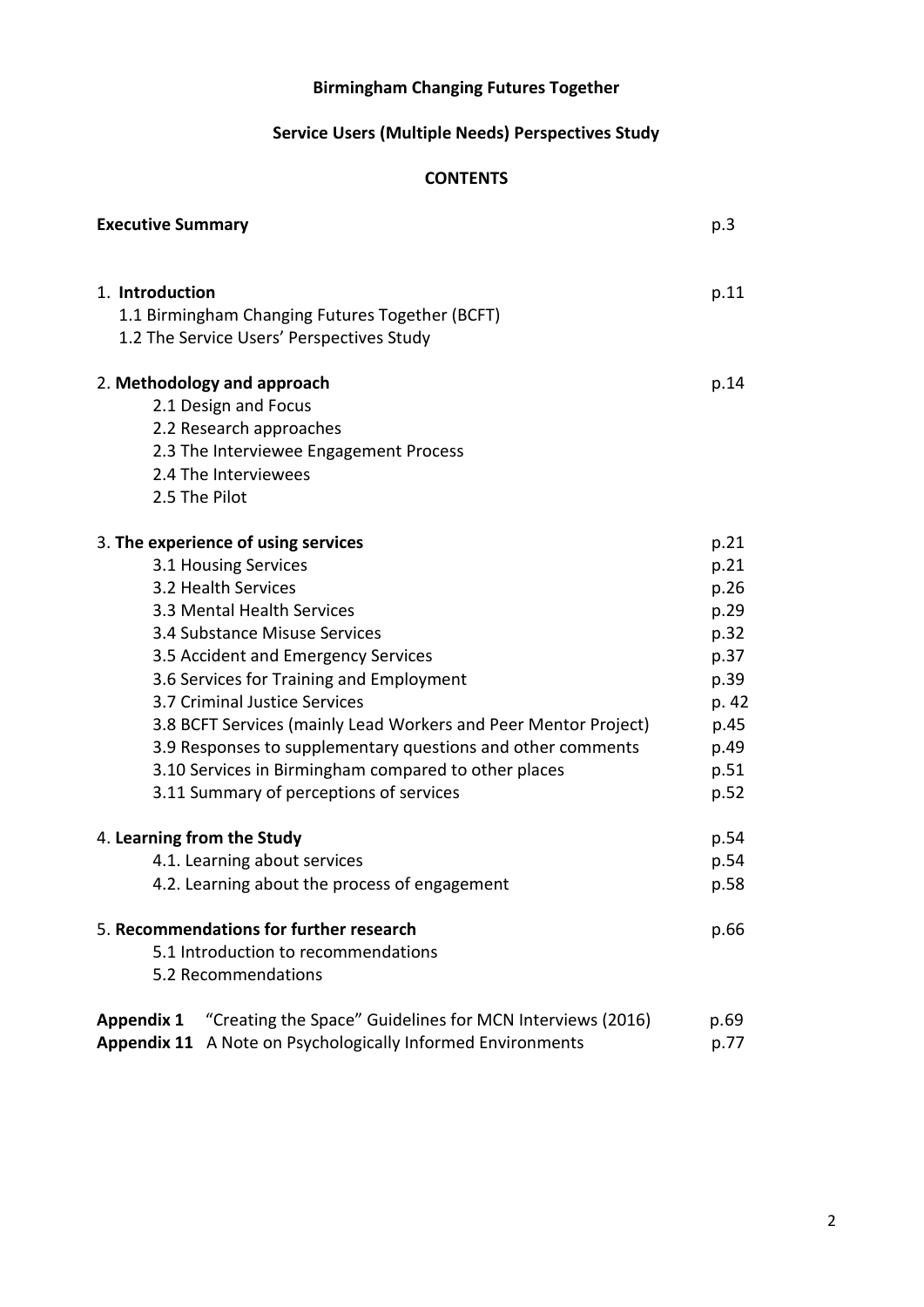# **BIRMINGHAM CHANGING FUTURES TOGETHER (BCFT)**

# **Service Users' (Multiple Needs) Perspectives Study**

#### **EXECUTIVE SUMMARY**

#### **Chapter 1. Introduction**

Birmingham Changing Futures Together (BCFT) is a £10 million programme funded over eight years by the Big Lottery Fund (BIG). Birmingham is one among twelve locations across the country taking part in *Fulfilling Lives: Supporting People with multiple needs*. All the *Fulfilling Lives: Supporting People* projects are exploring new ways of working with adults with two or more multiple and complex needs, or HARM needs. These are:

- Homelessness
- Addiction and problematic substance misuse
- Risk of reoffending
- Mental ill health.

Alongside delivering service improvements, the programme is subject to substantial national and local research. The national research will look at results from across all twelve programmes, identifying what works for the individual, for providers and for commissioners, and ultimately, for the public purse. The evidence will, it is hoped, lead to systems change, as it demonstrates how to make services more cost effective and deliver improved outcomes. Birmingham's local research, including this Service Users' Perspectives Study will contribute to that wider learning. Birmingham Changing Futures Together commissioned this study in September 2015 as part of its local evaluation.

The Service Users' Perspective Study is an independent study by Clever Elephant. It captures individuals' perspectives on a range of services, both those services directly related to the four HARM needs listed above, and additional service needs that frequently accompany them. The study reflects BCFT's position, that it is not individuals with multiple and complex needs that create problems for service delivery, but rather that the way in which services are delivered can and often does make difficulties for individuals. Research was carried out between September 2015 and the end of May 2016. The focus of the research, the content of the interviews, and the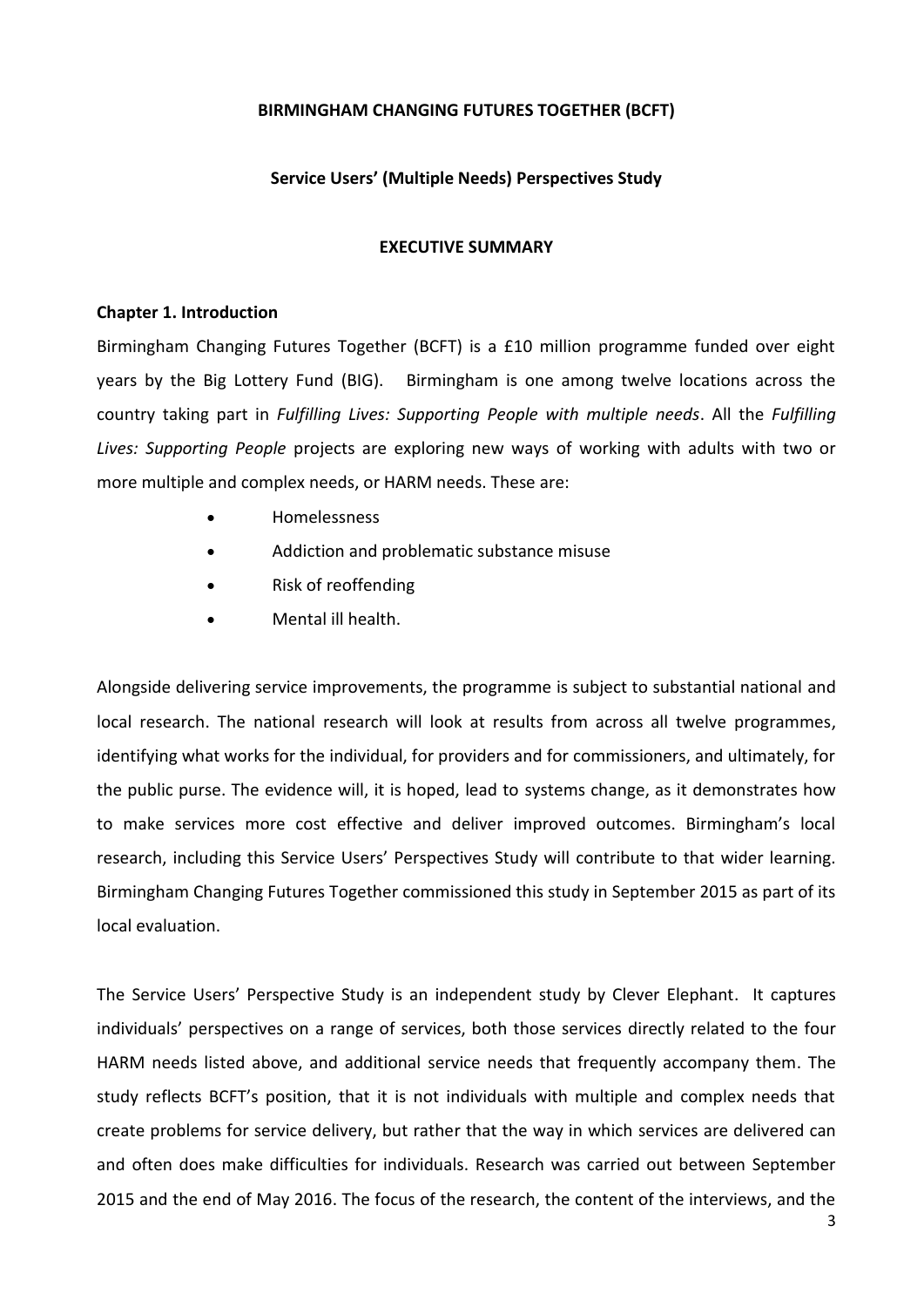process of engagement were designed with the help of Experts by Experience (EBE), people with lived experience of multiple needs. It was in fact EBE who rejected the previously planned case study approach and asked researchers to listen to their voices and 'to tell it how it is', how it feels to be on the receiving end of services, to be the service user. This was a pilot study and if successful BCFT intend it to be the first in an ongoing series throughout the programme's lifetime. It is hoped that many interviewees will be interviewed again over time, so that any changes in perceptions can be captured. All interviewees to date have agreed to this, though researchers are aware that changing circumstances may often make this difficult.

#### **Chapter 2. Methodology and approach**

As a pilot this study had two aims: the first was to find out about services from the first-hand experience of people who use them. The services included health, housing, mental health, substance misuse, accident and emergency, training and employment, criminal justice like police and probation and the BCFT programme itself. The second aim was to explore the research techniques that would best suit this cohort and produce the richest data. The learning has been twofold, what was said about the services themselves and what was discovered about the process of engaging the service users in the study.

A total of twenty service users participated, with one person being interviewed twice. The interviewees' profile was not dissimilar to the statistics across the BCFT programme. Five were female, the rest male. They had an age range from 20 years to 60 years, with the highest number in their 30s. The majority were White British. All but two of those interviewed came from the caseload of BCFT lead workers, so this group of interviewees had the most entrenched needs. A major concern when reporting on a small interviewee group like this is to maintain anonymity. The report removes any specifics by which interviewees could be recognised. It is also important to note that interviewees were not asked to name specific providers, rather to comment on their experience of service areas. The aim was never to evaluate specific service provision; it was always to capture the raw experience of service use. Individual service providers are not named.

It appeared from our interviewees that, as service users, they were unused to being asked for their first-hand account of services and that they enjoyed the opportunity.

#### **Chapter 3. The experience of using services**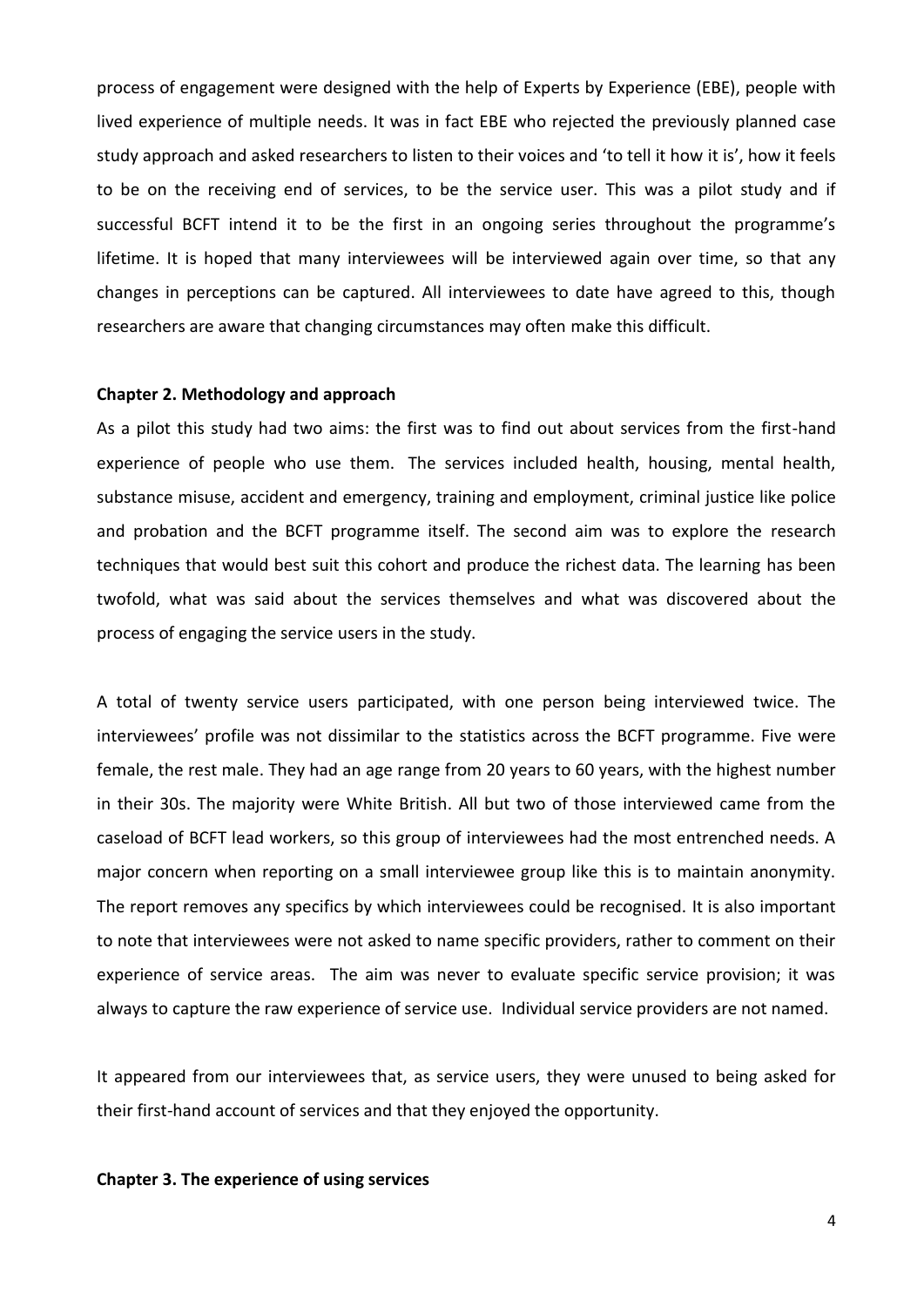This chapter presents the findings relating to the experience of using services. There is a section for each of the service areas listed above, with a further topic relating to anything specific to Birmingham. Each section records interviewee's perspectives using the following structure:

- 1. How does it feel, using the words and reporting the views of interviewees as appropriate (given the need for anonymity for both interviewees and providers)
- 2. What people want, analysis provided by the researchers
- 3. Summary of learning points, for those interested in taking the findings forward

Here are summaries of each section:

#### **3.1. Housing Services**

The majority of respondents not unsurprisingly wanted to have somewhere "permanent to call home". Some had experienced difficulty in finding their way through various systems to apply for housing. Many expressed the need to be in long term housing, rather than short term arrangements, with worries about facing homelessness again. Those in hostels and temporary accommodation often commented on noise and tension that could increase their anxiety levels, and felt that being housed with others with addiction and alcohol issues was not helpful to their chances of recovery. Many found sharing facilities with other service users with similar problems and similar compulsive behaviours as themselves difficult to handle, and therefore appreciated it when providers take into consideration each individual's position: "People are handpicked for each house". Being in supported housing and receiving regular help from a support worker is widely appreciated. Whilst hostels could be daunting to some, sleeping on the streets also presented risks – "sleeping bags, they get robbed regularly". One person said that when he/she slept rough they hid away, so outreach workers couldn't find them.

#### **3.2. Health Services**

Many interviewees said that they found it difficult to access to regular health services: "Didn't use GPs when I was homeless as I didn't have an address". Some felt that when they did access a health service, they were often not taken seriously "[the doctor] knew I had long standing problems and advised me to show some spine - I left feeling demoralised"; fobbed off " {They thought} It's just a heroin addict, she doesn't matter" or were patronised or neglected in some way, "I've been on anti-depressants for 15 years. No-one ever noticed I needed a mental health programme". Where health services had worked well, in interviewees' opinions this was often down to securing regular access and a good relationship with a particular doctor or nurse.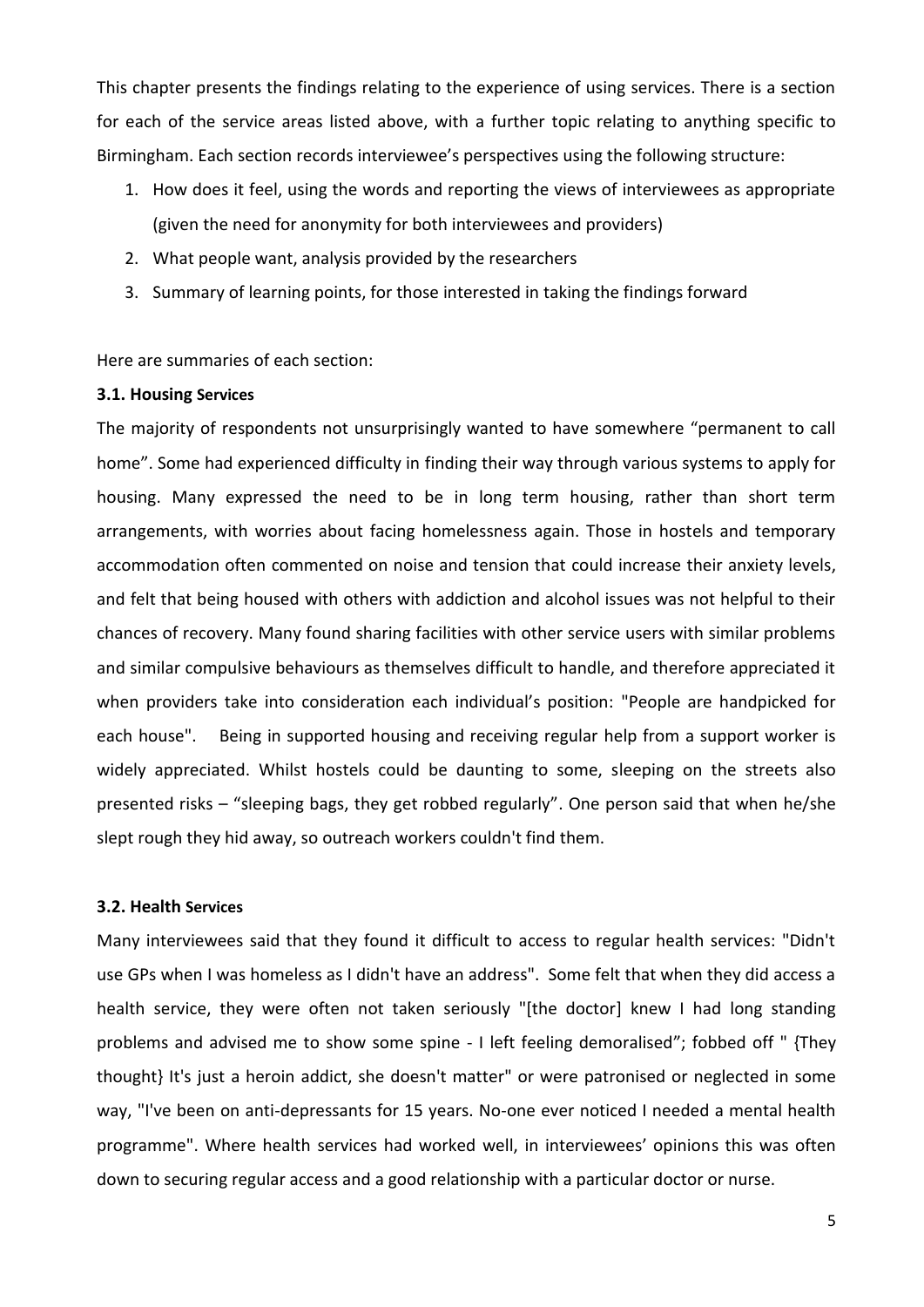#### **3.3. Mental Health Services**

Interviewees had a lot of experience of mental health services and said they needed both medication and support, including consistency of support. There were regular reports of having to wait for appointments after referrals were made, though it is unclear whether waiting lists are any longer for this group than for the general population. Some recognised that their offending behaviour directly related to mental health and anger management issues. Most felt that having the "right" support worker and the "right" medical support were essential to being able to make progress. One positive example given was of a GP who both supported the interviewee, and prescribed and monitored their drugs.

#### **3.4. Substance Misuse Services**

Interviewees commented on their experiences of a range of services and it became clear that the relationship with the support worker(s) contributes very significantly to their success or otherwise. Reliability and consistency enabled them to feel trust. Experiencing some stability they felt increased their chances of a successful detox and enabled them to start to address their long term recovery issues. Frequent contact was identified as key in any scheduled recovery programme. They mentioned the benefits of having the support of BCFT's case workers (called Lead Workers and Peer Mentors) and having accommodation where appropriate in-house support was available. Another significant factor they identified was having accommodation free of others still currently misusing substances. Several interviewees on the other hand referred to "not being ready" and mentioned their anxieties about failure and whether they would be given a second chance: "You try getting into detox - it takes months". For them navigating services when they are in still crisis is extremely challenging: "Being an alcoholic is a full time job and not a very pleasant job at that". One interviewee described deliberately offending in order to secure the help of the police in referring him/her to the support agencies that they knew they needed.

# **3.5. Accident and Emergency Services**

This interview group expressed mixed feelings about these services. Some felt they experienced prejudice, which they thought was due to staff seeing their presenting conditions as somehow self-inflicted, or in some way related to their choices: "I hate A&E, they think I'm a waste of their time. This is what you feel from them". On the other hand others expressed gratitude for the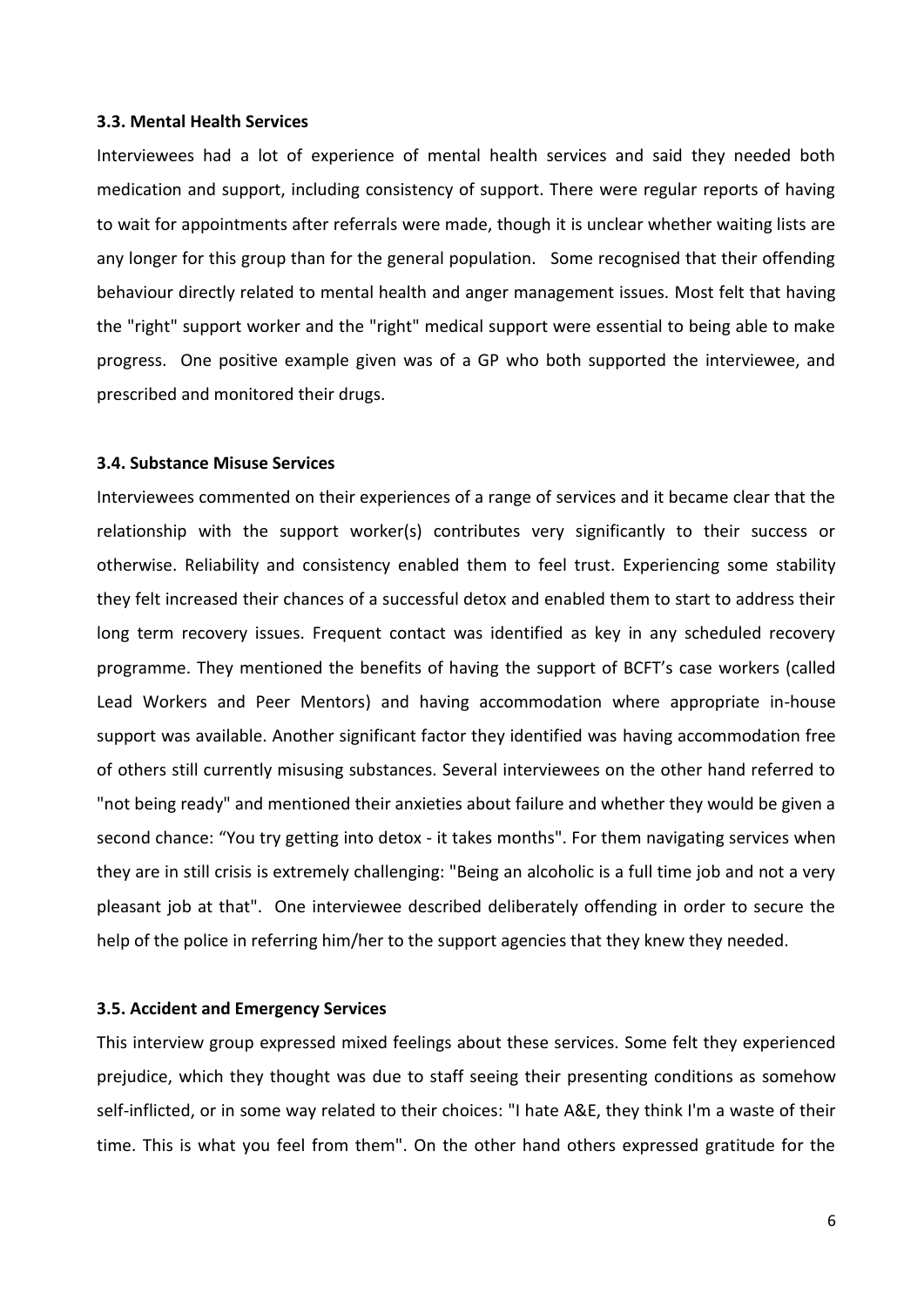help they had received when in crisis, for example, when suffering the effects of alcohol withdrawal, sometimes on repeated occasions.

#### **3.6. Services for training and employment**

"Work is a bit of a way off at the moment", a sentiment expressed by one interviewee but one which most interviewees also felt. Nevertheless they saw the value of training and volunteering, not only in securing a future for themselves, but also as a way of getting out of doors "I would like a job gardening to get out of hostel"; and getting some new structure into their day: " I would like to help other people. I'm trying to build a structure to the day and get stable so can do this". Several identified being in the open air as particularly important to their well-being.

#### **3.7. Criminal Justice Services**

Many of the interviewees had convictions, many of which had resulted in prison sentences. As might be expected, feelings about the services received whilst in the system were complicated, and varied considerably. Interviewees reported being most vulnerable at the actual point of release, for example. Likewise, the capacity of the probation service to continue to provide support to an individual after they had completed the probationary period was highlighted as an issue. Feelings towards the police were equally mixed: in general there was distrust and criticism that the police simply moved them on without referring them onto other services. At an individual level however some mentioned specific police officers who had been helpful, showing once again that it is relationships that matter.

#### **3.8. BCFT Services (mainly Lead Workers and Peer Mentors)**

Interviewees strongly commended the intensive, comprehensive and consistent support provided by these roles. Without this support interviewees, juggling so many complicated and intense issues, said they would have found navigating or negotiating services extremely challenging, if not beyond them. They all felt this support was helping them to achieve some stability and to address their issues. Long term consistency of staff regularly featured as an enormous positive. Trust builds up gradually, through repeated contact, and is tested every time a fresh need arises or a new crisis emerges. Interviewees often referred to the length of support they were eligible for - as knowing that this support could be available over several years was important to them.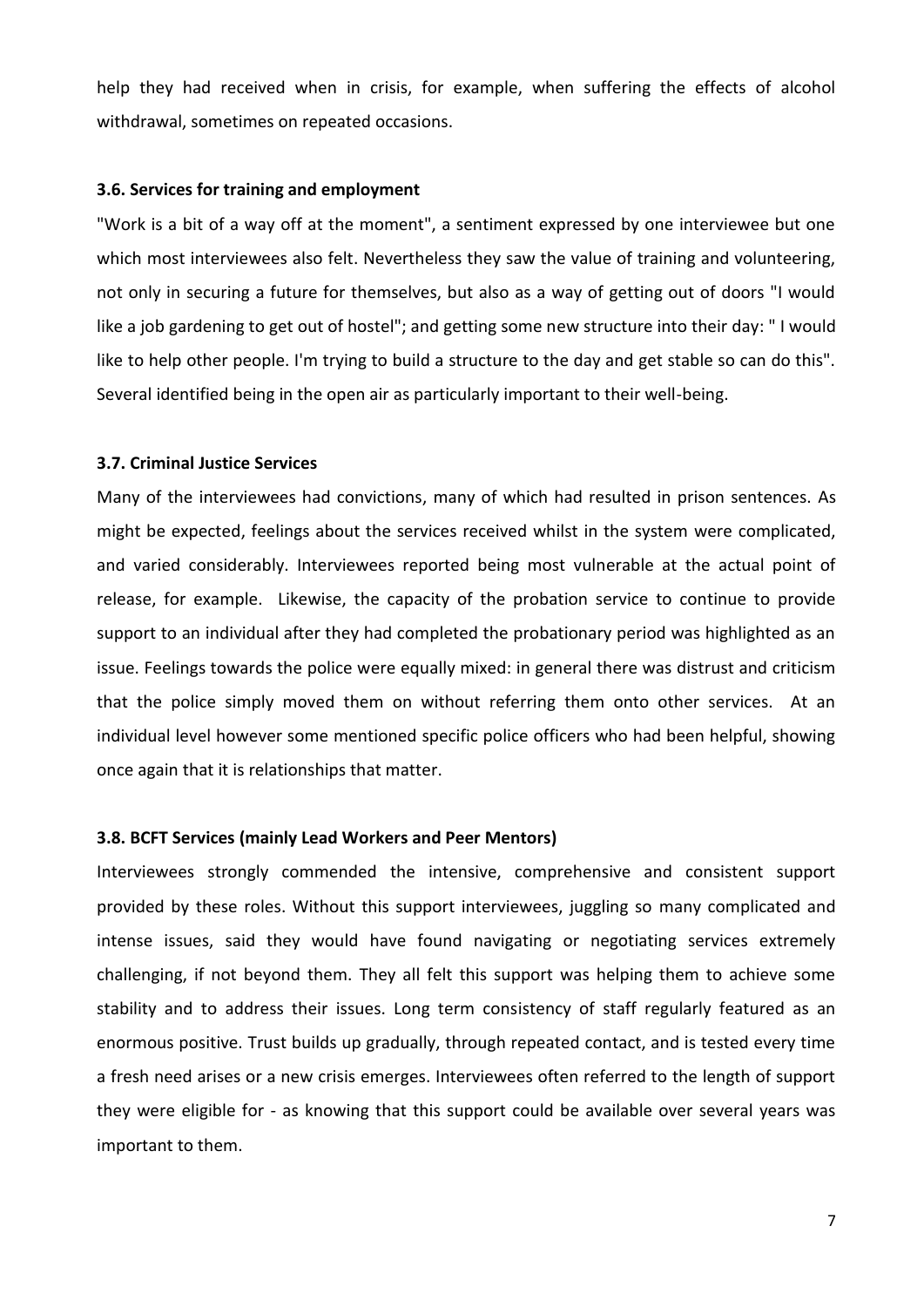#### **Chapter 4. Learning from the Study**

Chapter 4 sets out the learning from both the experience of using services and from the process of engagement. The learning about services is focused on the following themes: suitability, attitude, timeliness, wrapped around the individual, accessibility and duration and continuity. An important finding is that for individuals with multiple and complex needs some service areas are more immediately important than others in addressing their often long-standing issues. Stable housing is a foundational need before being able to tackle health and wellbeing. The interviewees experienced the greatest challenges with services for substance misuse and mental ill health, due to a range of factors including accessibility, suitability, timeliness and the duration of the provision.

The learning from the process of engagement reflects on the challenge of interviewing people with multiple and complex needs, many of whom are in the midst of crisis and are experiencing chaotic lifestyles. The process whereby such a service user becomes an interviewee and is able to participate actively in research is not straightforward and requires many skills to make it happen. In this chapter, the report offers insight on what needs to be in place in order to enable and empower the participation of those with the most pressing and complex needs.

o "I'll spend a few minutes with you and then I've got to get a drink"

An important finding is that for many their engagement can in itself be described as part of the therapeutic process. Being valued as the expert and seeing oneself as a "giver" rather than a "recipient", as someone who is able to help others, has been significant. In this context having researchers who react appropriately to often distressing personal disclosures is important. They also need to understand evasions, know when to stop probing and to handle omissions sensitively and well.

#### **"Creating the Space":** Interviewing People with Multiple Needs

As a result of so much learning about the process of engagement a set of Guidelines "Creating the Space": Interviewing People with Multiple Needs, has been produced in the hope that it will be useful for others wanting to find out about services from the perspective of service users. The guidelines can be found at Appendix 1 in the report. They provide prompts for others seeking to interview people with complex needs on how to create an environment that gives service users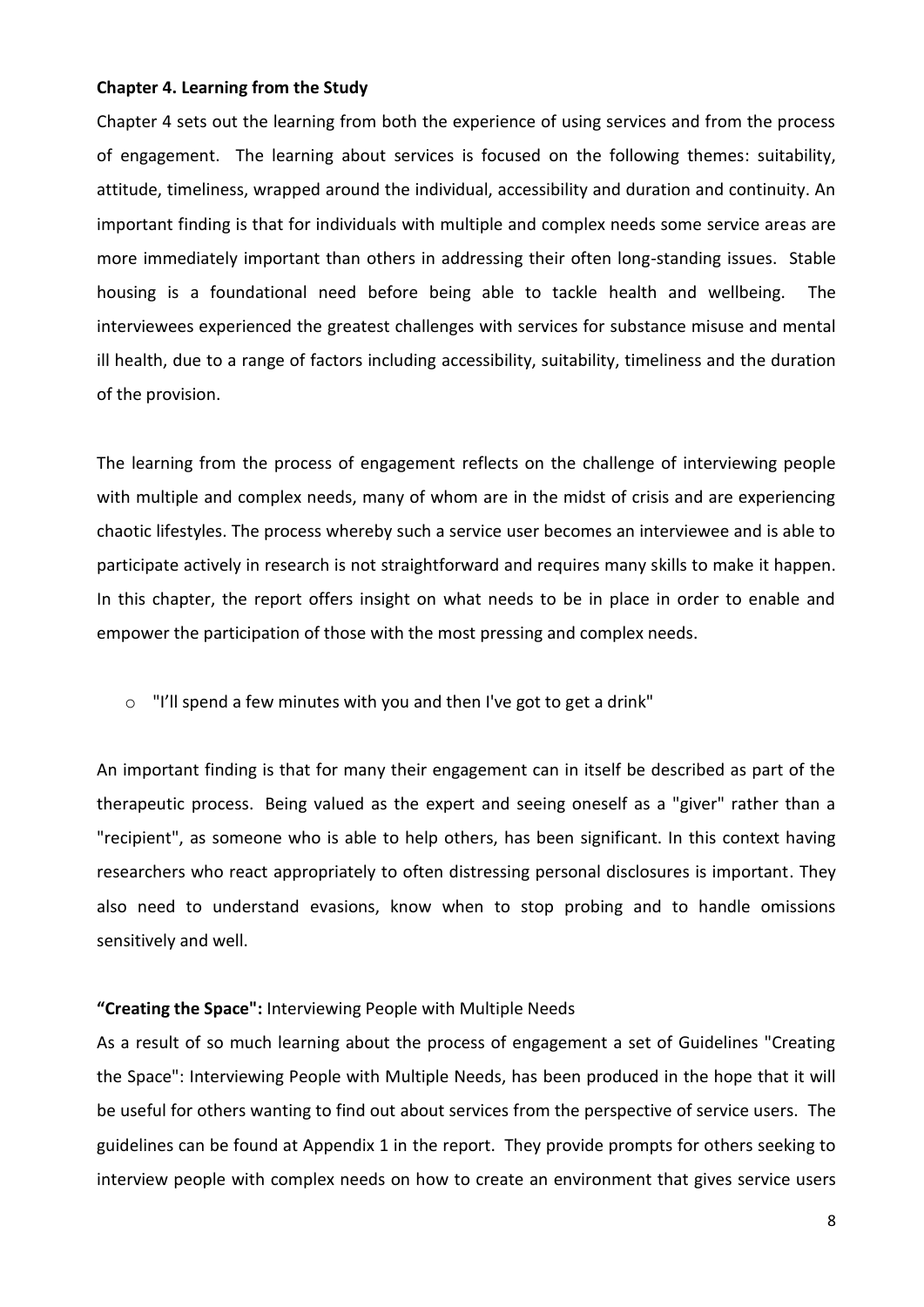licence to reflect on and share their experiences with confidence. Following the prompts will help interviewers to get good quality feedback from interviewees. This in turn can help an organisation to develop more responsive services, and can help the interviewee as an individual, as the interview itself becomes a positive part of their recovery process and/or personal journey*.*

#### **Findings about how a service is offered**

An overview of the findings strongly suggests that the attitude of those providing services is as important as the service on offer. Chances of succeeding depend on the way in which services are presented and interviewees see a link between their resilience and the attitude of those working with them. The term a 'textbook approach' was used to describe what had not worked. Interviewees emphasised the need for frontline staff and practitioners to have some awareness of the pressures and conditions affecting the person in front of them. This could be described as 'being psychologically aware' or providing a 'psychologically informed environment'. Learning points are emotional, as interviewees' clearly showed in their perceptions of how they were treated by others, how they were on high alert in these interactions, their sensitivity perhaps heightened by their own fears of failure and fragile self- esteem. Small kindnesses were repeatedly and enthusiastically recalled by all interviewees. Many felt prevented from slotting into services by the dynamics of their needs, and wanted others to see them in the round, rather than as the crude stereotype of an alcoholic or a drug addict.

#### **Findings about the importance of individual workers**

The contribution that the support worker makes, especially in their understanding the complexity of a given individual's needs, is significant. Interviewees valued their understanding of how services must wrap round them a lot more, rather than asking them to squeeze themselves into the organisational priorities and timetables of others. Where reference is made to this happening, and the service user being placed at the centre, it is often attributed to the understanding of an individual worker.

#### **Chapter 5**. **Recommendations for further research**

This final chapter focuses on the research itself and presents ideas for discussion for BCFT regarding future service user studies. It does not repeat the learning already presented in Chapters 3 and 4.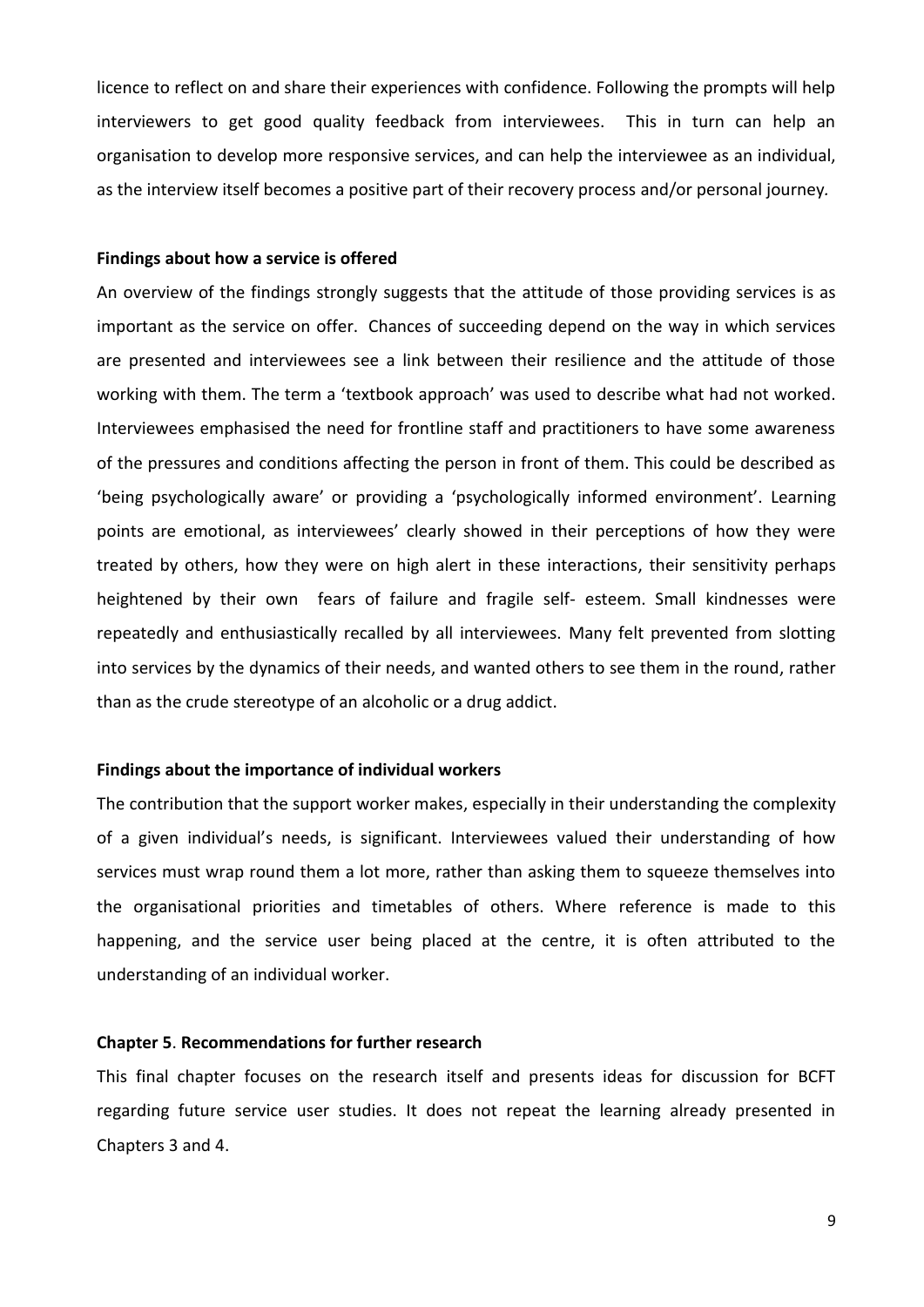**Acknowledging the study as a pilot** - it is important to remember that this was a pilot study, not only in terms of developing the research approach, but also in that almost all the interviewees were referred through one work stream within BCFT (Lead Workers and Peer Mentors) so the group must be treated as reflective rather than representative of the wider group

**Embedding the learning especially in terms of PIE -** the learning from this study can inform the next phase of BCFT's development, including the co-production of services, which is central to the BCFT programme. It can be used in the context of BCFT's imminent training on Psychologically Informed Environments (PIE).

**Value of Ongoing Qualitative Research -** further research will build on BCFT's evaluation work and complement any quantitative impact assessment. The study needs to continue over the lifetime of the programme as it will help to establish if services have improved from the service users' perspective and will help to identify what those improvements are.

**Annual Service Users' Perspectives Study -** an annual Service Users' Perspectives study is strongly recommended. BCFT partner organisations need to be involved from the outset to ensure that future studies capture a wider field of research participants.

**Sequential Research –** credibility and a more balanced picture will be achieved by undertaking second and third interviews with those service users who have already participated, wherever this is possible. This could achieve some tracking of individuals, especially for those who have moved on in their recovery or other multiple needs journey and why they think it worked for them.

**Promoting and Disseminating the Learning -** It is strongly recommended that a workshop is held for BCFT partners to discuss this pilot, since it expresses the service user experience, which is central to the aims of BCFT. The learning and recommendations would help to inform the next phase of BCFT development.

In conclusion, it is hoped that Birmingham's Service Users' Perspectives Study will contribute to developing a culture of understanding in relation to people with multiple and complex needs. Service providers can have a great deal of power over individual lives, both directly and indirectly, and this study has tried to capture what it is like to be at the receiving end when your particular needs are multiple and challenging. Interviewees were strongly motivated by the thought that their interview would make a difference to the lives of others. Their evidence, recorded in this report, will now inform BCFT's goal of systems change and base it firmly within real-life lived experience.

10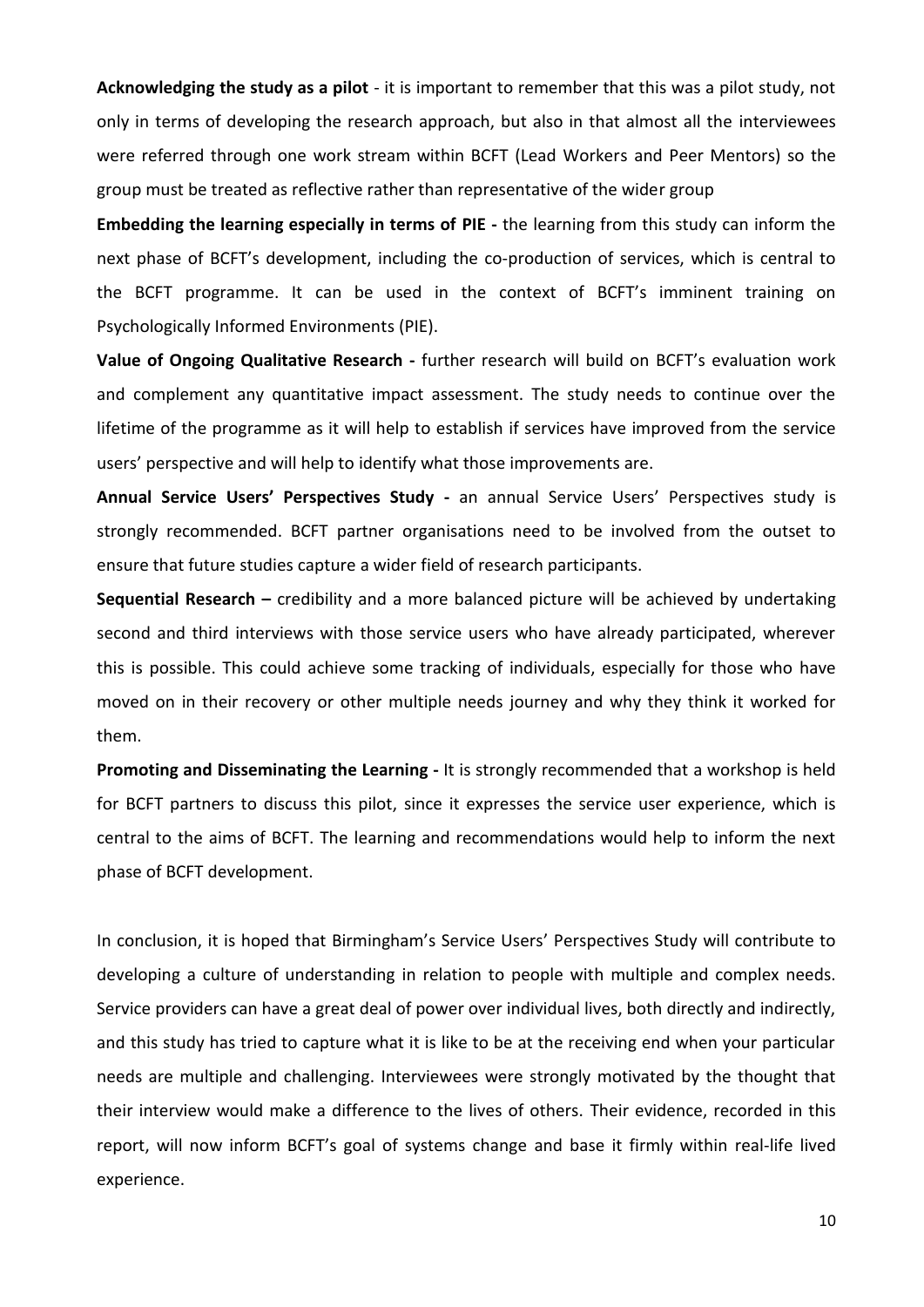#### **CHAPTER 1. INTRODUCTION**

## **1.1 Birmingham Changing Futures Together (BCFT)**

Birmingham Changing Futures Together (BCFT) is a £10 million programme funded over eight years by the Big Lottery Fund (BIG). Birmingham is one among twelve locations across the country taking part in *Fulfilling Lives: Supporting People with multiple needs*. All the *Fulfilling Lives: Supporting People* projects are exploring new ways of working with adults with two or more multiple and complex needs, or HARM needs. These are:

- Homelessness
- Addiction and problematic substance misuse
- Risk of reoffending
- Mental ill health.

Alongside delivering service improvements, the programme is subject to substantial national and local research. The national research will look at results from across all twelve programmes, identifying what works for the individual, for providers and for commissioners, and ultimately, for the public purse. The evidence will, it is hoped, lead to systems change, as it demonstrates how to make services more cost effective and deliver improved outcomes. Birmingham's local research, including this Service Users' Perspectives Study will contribute to that wider learning. Birmingham Changing Futures Together commissioned this study in September 2015 as part of its local evaluation.

# **1.2 The Service Users' Perspectives Study**

The study began in September 2015 and was completed in May 2016. It captures service users' perspectives on a range of services supporting them, both directly in relation to the HARM needs listed above, and the additional complex needs that frequently accompany them. The study reflects BCFT's position, that it is not individuals with multiple and complex needs that create problems for systems of service delivery, but rather that the way services are delivered can and often does make difficulties for those individuals. Research was carried out between September 2015 and the end of May 2016. The focus of the research, the content of the interviews, and the process of engagement were designed with the help of Experts by Experience (EBE), people with lived experience of multiple needs.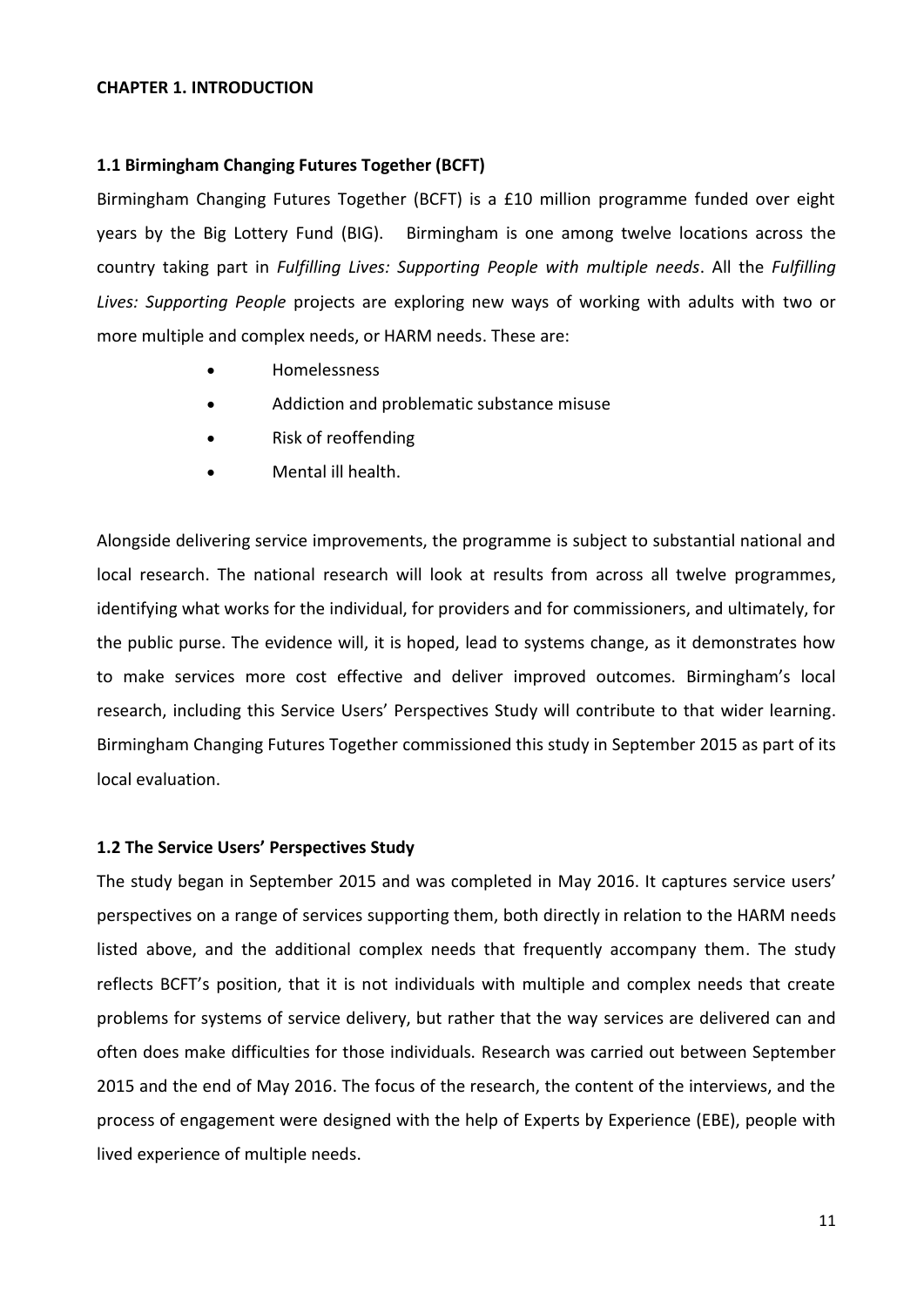Its specific focus was to collect and collate service users' perspectives on services, on how they experienced/are experiencing the provision offered - or not offered - to them. Perspectives involve feelings of course, and feelings are subjective. Perceptions of interactions and interventions will reflect both the client's take on the world, as well as the service itself and the attitude of the service provider. It is therefore important that this study grows in size over time and includes a wide range of service users with complex needs. This emphasis of keeping the service user at the centre is in keeping with BCFT's longstanding commitment and ethos. The focus of the research, the process of engagement and the content of the interview, were designed with the help of Experts by Experience (EBE). It was in fact the EBE who rejected the previously planned case study approach which focused on an individual's journey towards a better life. Rather they asked researchers to listen to their voices and 'to tell it how it is', how it feels to be on the receiving end of services, to be the service user.

BCFT contracted Clever Elephant to undertake the research, with the shared understanding that this was to be a pilot with two aims: the first was to find out about services from the first-hand experience of people who used them. The services included health, housing, mental health, substance misuse, accident and emergency, training and employment, criminal justice, mainly the Police and Probation and the BCFT programme itself, in particular the Lead Workers and Peer Mentors work stream. (BCFT's Lead Workers and Peer Mentors help service users to co-ordinate and navigate services, helping individuals secure a seamless service package and capitalising on the lived experience of the Peer Mentors.) The second aim was to explore techniques that would best suit this cohort and produce the richest data. The learning is therefore twofold, what interviewees said about the services themselves, and how to engage individuals with many needs and often in personal crisis, in the research process constructively and positively.

The pilot has generated much learning on both issues. As mentioned above interview topics covered a wide range of service areas, but interviewees were also given free rein to mention any other area they wanted and to compare Birmingham to other places where they had received services. BCFT is considering making this study to the first in an ongoing series spanning the programme's lifetime. The findings of all BCFT research including this study will be made widely available through the *Fulfilling Lives* programme, and alongside other research, it is expected to inform future service design and provision including that of the No Wrong Door Network, a collaborative approach designed to achieve systems change in Birmingham. Successful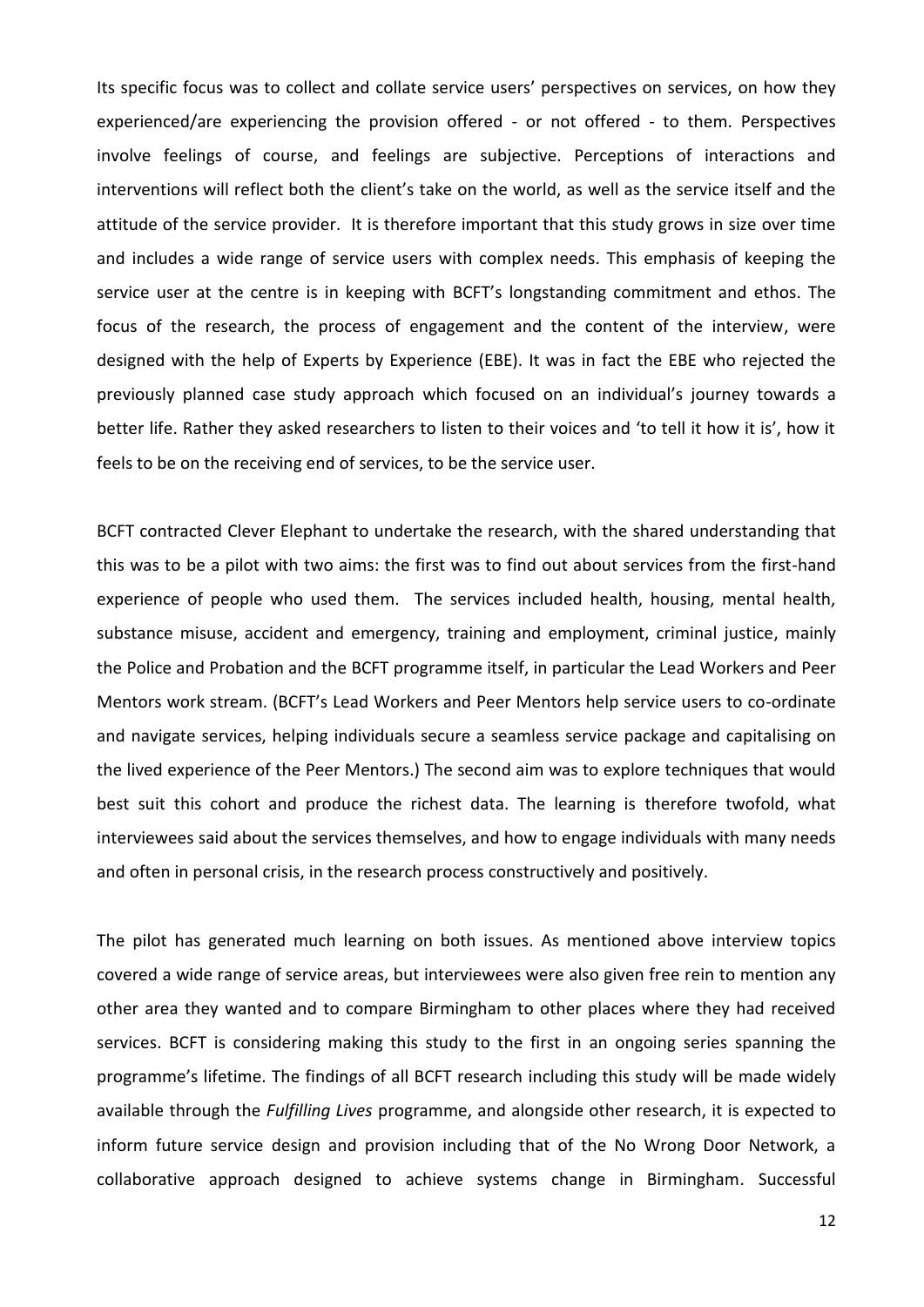collaborative service delivery has to take into account individuals' real lives, real feelings and real experiences.

o "Drink controlled everything I did, when I ate, what socks I wore to stuff bottles in them"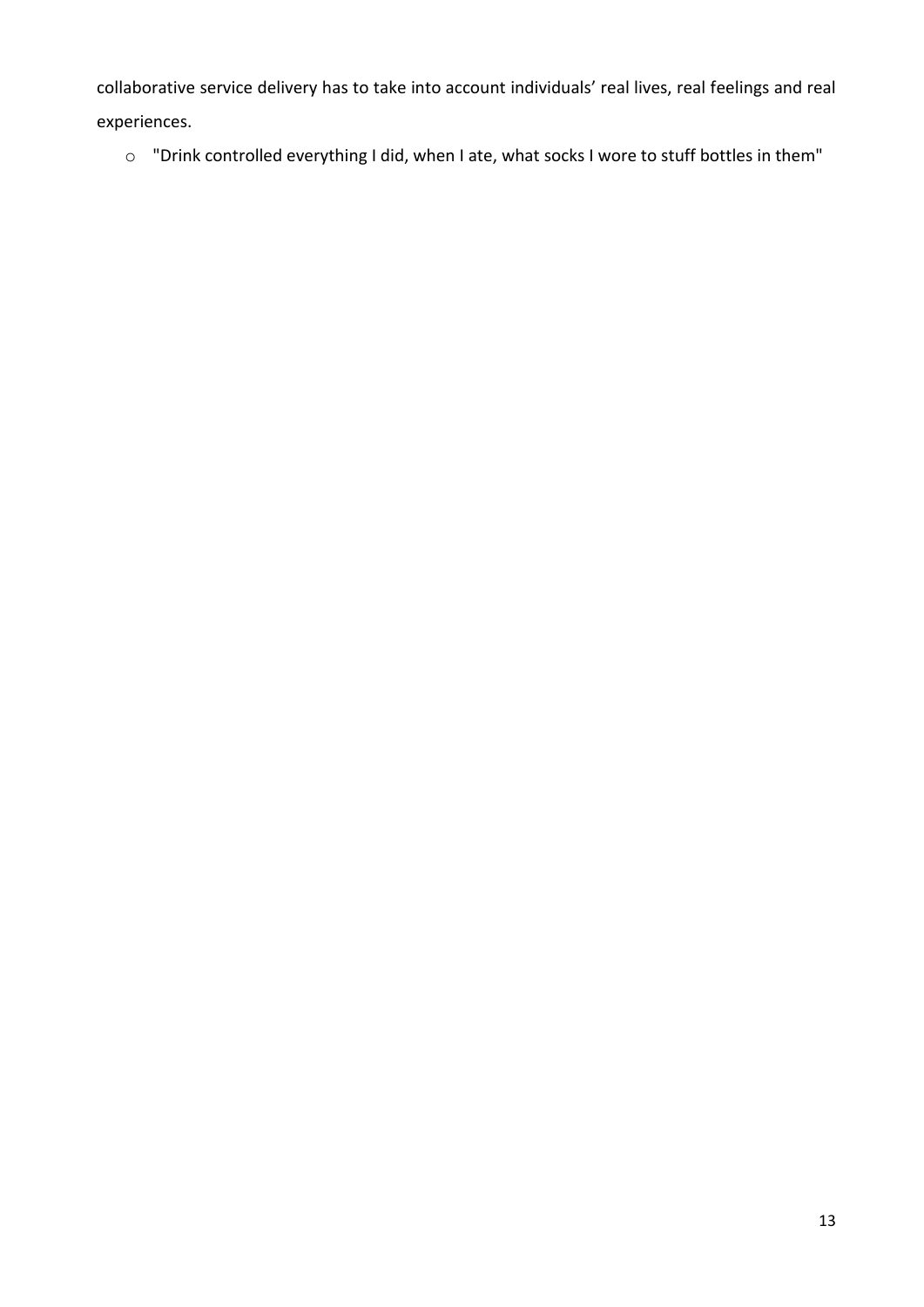#### **CHAPTER 2. METHODOLOGY AND APPROACH**

#### **2.1 Design and focus**

Actively involving people with multiple and complex needs in project design is an important value to which BCFT adheres, and in the case of this study, the consultation at the outset with the EBE informed the approach, style and content. EBE input resulted in a marked change of emphasis for the study. It moved the focus right away from case studies to that of seeking the "perspectives" of service users on services. What they wanted was to be given a voice, being able to say what it was like to be on the receiving end of services. They thought that the most valuable thing that the study could achieve would be making public their "end experience".

The emphasis of the study is therefore on the views of service users on services, often using their own words. The views of interviewees are reported in both direct and indirect speech. Which method was used was largely determined by the guarantee of anonymity given to each interviewee. It was important to remove any information which could make clients known, whether to support workers, to officials in their lives who might read the report, to programme staff or to associates and acquaintances. Often interviewees did describe personal experiences which were sufficiently extreme or sufficiently individual to make them immediately identifiable. This detail has been deliberately omitted, although it might have made for a more colourful report. The research was neither participatory nor advocacy-focused, but makes an earnest attempt to prioritise the service users' voice, whether quoted or reported.

#### **2.2. Research approaches**

The research was conducted through individual interviews using a topic list. However these were not heavily guided interviews but rather conducted in the style of a conversation, so that interviewees raised issues in the order that they wished or as they occurred to them. Researchers did not set a prescribed order questioning or insist on a full answer to each and every query. This approach let interviewees take the lead and reflected the intention for them talk about services, whilst at the same time allowing space for emotion, as well as commentary, to emerge and settle.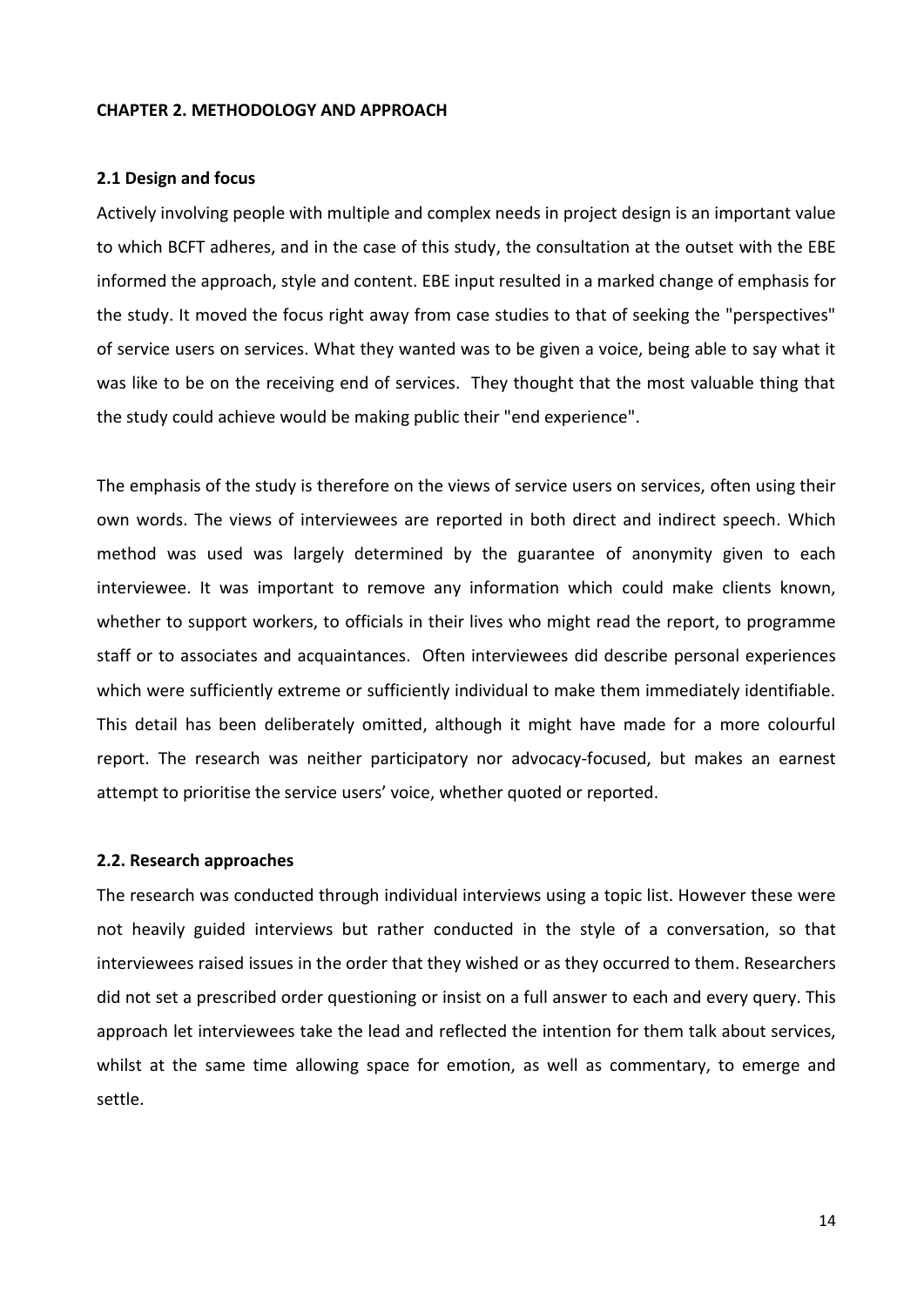In each 'conversation' topics covered the following areas: housing services, health services, mental health services, addiction and substance misuse services, services relating to training and employment, accident and emergency services, criminal justice services, mainly the Police and Probation, and BCFT services, in particular that provided by Lead workers and Peer mentors. The study did not set out to triangulate any comment about any individual service provider, and none are named. The focus of the study was not to critique providers or institutions, but to prioritise the experience of being a service user. Individual testimony addressing any particular provider is subject to the same right to anonymity as accorded to the interviewees themselves.

The next chapter collates findings and reports on emerging themes, with the emphasis being on the words used by service users themselves. The study explored what helps and what hinders from a personal, first-hand experience. Questions were posed about what in particular had helped and what had been particularly difficult. Answers covered both provision and the manner of its delivery. The latter has emerged as particularly sensitive for interviewees, with lessons perhaps for those working with the wider multiple and complex needs population.

#### **2.3 The Interviewee Engagement Process**

In engaging the service users, Clever Elephant adopted a three stage process;

#### Stage 1 Pre-Interview

In advance of each interview researchers sought background information about the prospective interviewee from staff with whom they were currently involved. In most cases this was the BCFT Lead Worker or Peer Mentor. Being briefed about current challenges, the length of time the individual had been engaged and how he/she might best interact during the interview helped the interviewers to set the pace and level of the conversation. Some knowledge of an individual's circumstances or likes and dislikes helped establish rapport and helped with the flow of conversation. This initial stage was also where risk assessment took place, for example in determining the location for the interview. The team at Shelter in particular, provided a great deal of practical support throughout this phase, liaising with the lead workers, offering venues and generally supporting all the interview arrangement, including the risk assessment. Staff at Citizen Coaching and SIFA Fireside were also very supportive. In all cases the researchers' decision coincided with that of the staff.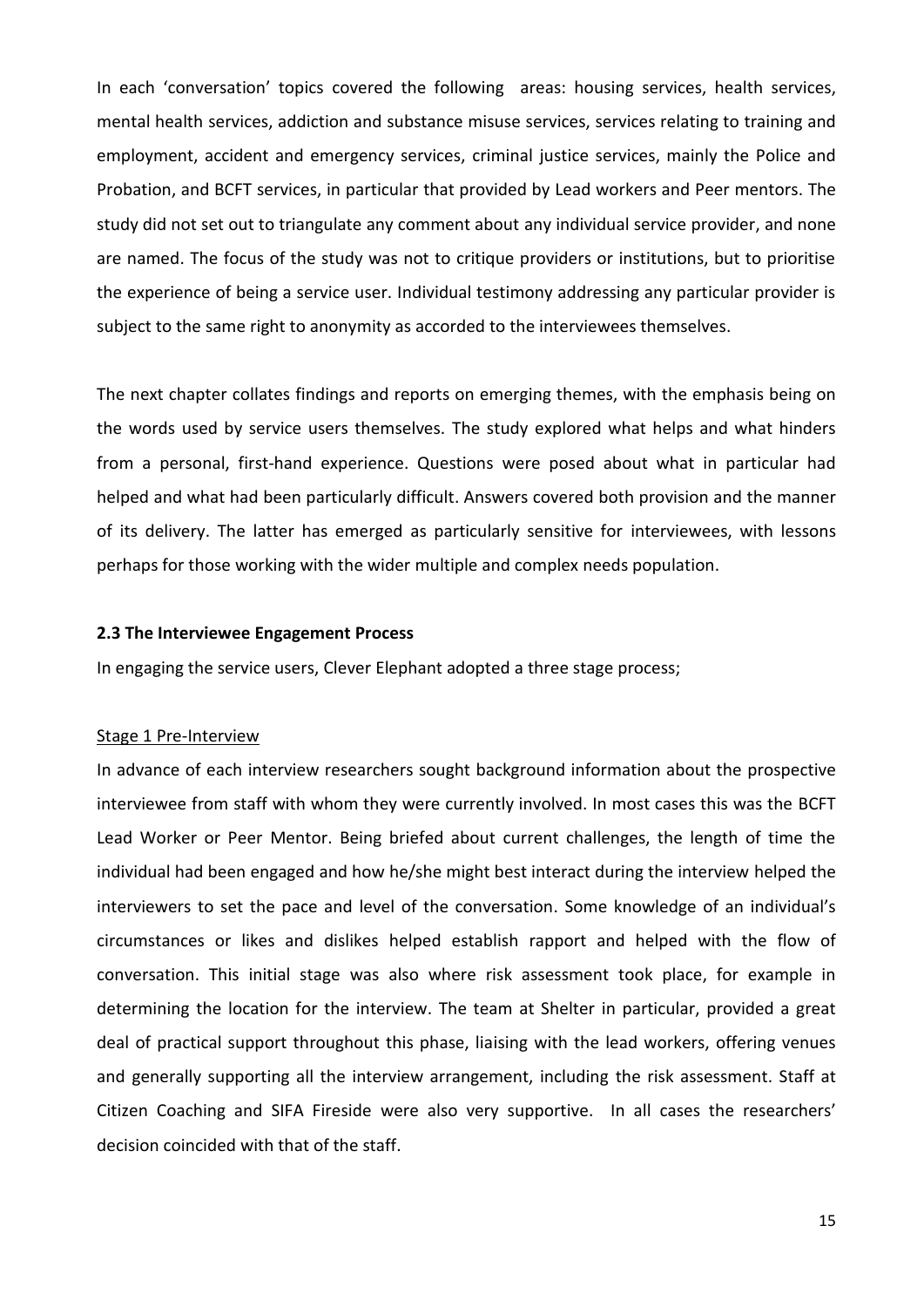#### Stage 2 The Interview

Interviews were held in service users' homes, in their hostel accommodation and at a provider's offices in Birmingham. Two researchers attended each interview, not just where risk assessment advised it, but every time. It was decided not to record interviews on tape, but that one of the researchers would take notes whilst the other researcher (the conversant) focussed on the interviewee. This arrangement demonstrated to interviewees the importance attached to their testimony. The note taker established a rapport with the interviewee just as the interviewer did. This made interviewees feel free to check that what they had said had been noted down which proved very important to them. Also the arrangement enabled a free-flowing conversation between the interviewee and the interviewer which they much preferred to previous 'tick box' experiences.

Interviewees were invited to bring someone along with them if they wanted, but only one took up this offer. In fact of course it is preferable that interviewees come without their caseworkers so that they can be completely open in their responses to the questions about their current service. Researchers relied heavily on support workers to encourage their clients' participation and to keep appointments, for example, ringing them up to remind them and bringing them physically to the venue. Support workers were also encouraged to reassure their clients about the anonymity of the research and that as an additional benefit, participation would be compensated by a supermarket voucher.

Although the researchers allocated one hour for each interview, the actual time varied considerably according to the individual's level of engagement, desire to communicate or fluency, and their immediate personal situation. "I'll spend a few minutes with you and then I've got to get a drink". Everyone was asked if they were willing to have a follow up contact and if they had any feedback about the researchers' style or the way the interview had gone.

#### Stage 3 Post Interview Follow-Through

Researchers phoned interviewees up a few days after the interview. This sometimes involved going through the support worker. The call gave the interviewee another opportunity to add to what they had said or to reflect again on their experience of the interview and to suggest any improvements.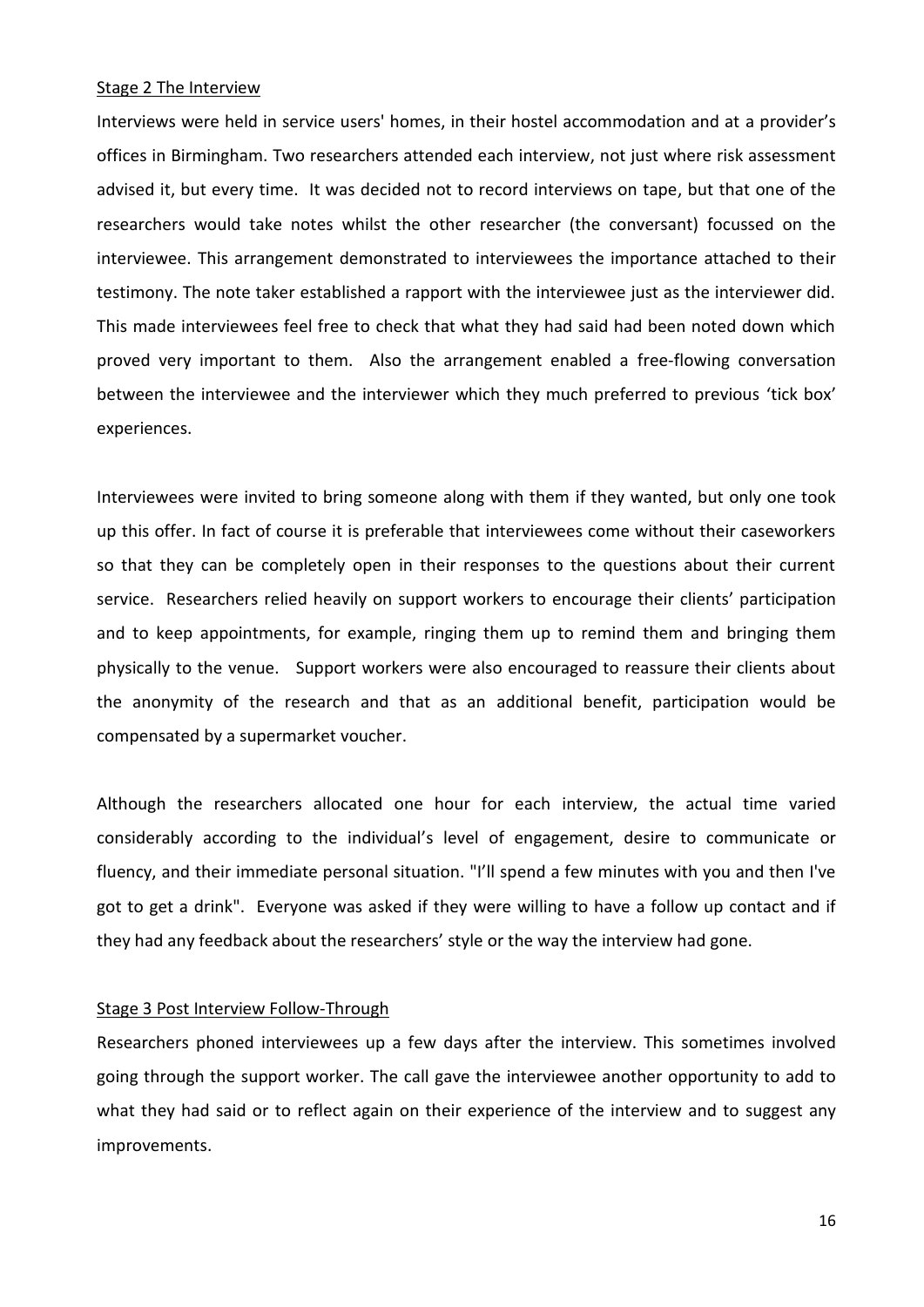# **2.4. The Interviewees**

There have been three round of interviews, the first round in September 2015, the second in February and the third in April and May 2016. Twenty one interviews have taken place, involving twenty individuals, with one individual having a second interview. Others have agreed to further follow-up interviews as well, so it is hoped that that these will materialise in the future, as it may well be possible to chart changes in perceptions of services. In practice the researchers have had little control over the profile of the interviewees so far included in the study, as they have relied on Lead Workers rather than the wider BCFT programme including the No Wrong Door Network, which was in development at the time. However equalities information was sought to help future monitoring for diversity and to see if the profile of those interviewed may in any degree reflect the LWPM cohort as a whole. This information is given below:



# **Figure 3: Participant Disabilities**

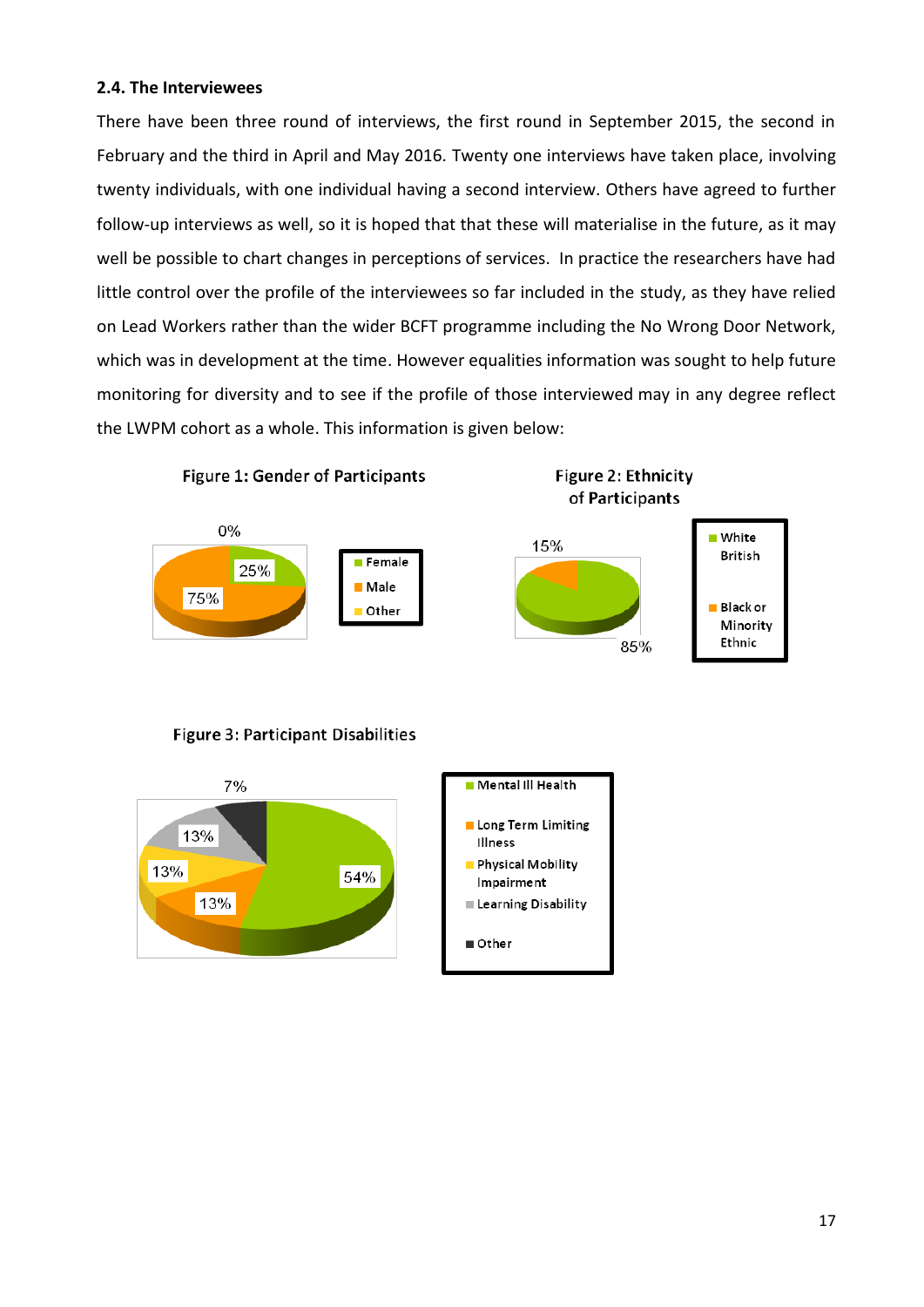



This profile is in line with statistics produced by BCFT on service users in April 2016. For example, the number of females to males is half.

It is not unexpected that interviewees said their most significant needs related to housing, substance misuse and mental health issues, as these reflect the needs recorded in the service user data.

- 80% were currently misusing substances, with the majority using alcohol; four were in recovery for alcohol addiction
- 72% said they had a mental health problem, the majority were receiving some support and the others were waiting after a referral has been made.
- 71% were in temporary accommodation, mostly hostels, with the majority seeking a permanent solution. Accommodation included hostel, sheltered housing (mostly in shared houses), and local authority housing and private rentals.
- 28% were currently or had very recently been engaged with the Criminal Justice System, either just released from prison, on probation, or had other issues pending.
- 48% were engaged or applying to engage in some kind of activity, training and/or volunteering mainly

None of the interviewees were in employment at the time of the interview, again unsurprising given the intensity of the needs in this group. The majority received Employment Support Allowance and Housing Benefit, with a minority either in receipt or in the process of applying for Personal Independence Payments (PIP).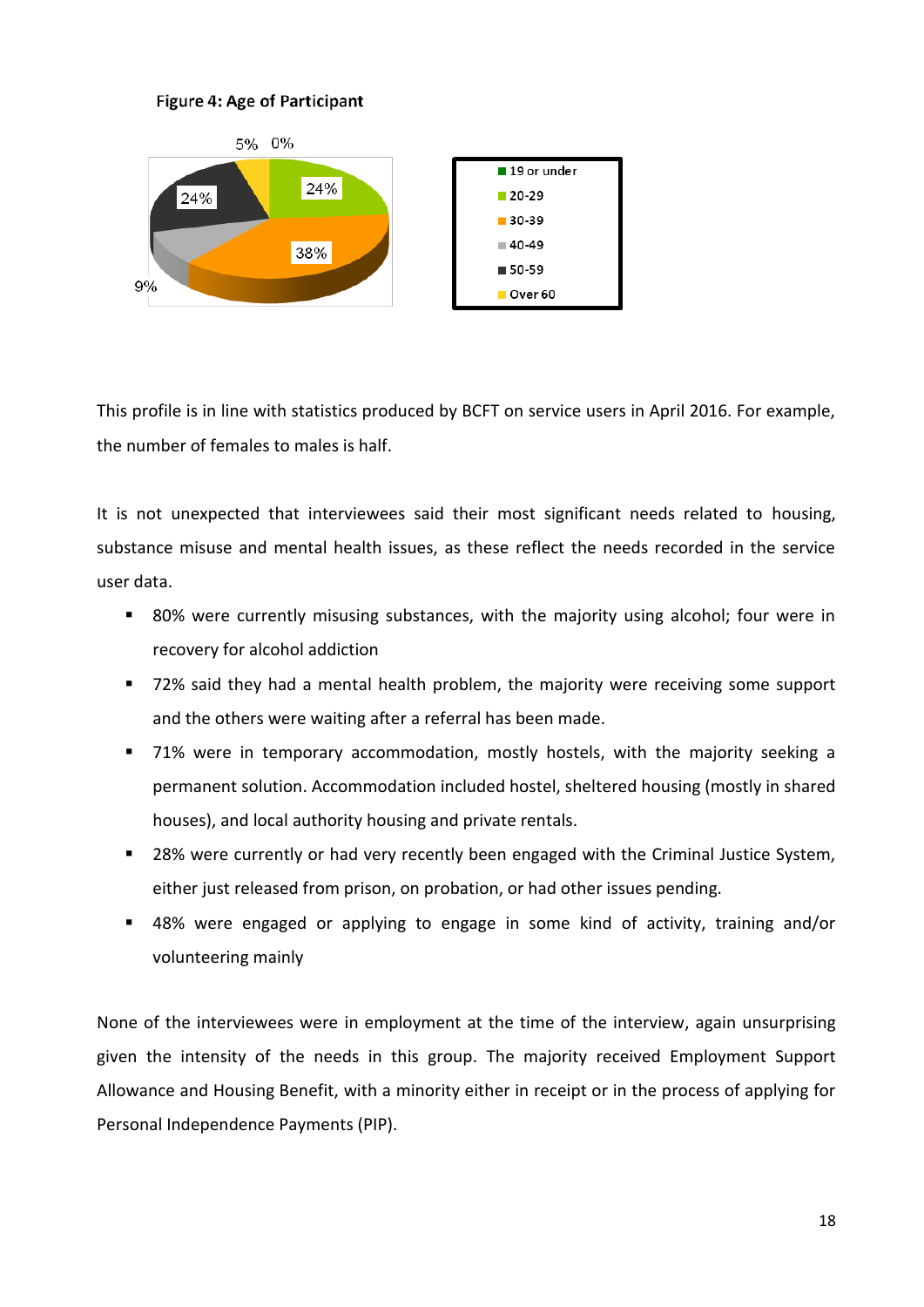The majority of interviewees were born in or near Birmingham with 45% having moved into the city, many some years ago, so within the interview group only three had recent experiences of services elsewhere. The majority were not in regular contact with family members, but 30% had some contact and support from their families.

#### **2.5. The pilot**

The majority of the interviewees were referred by the BCFT Lead Workers, who as we have mentioned above, supported and made all the arrangements for the interviews. Without them the study would not have been possible. However, as these staff say that most of their clients have all four HARM issues and more, reliance on their clients has slightly skewed the study from its original intention. This was to cover a wider range of service users, including those with fewer HARM needs, and some who were further along in their personal and/or recovery journeys, even able to comment on recent services retrospectively. Towards the end of the project two individuals were referred through the No Wrong Door Network (NWDN) and this has begun rebalancing the Study, something that in future years it is hoped will be continued. However it should be noted at this stage that clients who are in the midst of service use, or as yet still disengaged with services, may have a very different perspective to those who have successfully negotiated their way through them and found light at the end of the tunnel. This study is a pilot and has involved individuals with the greatest intensity of need many of whom are in changeable, indeed often chaotic, circumstances. The outcomes of this research reflect this condition and further research in future years is strongly advised in order to secure a wider set of perspectives.

A second impact of working with interviewees with such significant complex needs has been on the resources needed for the study The majority of interviewees were facing immediate challenges at a personal level in their daily lives, so committing to a research interview was a big ask, as indeed was asking them to reflect on service experiences that were for many still quite 'raw'. To meet this challenge it was necessary to build in substantial preparation time preinterview, to field two researchers so that the conversant could focus on the well-being of the interviewee, and to build in time for missed appointments. Given the intensity of challenges faced by many interviewees it has been quite remarkable that there were only five missed appointments.

# **2.6. The Structure of the Report**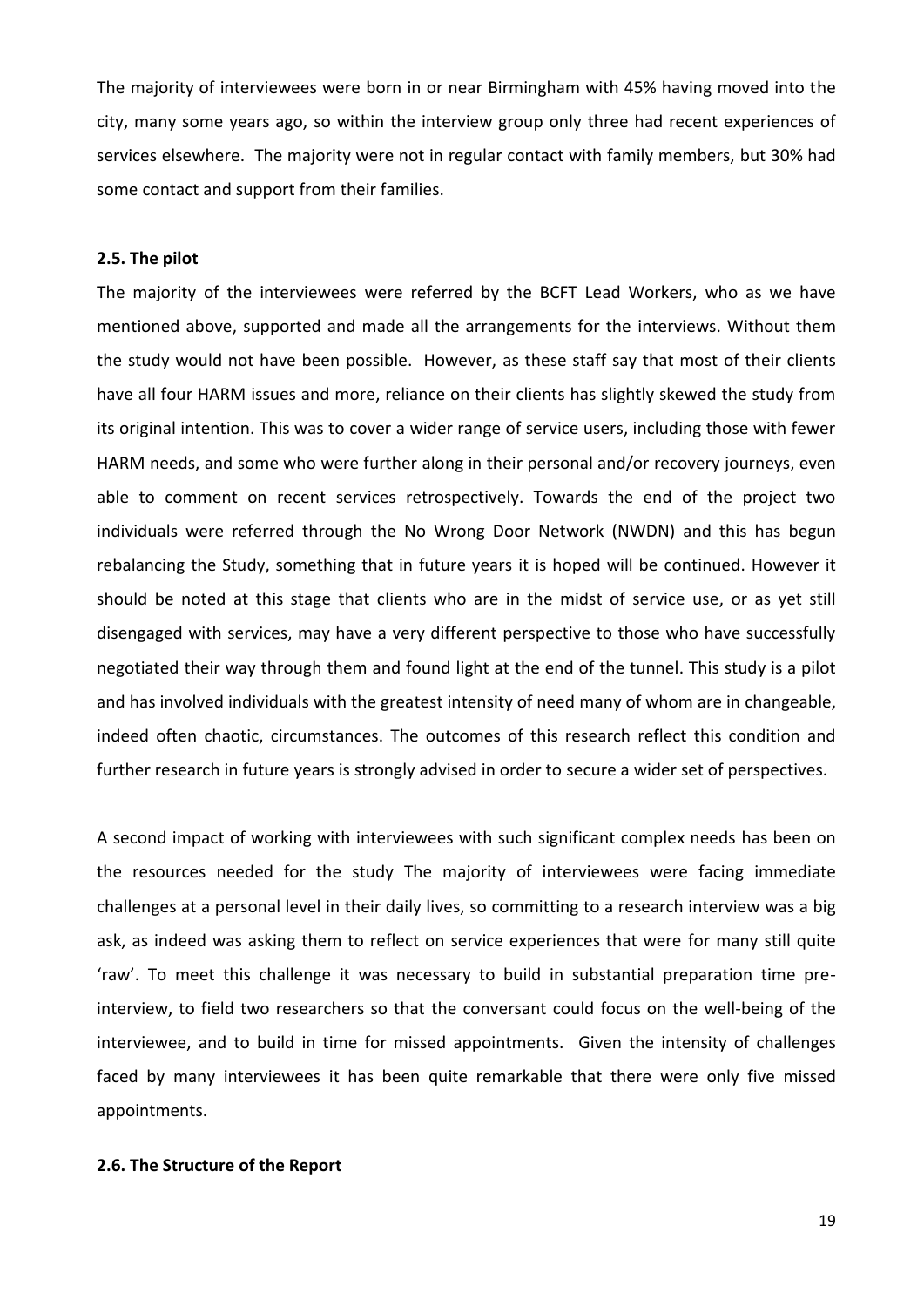The aim of this study is to collect a body of information on the experiences of interviewees across a range of front line services, then analyse them thematically. Understanding how 'it feels at the receiving end' can help staff and providers understand the reactions they encounter both positive and negative, and help commissioners design future provision. The following chapter sets out the findings under the several service areas. At 3.11, anything discovered so far that distinguished Birmingham from elsewhere is reported. Each section from 3.1 to 3.10 is structured as follows:

- $\triangleright$  How does it feel, using the words and reporting the views of interviewees as appropriate (given the demands for anonymity for both interviewees and providers)
- $\triangleright$  What people want, analysis provided by the researchers
- $\triangleright$  Summary of learning points, for those interested in taking the findings forward

All verbatim remarks are indicated by quotation marks and use the actual words spoken. All reported points reflect the information or views given by the interviewees themselves. Interviewees often jumped around topics during the interview, remembering things belatedly, distracted by other needs or not ready to disclose some key experience until later on when enough trust had been established. The note taker organised this apparently free flowing conversation as the interview progressed. Comments are given below under each service area using the following structure: services that have helped; services that have not been helpful; service needs not being met, and other comments.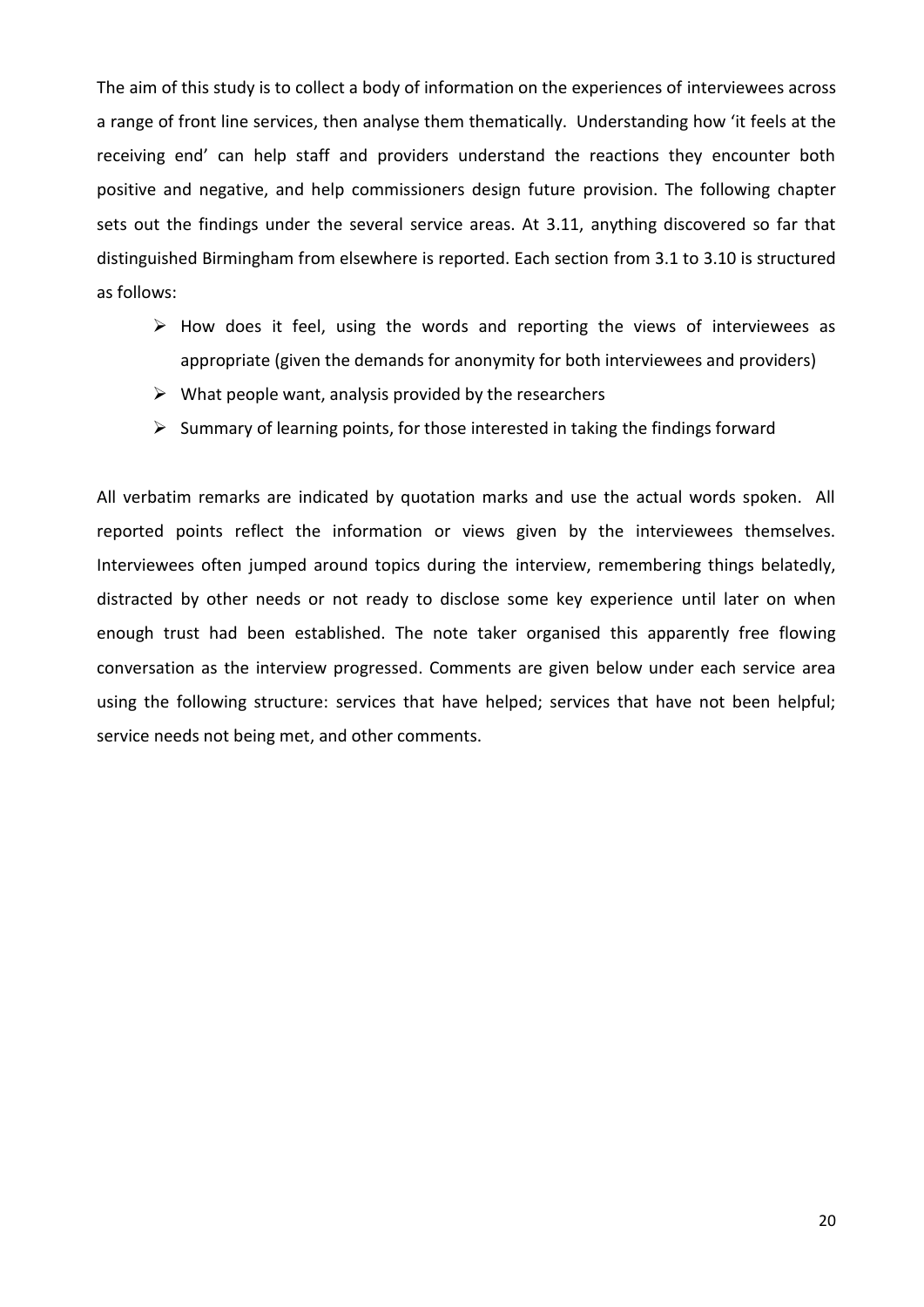# **CHAPTER 3. THE EXPERIENCE OF USING SERVICES**

# **3.1 HOW DOES IT FEEL USING HOUSING SERVICES?**

# 3.1.1 Comments on services that have helped

- o "[Provider] saw that my flat was poorly maintained and unfit for me due to my disability. I asked them to help me get {a} better property."
- $\circ$  "I have been in and out of hostels, [Provider] helped me with food, showers, phone calls etc."
- o "[Provider] is great. I was sofa surfing with friends, but drink and drugs caused arguments, but now I can stay here for a minimum of twelve months and longer if needed. I have my own room with {a} shared kitchen and bathroom." This interviewee also valued learning programmes on new behavioural skills.
- o "I just keep myself to myself, but they will cook you a meal six days a week."
- o "I have got support and am learning the practical skills of how to run a home and manage a tenancy"
- o "They are great. I am getting the support and learning programmes that teach new behavioural skills"
- o "[Provider] got me into a bed and breakfast, then I got a tenancy, but I got thrown out and was on streets for ten days, then I got this place" (supported housing for people with mental health issues). "I can stay permanently, no push to move on." This interviewee valued the support offered by his/her housing support worker, for example with medical appointments, ESA, and budgeting and particularly that should he/she decide to go into rehab they would not lose their accommodation.
- $\circ$  "I like the other chaps, we help each other, one is abstinent from alcohol, a big help for me being there." This interviewee lived in a shared house with shared kitchen and own bedroom. The accommodation had cleaners and support workers, and the interviewee valued seeing the support worker every week and that they could stay there indefinitely.
- o "[Provider] helped me get new accommodation, it's a blessing."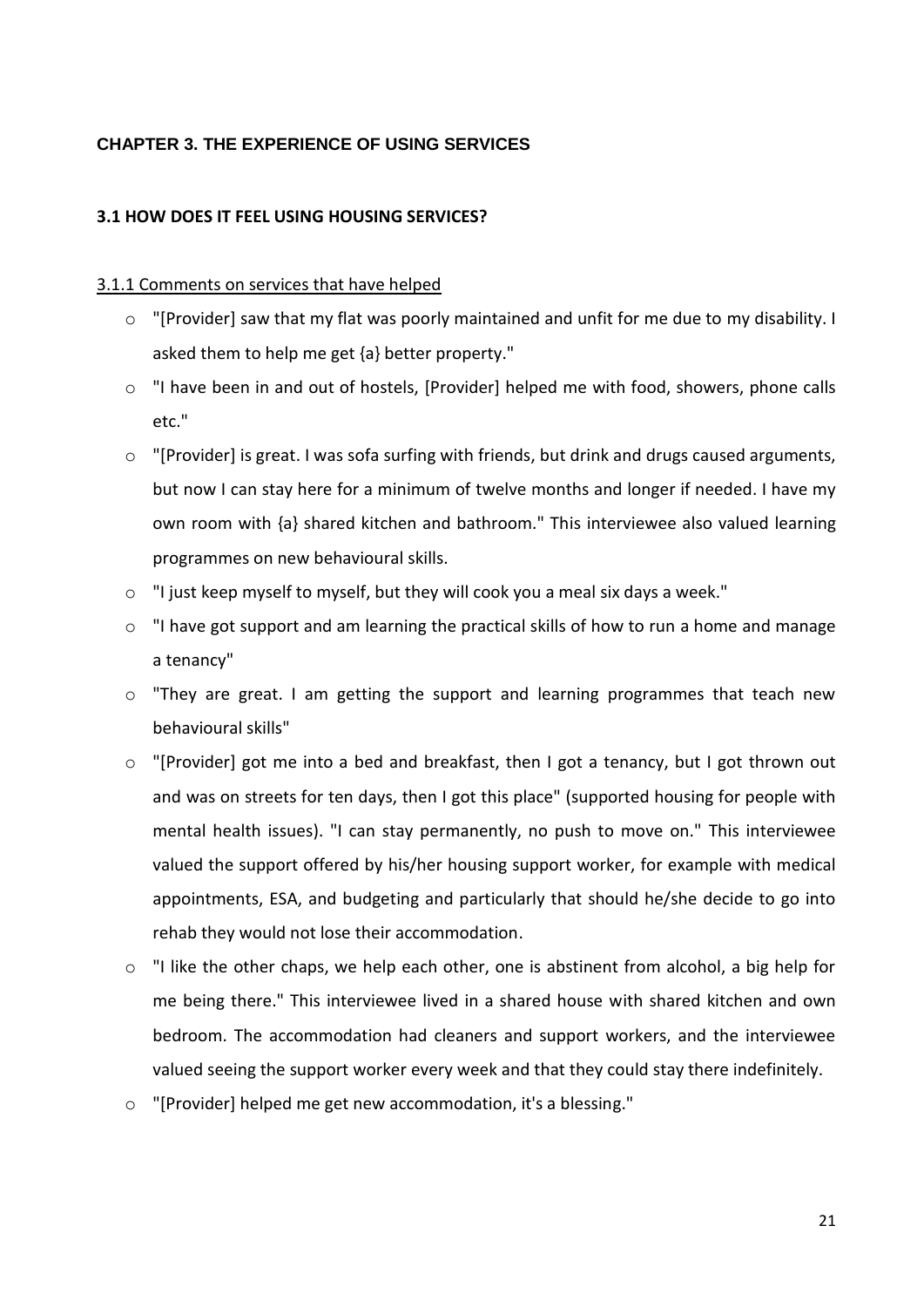- o "This is rehab place, 16 weeks detox here, after two weeks short stay at [Provider] ….This is how come I can look outside now, at homes and courses." This interviewee was viewing permanent accommodation the following week.
- o "The house is about to get wifi which will mean I won't need to go to the library all the time."
- o "Our biggest problem here is that we are broke, I had to pawn my television." This interviewee was living on the streets before securing this hostel accommodation. He/she valued that "you are left to your own devices, the house is very quiet, you've got all the facilities you need, washing machine etc."
- o "I've had flats before and struggled with budgeting and so forth. Here I get food, electric, water etc. as much as I need. If I get my PIP I will pay more rent. It'll top up my ESA. I have a fridge in my room and a TV, so I'm set up. If I grow a few potatoes, [Provider] has an allotment and [Provider] will have apples on the trees soon."
- o "[Provider] allows one relapse before they chuck you out. They will help you recover from relapse. This should be in all housing places. [A Different Provider] didn't allow any relapse. I was so angry."
- o "Life is not a bed of roses, but I am awaiting my future, now I can look for my destiny. I know that finally after all the hassle, I will be able to go and lie down on my own bed." This interviewee had no recourse to public funds but a charity had provided assistance

# 3.1.2 Comments on services that have not been helpful

- o One interviewee had been at the hostel for six months, and said that he would have to move on after two years, which wasn't helpful. The hostel accommodated people with similar problems, and the interviewee had lots of "friends waiting outside to go for a drink".
- o One interviewee reported having moved four times in four months, and that their support worker had to find him accommodation to avoid a re-call to prison. He/she has now entered a shared house, and though dissatisfied with the location, is happy there, after so much turbulence.
- o "Problem with [Provider] Hostel is that they keep you in if you play up and have problems and cut up. If you did what I did and kept all the rules, curfews etc. they let you go after seven weeks. They just kicked me out, no counselling arranged, no alcohol treatment, nothing."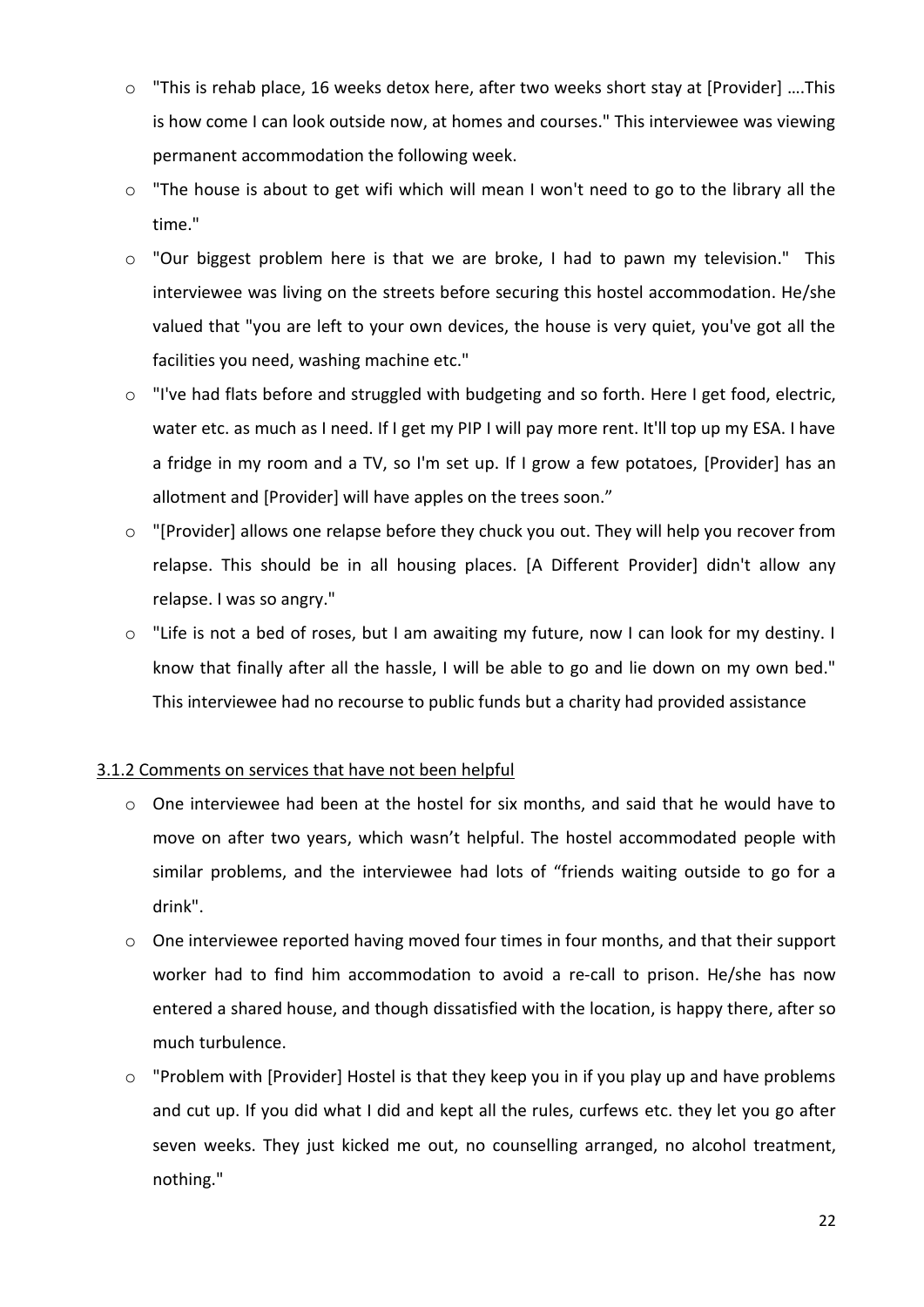- o "Housing could be quicker, too many fights, noise and drinkers at the hostel."
- o "That day I just packed my stuff up at the hostel and came down here and sat till 5.30p.m. till they found me accommodation. It wasn't suitable because they were all 18 year olds partying and running riot all night. No staff on site, was awful, my head was going."
- o "Not many people like going into hostels. If you're detoxifying, you don't want to be around those people who are still drinking. It's ready made for having a relapse."
- o One interviewee talked about a provider with a stay limit of three months which he/she felt wasn't long enough to recover from addiction. They felt that step-down housing did not provide enough support. He/she described it as a "revolving door" situation and felt that be there should be a twelve month minimum stay not three months. "Three months is a rush, with really bad tension as a result. "
- o "I'm off the streets, but can only be here for three months. I was housed before but along with other addicts, so was unsuitable."
- o One interviewee had been housed for a year by [Provider] but described their approach as very condescending. Now in a new hostel, concerned that they will have to leave after two years, they want home of their own: "This would be the biggest achievement for me .... Nothing can stand up on a crap foundation."
- o Internet bidding system is a problem for people who are unhoused and without IT skills. "How the \*\*\*\* hell are you going to bid. It has become a big issue. This is my number one issue, cos if you don't bid you won't get a place." This interviewee received help from support workers to bid.
- o "I need a ground floor flat, the first viewing was unsuitable, now have enough points, my {family member} did the bidding for me".
- o "They make things so difficult especially having to bid on the internet. They'll only offer you the crappiest places. It's all about statistics, they just want you off the street, even if place doesn't suit you. You don't last there, because of other people there."
- o "I have been in tears in there and they didn't help me. I had flat at fifteen years old but I didn't know how to manage it and got into arrears."
- o "[Provider] charges so much that I can't afford to work, as I won't get paid enough. The high rent charged means no incentive for people to get into work, people can't afford to go into work on minimum wage."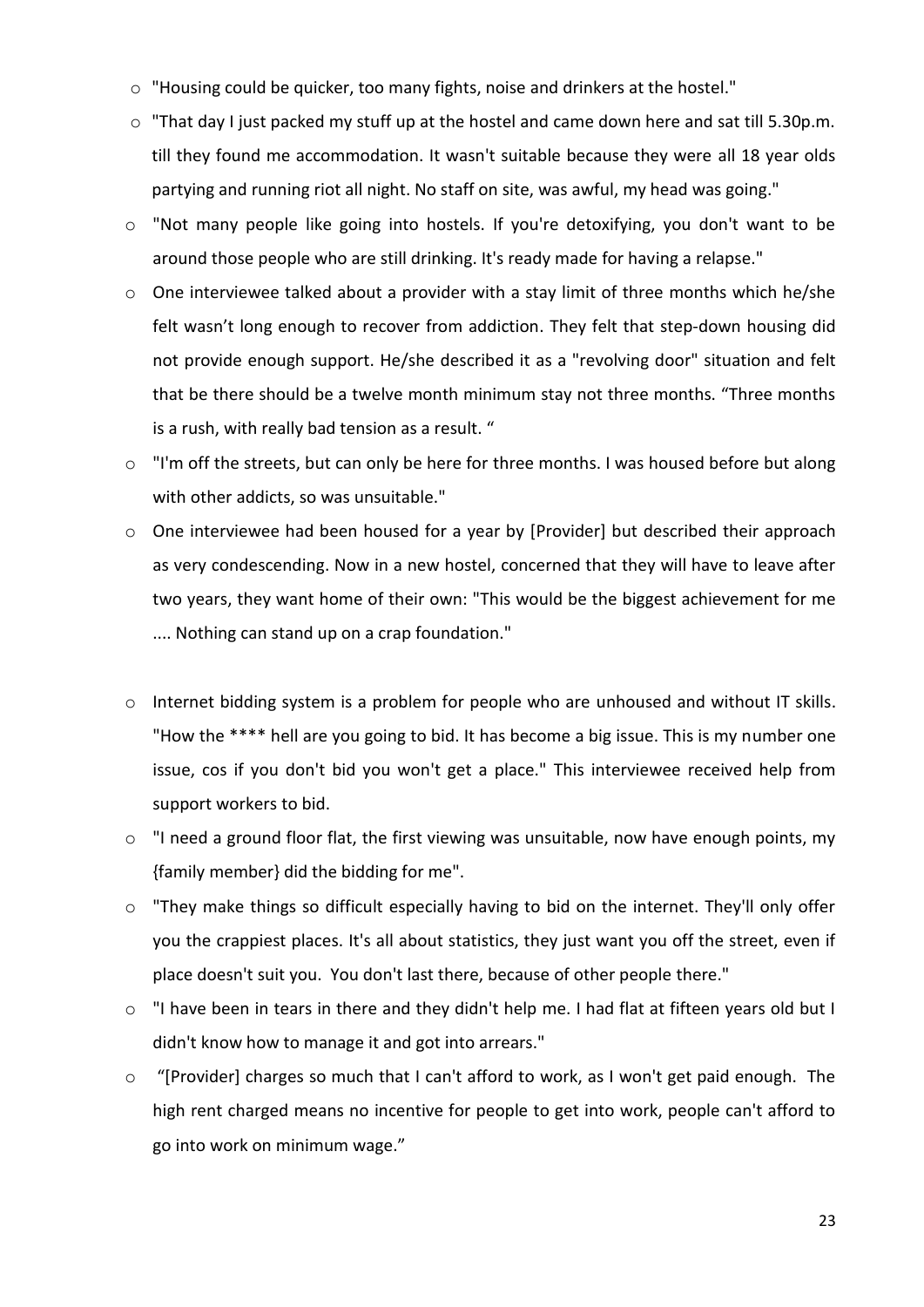- $\circ$  "It is a vicious circle, there is a lack of understanding of needs of homelessness in the services provided". He/she cited putting "tinned food in a sleeping rough pack" as an example of what was unsuitable.
- o One interviewee reported that [Provider] had stimulated his/her private landlord to do some repairs, but as he is the one who sold them their legal highs, they still want to stop the connection. However this individual reported that the nature of their past offending makes securing bona fide accommodation exceptionally difficult.
- o One individual had an offending background and had been evicted from supported housing. She/he was now living with an elderly relative, in one bedroom flat, sleeping on a mattress in the living room. Concerning housing providers, he/she felt: "I don't think they want anything to do with me because of what I did." They said they were not ready to live on their own and that they could not cook. "When I lived at supported housing, my hygiene was really bad. Now I shave myself and I'm much better."

# 3.1.3 Comments on service needs not being met

- o This individual deliberately hid away from outreach workers when he/she was homeless so that they could not be found. "[Provider] could provide sleeping bags, as they get robbed regularly."
- o "I don't even know how I got into arrears. There was a break in my claim when I had my accident. It's then that I seem to have built up arrears. Plus I've got bedroom tax because I've got two bedrooms. I'm happy to move to one bedroom flat, but they won't as I'm in arrears. What am I supposed to do?"

# 3.1.4 Comments on attitudes

- o "You've done a sentence, you come out clean, set all your goals, then you go to reception on the way out of prison and immediately {there's a} bad vibe, so you go to the nearest off licence, so then get steaming. No landlord will take you on then, if you're steaming."
- o "Some of the lads who live in the hostels, they get their breakfast then go to [Provider]and [Provider] to get sleeping bags that they only use for begging. "If I change into \*\*\*\*\* clothes and sit in a sleeping bag crouching down like a muppet begging....... people use the trains to go to other towns to beg. It has become ridiculous."

# **3.1.5 What do people want? What would be ideal?**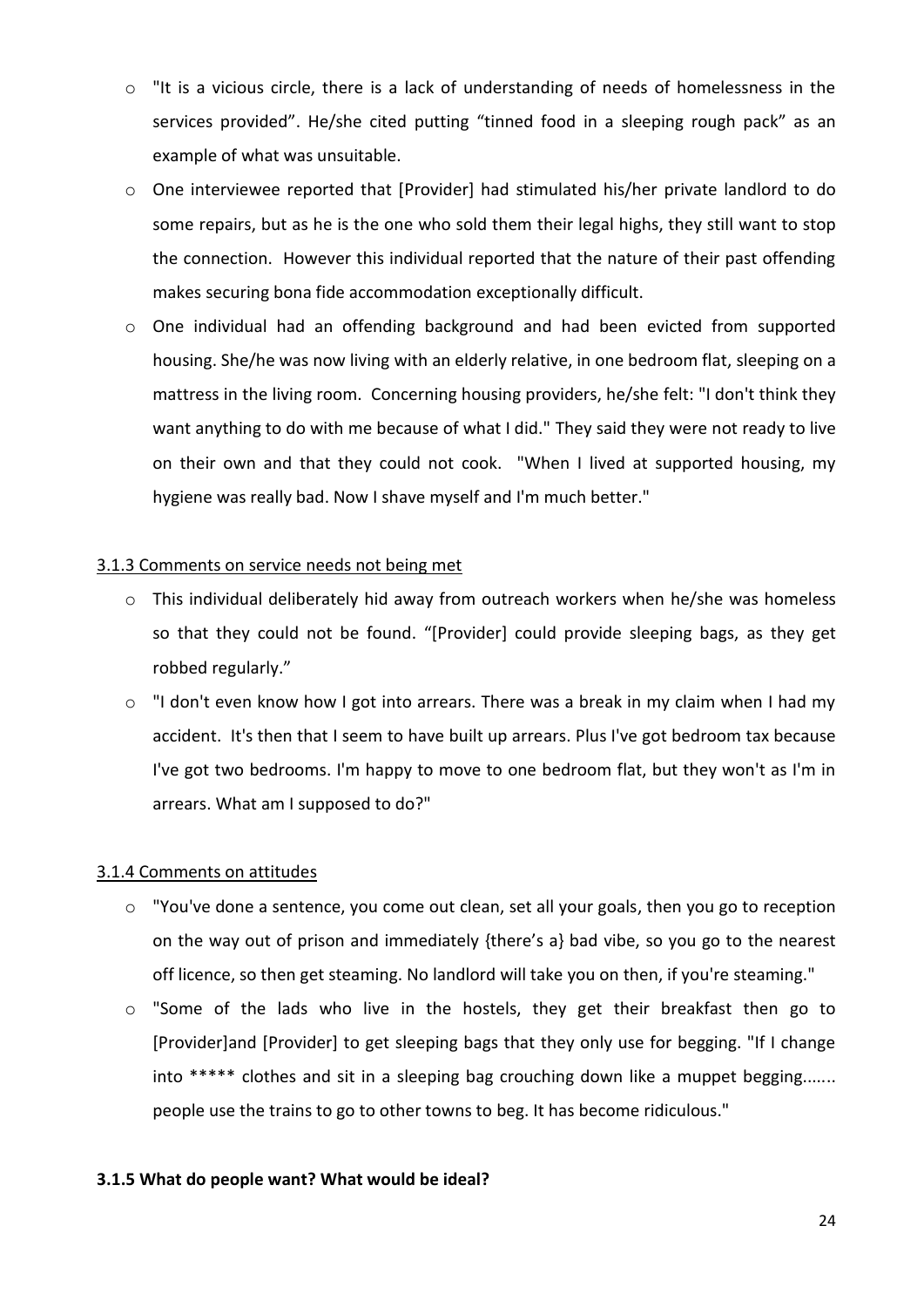During the course of the interviews the following ideal scenario emerged: having somewhere appropriate and permanent to call home, somewhere with access to both practical and emotional support to help them maintain their tenancy, as well as their personal stability.

- $\circ$  To be appropriately housed meant to be in housing suited to the individual's circumstances. Interviewees commonly expressed great concern about short-term tenancies. They added to their anxiety levels.
- o Some felt they had been inappropriately housed and had suffered from the behaviour of other residents, especially if those others were much younger and/or still misusing substances or alcohol. This situation caused them both tension and temptation and they described it as not conducive to their own personal progress and/or their recovery.
- $\circ$  Supported housing specifically designed to help them in their specific circumstance was appreciated e.g. with alcoholism and/or gender specific housing. Generally interviewees valued both practical and emotional support, including being offered a structure to replace their previous lifestyles; help with budgeting, accessing benefits, paperwork in general; and one to one and group support.
- o Interviewees talked about the anxiety they experienced in housing provision when the consequence of a relapse was having to leave. Being given a second chance was very important to them.
- o Generally interviewees wanted access to permanent accommodation, as they did not feel they could stabilise whilst the threat of becoming homeless again hanging over them.
- $\circ$  Help to navigate through housing application processes, especially where it involved IT, was needed

#### **3.1.6 Summary of learning points**

Whilst most interviewees appreciated the help they received in short-term accommodation, its temporary nature generated its own stresses. Permanent housing was seen as a fundamental pathway in stabilising any personal progress or recovery. The pressure came from knowing that another move was inevitable soon, and that it could also involve meeting the conditions of a new provider especially regarding complete abstinence from substance misuse.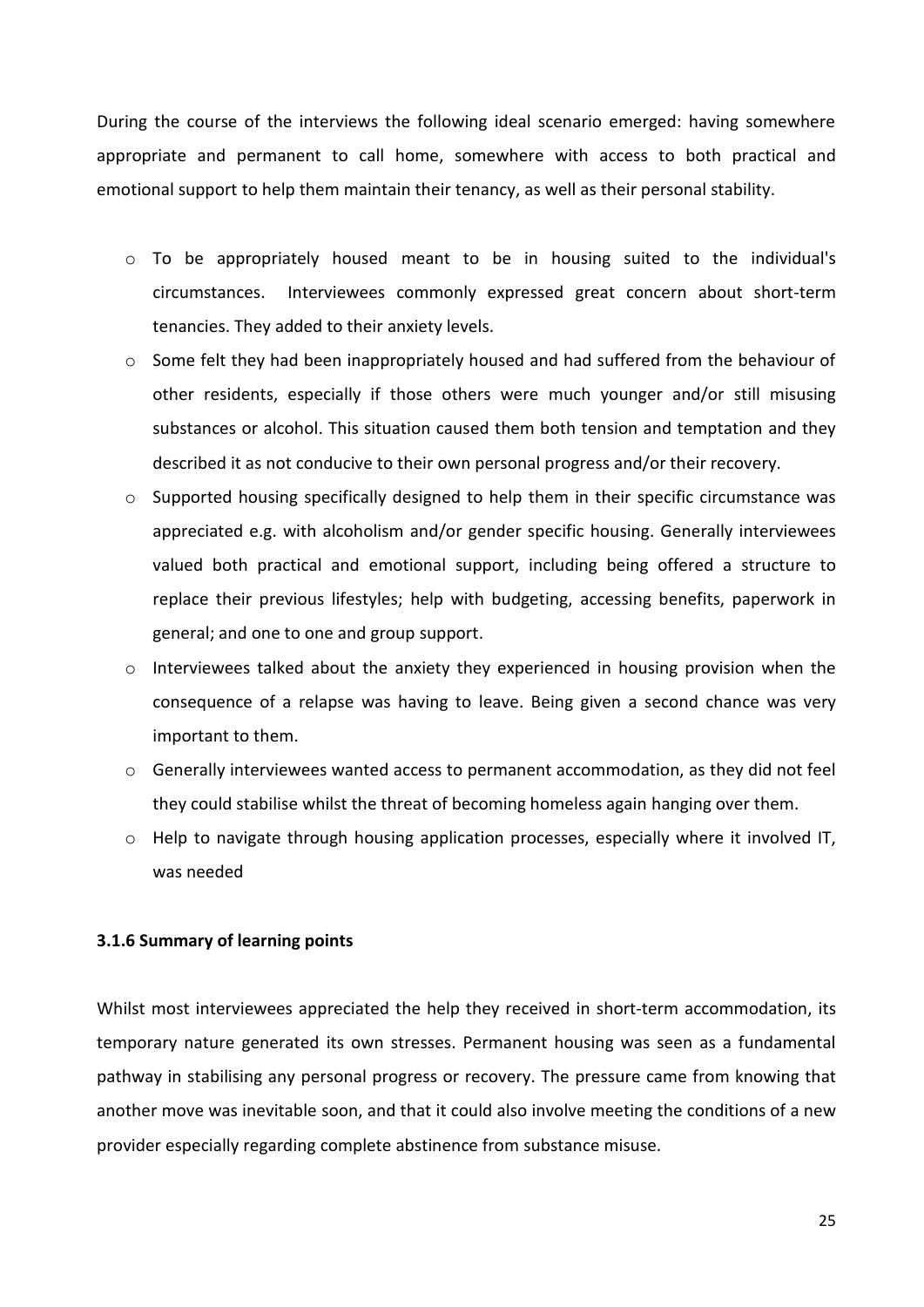Conversely people worried about being co-housed with people with the very same (anti-social) behaviours that they were wanting to stop. Some interviewees spoke of difficulties in sharing facilities with others (especially in hostel settings) with similar compulsive behaviours as themselves. It was appreciated when providers considered each individual's position and support needs: "People are handpicked for each house."

The fragility of their situation combined with the desire to change their behaviours meant that service users were usually very vulnerable. The vulnerability manifested itself in many ways, and the behaviour of other people with whom they were living had a disproportionate influence. Service users could be influenced positively or negatively by those around them.

Regular, reliable support that was of a practical and emotional nature helped service users keep on track. Supported housing that provided a constructive environment and daily structure was also highly valued. The source of the support was less important and it could come from a combination of sources, for example, the housing provider, a visiting agency's support worker, and/or from other residents who had "recovered".

Knowing that they had someone to turn to at times of need and feeling that they were being listened to and respected helped to maintain some equilibrium and hope. Among the positive contributory factors mentioned were: successfully navigating the benefits system, dealing with forms and getting paperwork done, budgeting, accessing appropriate health care, and making contact with families.

#### **3.2. HOW DOES IT FEEL USING HEALTH SERVICES?**

Interviewees presented a wide range of health needs. These included those associated with mental health, epilepsy, head injury, diabetes, strokes, injuries and accidents. Many related their general health needs to their lifestyles.

#### 3.2.1. Comments on services that have helped

o "They all treat us all right, like a normal person."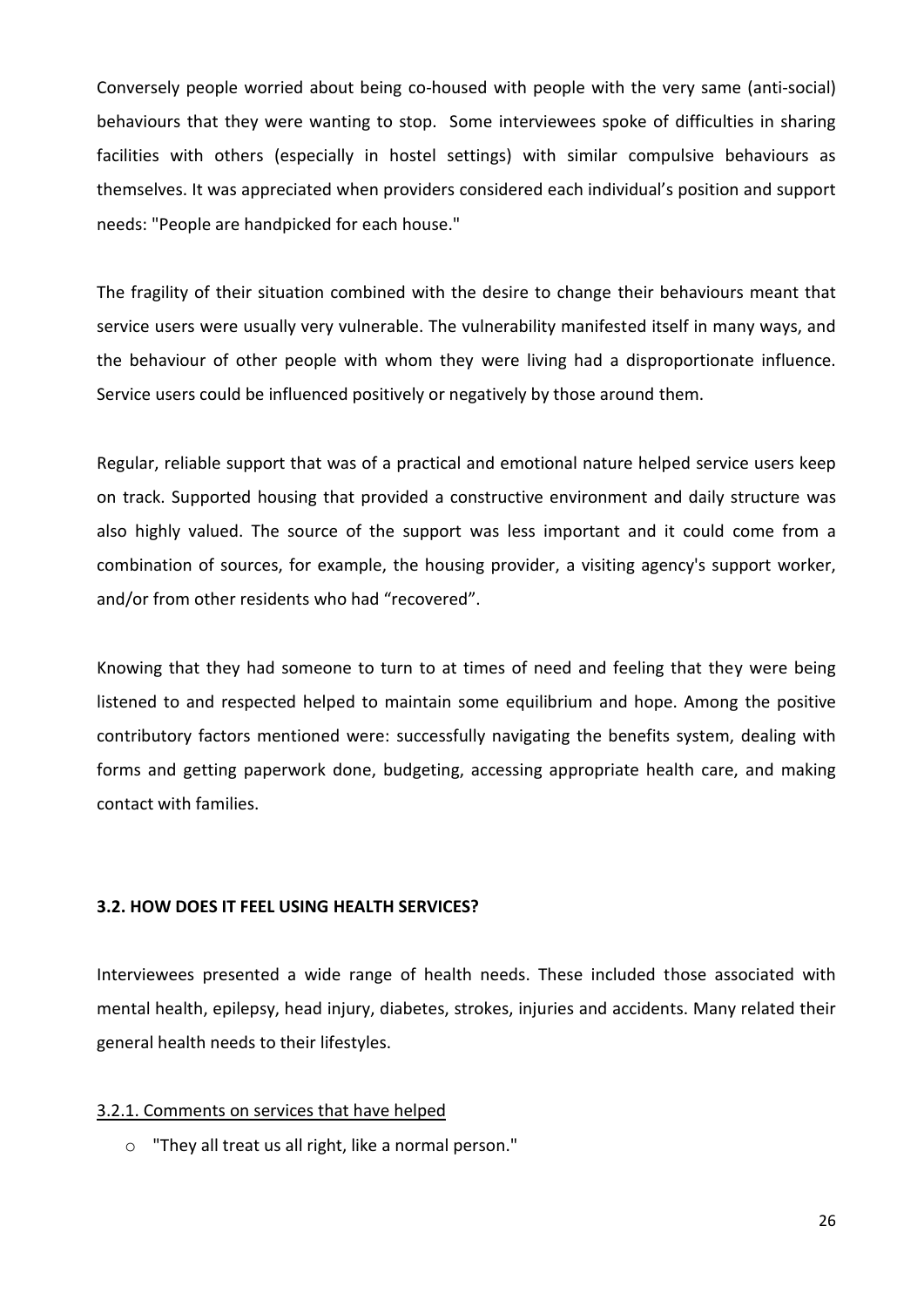- o One interviewee said they had a good GP, "if you can get to see him". Another described the GP he/she had now as "the best one at helping" them, but said that the doctor now worked part time.
- $\circ$  Several interviewees used a facility especially for people with HARM health needs: "Obviously you are going to come across the druggies and alch-ies when they start queuing at {lunchtime}. They're having a can etc. but it's not bad." Many received necessary sick notes, scripts and medication from this provider.
- o "I do have a GP but I tend to miss appointments because I'm sleepy or I forget." This interviewee reported having a memory problem
- o "I go to see my GP, they help with prescriptions for depression and anxiety."
- o Several interviewees had found surgeries they described as "good", usually because their needs had been recognised and addressed by that GP or by a practice nurse. In one case the nurse regularly visited the interviewee
- o "[Provider] has links with [Health Provider], so I get to see a nurse when she comes." This interviewee has seen the nurse once or twice a week, and she had helped him access medical help. "We are all human beings, black, pink, white."

# 3.2.2. Comments on services that have not been helpful

- o "I'm like a cannon waiting to fire off without my meds". This interviewee now went to a surgery they described as good, however previously they had walked out of a different surgery, angry because they felt the receptionist would not process their medication
- o "I use [Provider] where I can get a sick note" reported one interviewee, who felt that the service was not properly supervised, that there were not enough staff to control the people attending. He/she said there was no guarantee of getting an appointment, as opening hours were too limited, and the premises were not big enough. "It is only a matter of time before there is a stabbing, one doctor and one nurse is not enough."
- o "My GP was terrible. I went to him for help and he said there was no magic pill. He was such an \*\*\*\*\*, I walked out crying. I didn't understand I was an alcoholic. My GP was arrogant, ignorant and looked down his nose at me. I felt so demoralised, walking out of the surgery. He demeaned me. He was treating me for the effects of alcohol, bad stomach, anxiety, but not alcoholism." *"*My GP knew I had long standing problems and advised me to show some spine - I left feeling demoralised"
- o "It's just a heroin addict, she doesn't matter"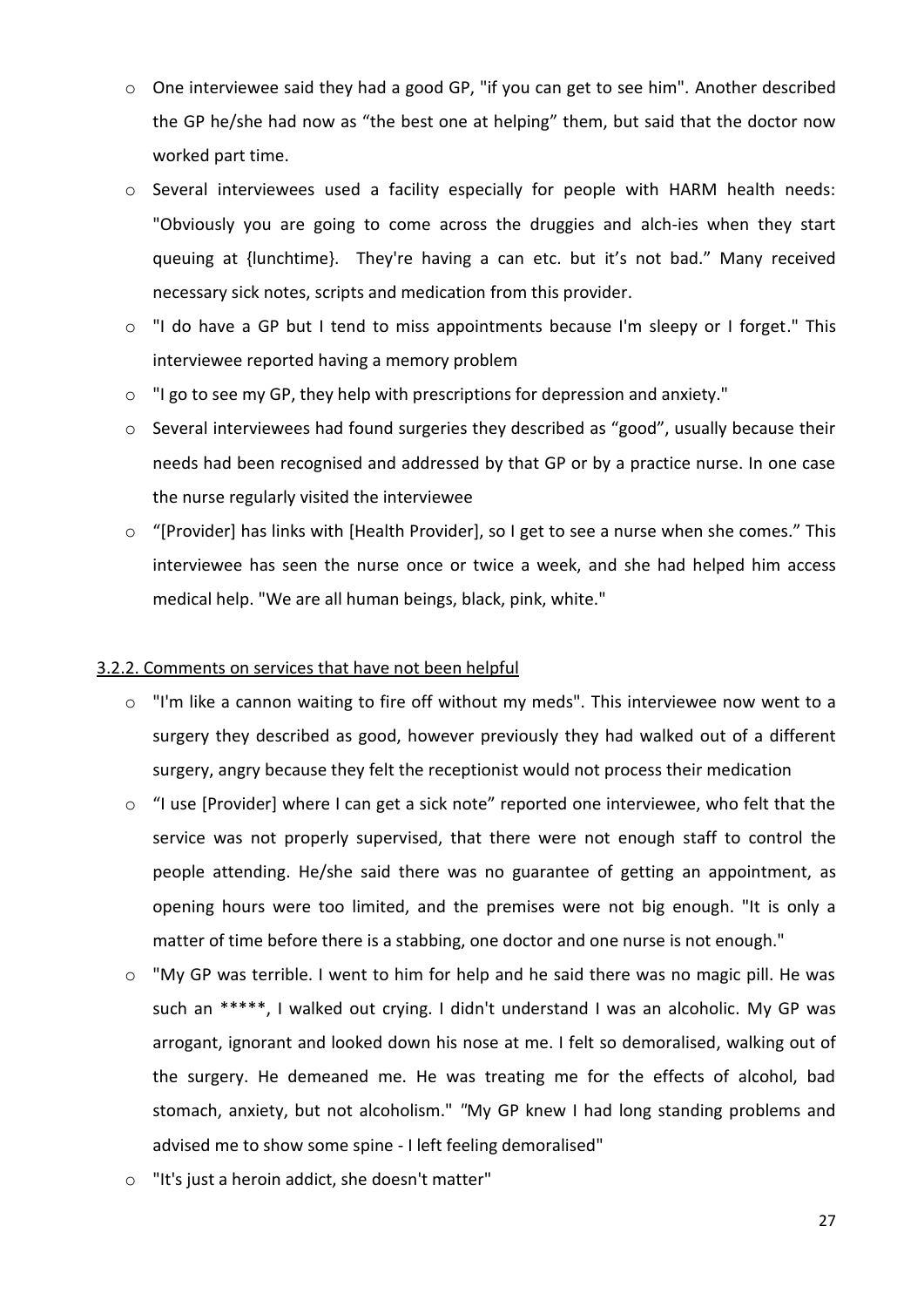# 3.2.3 Comments on service needs not being met

- o "{I} didn't use GPs when I was homeless as didn't have an address"
- o "[Provider] only opens at {lunchtime}. If they opened at 9.00 a.m. the people with addictions wouldn't be off their faces like they are {by then}."
- o A couple of interviewees felt that their medication needs were not being reviewed frequently enough: "I don't sleep at all. Need someone to review my case, review my medication"

# **3.2.4. What do people want? What would be ideal?**

Most interviewees not surprisingly wanted to have regular, accessible, reliable and trusted health services, and to have their health needs regularly reviewed so they could confidently pursue their personal goals and/or recovery process

- o The majority of interviewees were accessing health services whether through general practice or tailored facilities. The most positive experiences arose when they felt they were being treated with respect and empathy, when they built up trust with a particular medical practitioner and when they felt sure that the healthcare professional understood their needs in the round when prescribing medications or other interventions.
- $\circ$  Whilst a sustained relationship with a trusted medical practitioner provided the best basis for ongoing healthcare, the changeable and challenging circumstances often characterising their daily lives often made this virtually impossible. Interviewees spoke of times when their medication was not being monitored or reviewed. Any perception of being neglected left them feeling devalued, especially if experiencing negative side effects from medication.
- o Problems experienced with opening hours, getting appointments, although of course also experienced by the general population, are more of a challenge for chaotic individuals especially those in need of crisis help. Many spoke of the need for a bespoke 24-hour health service.
- o Several interviewees were following an active recovery programme; most of these spoke of having a good relationship with their GP or another medical practitioner.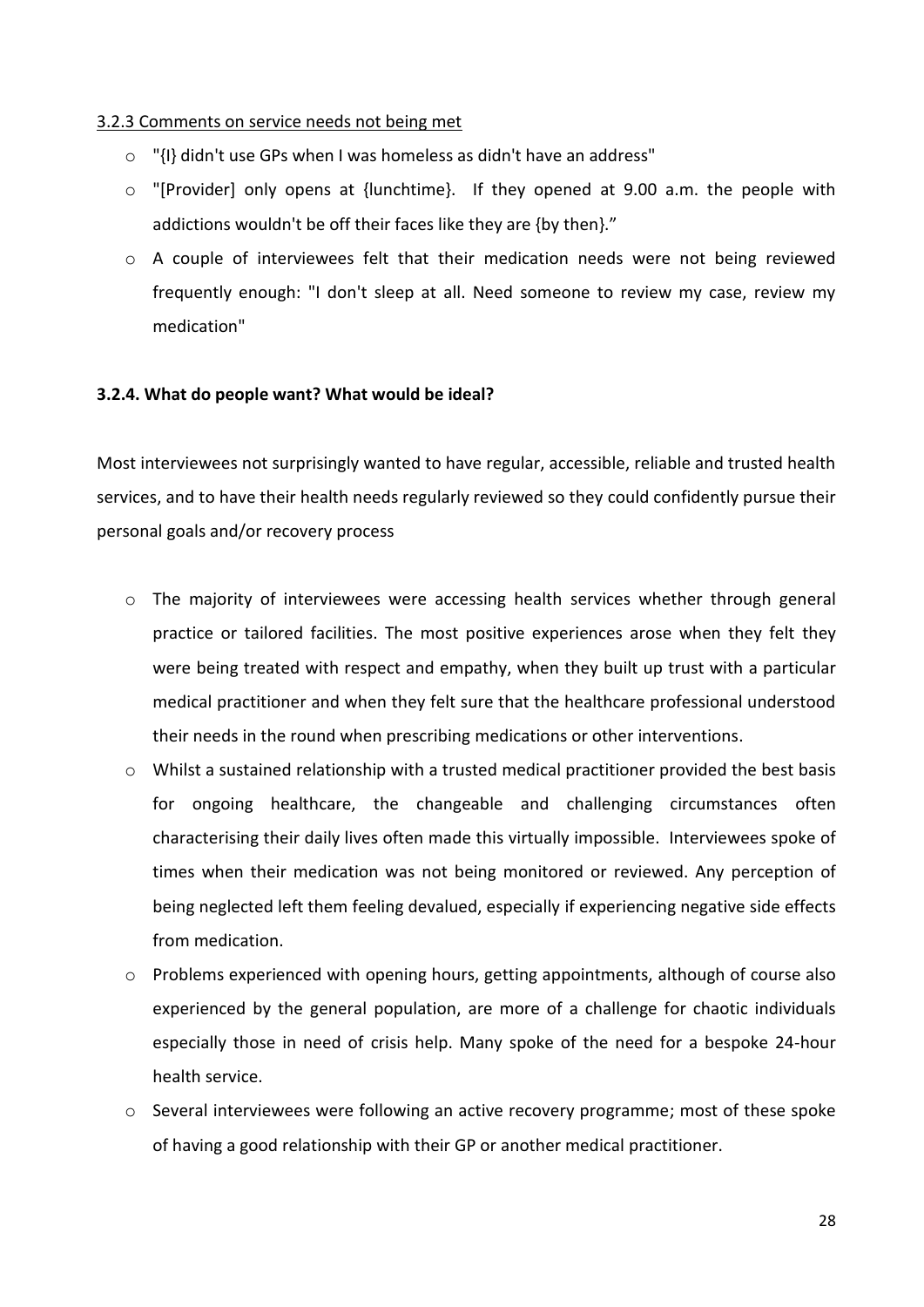# **3.2.5. Summary of learning points**

Many interviewees said that they had found it difficult to access to regular health services, especially when homeless. Some felt that when they did access a health service, they were not taken seriously "[the doctor] knew I had long standing problems and advised me to show some spine"; fobbed off "It's just a heroin addict, she doesn't matter"; or patronised or neglected in some way. Being offered inappropriate interventions was a frustration, as this appeared to reinforce any feelings of not being taken seriously, of not being listened to and hence of not being in control of one's own health.

Where health services had worked well, interviewees spoke of securing regular access and the importance of a good relationship with a particular doctor or nurse. However given the challenges of homelessness and/or temporary accommodation as well as their very challenging health needs, this is not always possible.

## **3.3. HOW DOES IT FEEL USING MENTAL HEALTH SERVICES?**

o "I have depression and anxiety, am constantly tired."

# 3.3.1 Comments on services that have helped

- o "My offences are related to mental health problems and alcohol." The interviewee had Obsessive Compulsive Disorder (OCD), psychosis, anxiety, depression and paranoia and was now receiving PIP. He/she had been off medication for three months, but was now back on it. "It's like I've got a demon inside me and it's waking up. You need to give me my meds."
- o One interviewee reported that [Provider] had helped him have more motivation, be more self-reliant, and not to depend on others. The three years of mental health support had been very good.
- o One interviewee had been diagnosed as bipolar. He/she gets prescriptions from their GP and [Provider]. The [Provider] had a nurse who checked on their mental health.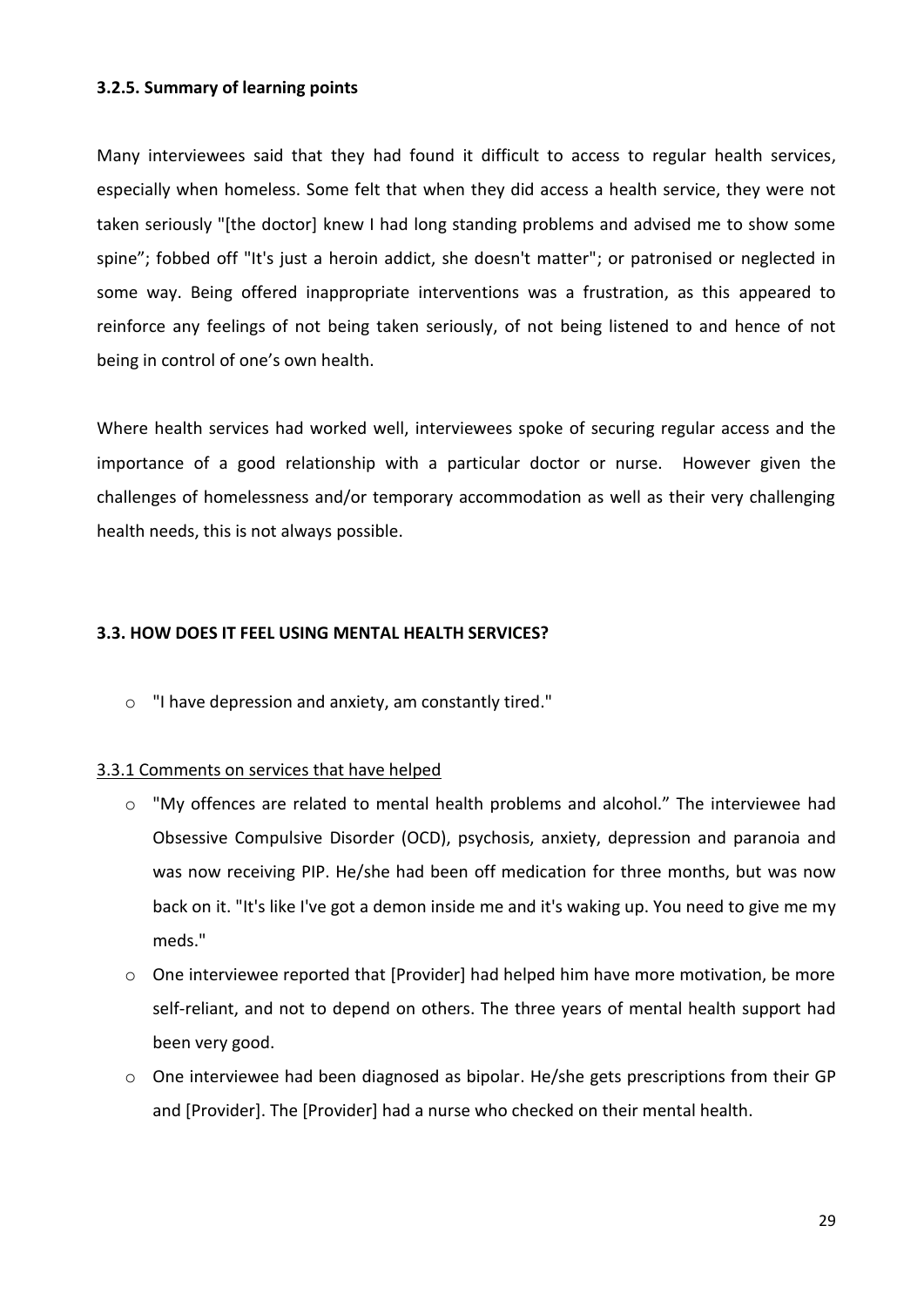- o Another interviewee reported having anxiety and depression and used [Provider] services. They used to come out to him mainly, but now he went to their offices. Talking and medication had helped him; "I actually feel as though I have people to help me."
- o One interviewee had been seeing a psychiatrist "for a while": "I suppose it's helpful. I expected someone to help me untangle my past life, but now I've just realised it's about my future life."

# 3.3.2 Comments on services that have not been helpful

- o One interviewee had been on anti-depressants for 15 years. He/she reported that no-one ever noticed they needed a mental health programme.
- o One interviewee had had a two month wait for [Provider] but was now receiving support.
- o Another interviewee reported that they had used [Provider] for over five years, but that he/she had not found it helpful and found the programmes not very constructive.
- o "I got out of prison earlier this year, but it's been a hard few months". He/she could not get their medicines due he/she said, to an administrative error: "workers and psychologists couldn't see that I needed them {medicines} urgently, it's confusion."
- o One interviewee reported that they went to [Provider] but that they "didn't click" with the previous worker and was now waiting to be allocated a psychiatric nurse.

# 3.3.3 Comments on service needs not being met

- $\circ$  One interviewee reported that they had recently started getting support from [Provider]. He/she wants to be stabilised, but has anger issues and was hyper, wanting sleeping pills. The interviewee also said that they wanted to be pushed forward to deal with their problems.
- o One interviewee reported that he/she used anti-depressants: "feels stressed out all day, every day". They said they needed something to calm them down. They didn't want to go to [Provider], as they wanted to restrict the number of agencies they were involved with.
- o Another interviewee commented on using mental health services as a Trojan Horse to reach the services he/she really needed: "I have to register myself as [a] mental health patient to get the help I need, when you don't need to. You have to label yourself. You're trying to make an effort to assist yourself, as long as you're strong minded you can carry on. If you're not strong minded, you end up doing petty crime, shoplifting and so back in that circle and you can't get out."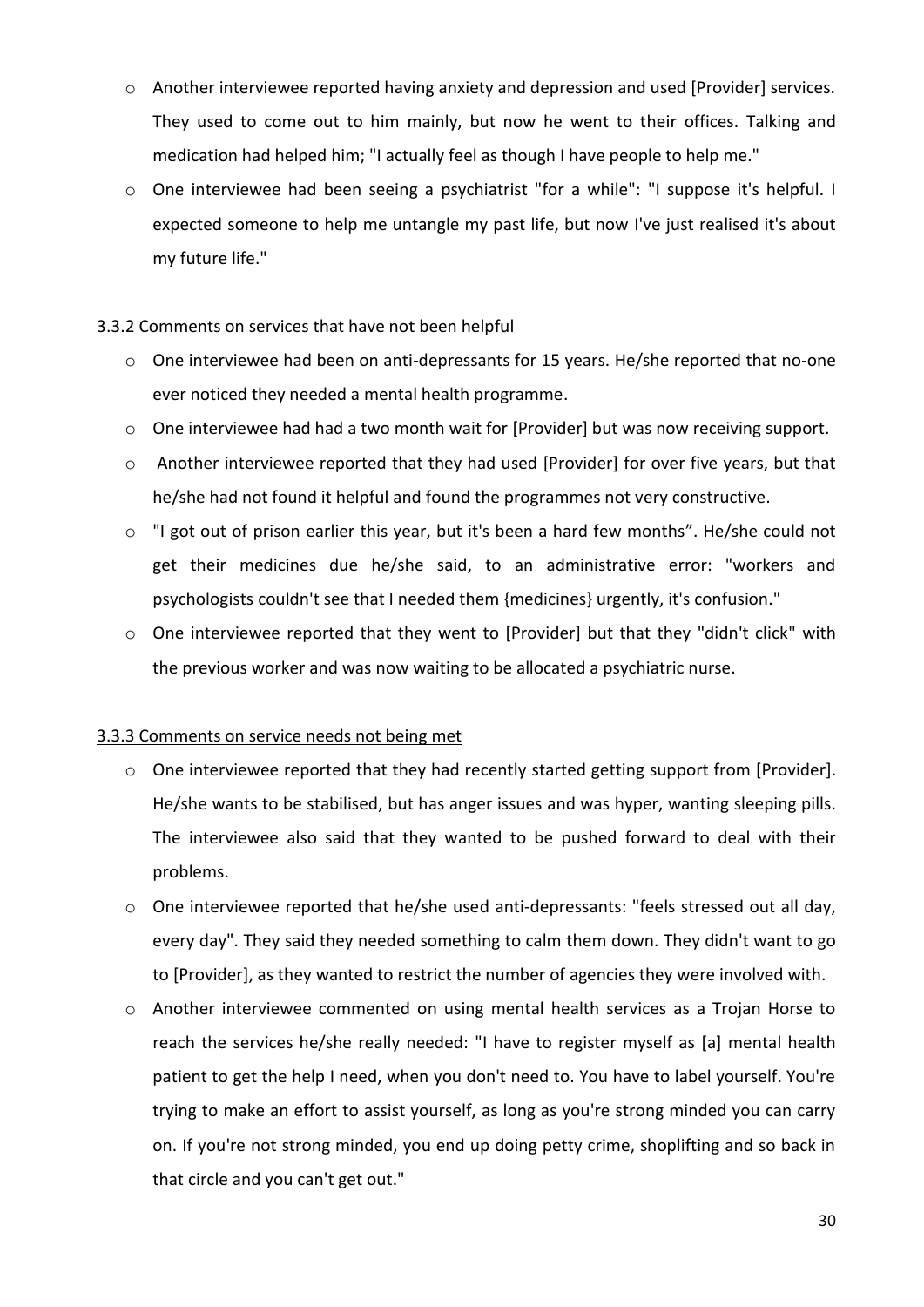- o Another interviewee said that he/she had a history of paranoid schizophrenia and had been taking medication but then came off it. He/she started misusing substances and left their home town, arrived in Birmingham and set about getting arrested as a means to get access to the services he/she knew they needed.
- o "My mind is telling me to do one thing and I do another." This interviewee was commenting on their anger issues and wanted to get back with [Provider] again for help with this. This interviewee was taking epilepsy and antidepressant tablets. He/she reported that the latter were addictive: "I leave them at my {family member's} so I don't take more than I should. I get a kick out of them".
- o "My fits got worse when I was drinking 'cos I wasn't taking my tablets regularly".
- o Another interviewee said that mental health crises needed to be resolved by medical help, rather than relying on interventions by police officers.

# **3.3.4 What do people want? What would be ideal?**

Many interviewees wanted recognition that they needed psychiatric and therapeutic help with their mental health, and not just prescriptions for antidepressants. To be effective however such 'talking services' needed to be appropriate to the individual service user and be available at a time that was right for them and their personal journey to better health.

- o Interviewees who had been diagnosed with a mental health problem appeared better able to access specialist services, although the experience was not always as positive as they would have liked.
- o Many favoured talking therapies combined with medication, to take place over a period of time in keeping with their circumstances and needs, involving sharing and dealing with some of their deepest issues. Interviewees felt that having the "right" support worker and the "right" medical support were essential to making any progress. Positive support could come through specialist providers as well as GPs, so long as the practitioner supported them as an individual, and prescribed and monitored them as a patient.
- o Not being listened to and taken seriously has been an issue, particularly when interviewees recognised that some of their behavioural challenges were due to the state of their mental health. Access to mental health support was often limited and/or inappropriate.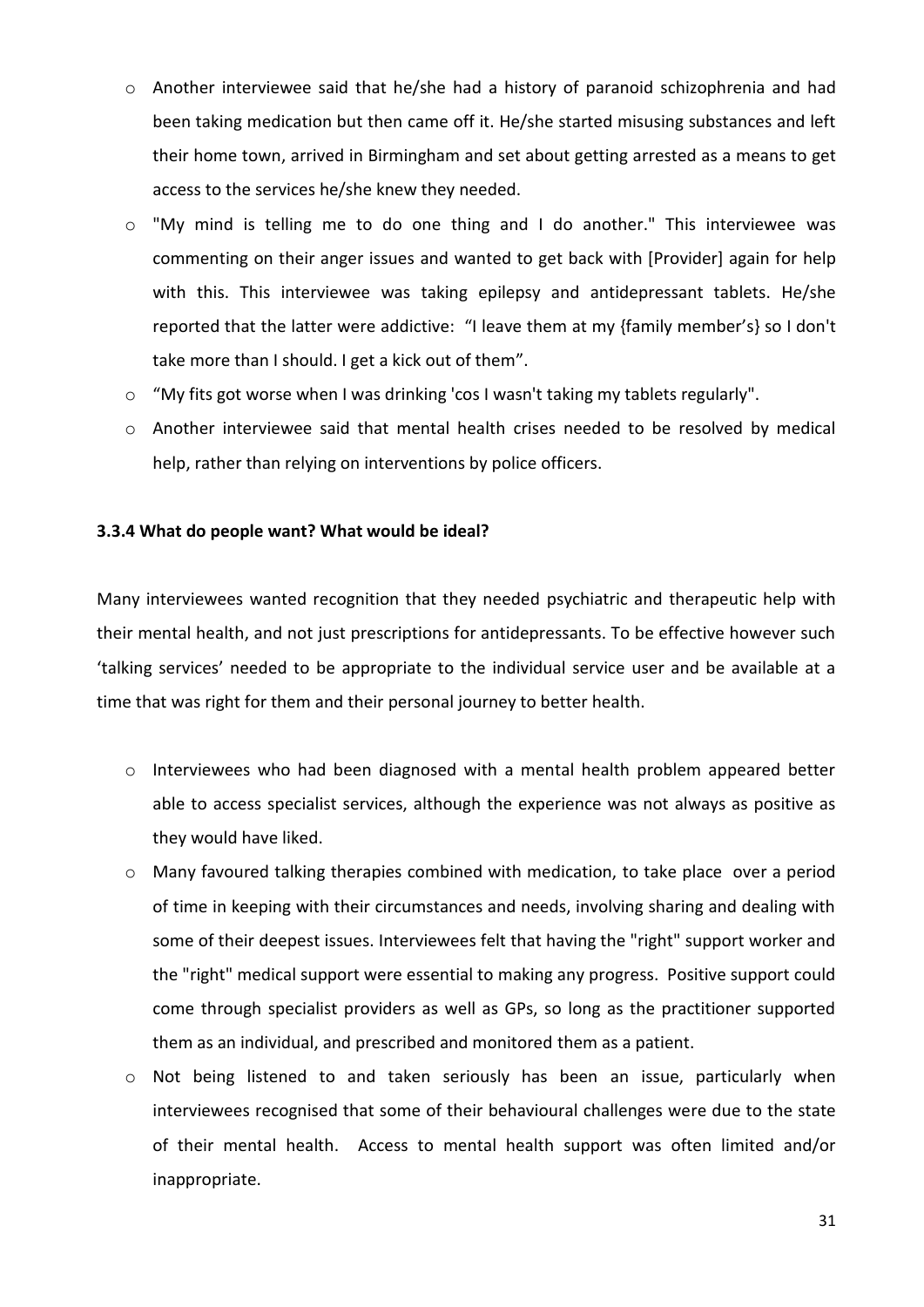- $\circ$  The anxiety and depression experienced by many of the interviewees was often undiagnosed. Without being defined as having mental health problems access to specialist help was difficult.
- o Whilst interviewees in the main accepted that mental health services were limited for everyone, several reported having to wait for appointments long after referral. As well as long waits interviewees expressed some frustration about the frequency of monitoring and review, and inconsistency of support.

# **3.3.5 Summary of learning points**

o *"Without a cry for help, there isn't a service available to you"*

Interviewees had a very wide range of experience of mental health services. The most common mental health issues mentioned were anxiety and depression, but many also suffered complaints such as paranoid schizophrenia, personality disorders and being bipolar. Some recognised that their offending behaviour directly related to their mental health problems and anger management was frequently mentioned.

Although 40% of the interviewees had had a mental health diagnosis, other interviewees were in the process of securing recognition and specialist help. This suggests that mental health issues are pervasive, whether as a cause or an outcome of other behaviours. In a few cases individuals resisted the label of being mentally ill.

Some interviewees had not known where to turn for help, especially in time of crisis. Being unable to articulate what they were experiencing, and feeling that they would not be listened to, were mentioned as barriers. Some of the interviewees talked about deliberately displaying antisocial behaviour or committing offences as a mechanism to access help. The feeling of being fobbed off or treated in a tokenistic way exacerbated their frustrations and added to their challenges.

The combination of being respected, trusting the provider and gaining access to "right" support at the "right" time was seen by interviewees as essential to giving them the opportunity to move on.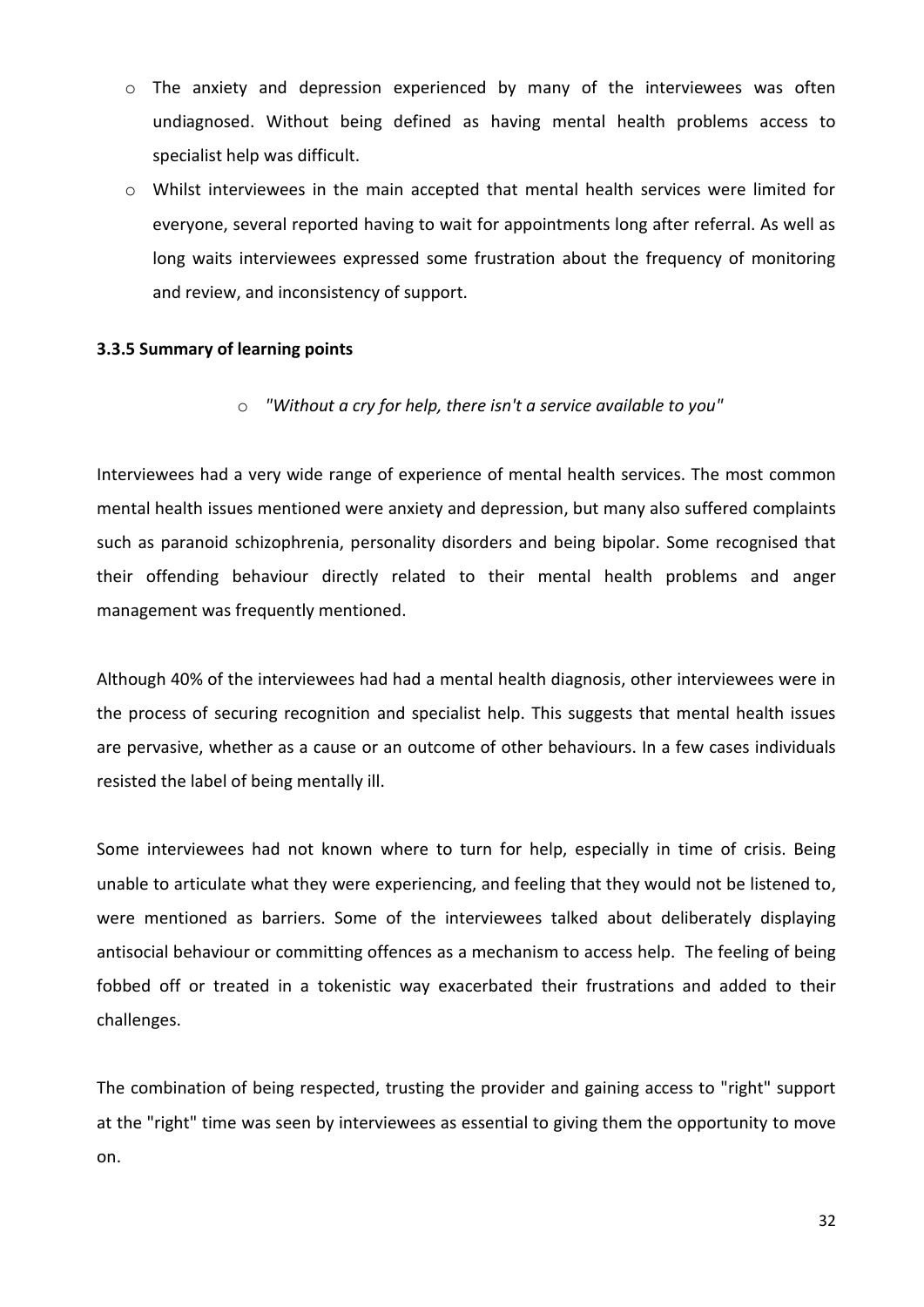# **3.4 HOW DOES IT FEEL USING SUBSTANCE MISUSE SERVICES?**

- o "I am still rattling today, I'll spend a few minutes with you and then I've got to get a drink."
- o "Being an alcoholic is a full time job, and not a very pleasant job at that."

# 3.4.1 Comments on services that have helped

- o "Everyone finds it hard, having been in the madness, lots of things can trigger you. Staying clean is hard." This interviewee had been helped by his/her GP to get into a detox facility but they had relapsed one day before the end. Despite the relapse they still felt ready for detox - "the time was right".
- $\circ$  One interviewee said the prison arranged for rehab straight after their release and [Provider] helped with it. He/she reported that in that facility patients have to "rattle it out", with no medication. He/she valued the fact that after completing the supported detox, there was a further eight weeks of support with social integration as well as help with housing.
- o An interviewee said that they had not wanted to attend [Provider] because "they're all God folks, but now I'm a grateful and dedicated member", going to three meetings a week.
- $\circ$  Another interviewee felt that recovering alcoholics needed access to medication to help with feelings and pain, which they didn't currently get. He/she had just started with [Provider], and was finding it difficult to say "I'm an alcoholic".
- $\circ$  One interviewee found receiving accommodation and other support from a [Provider] whose focus is specifically women with complex needs had helped them
- $\circ$  "[Provider] have been amazing, they did care plans and I had to show motivation by going to groups before detox. I had weekly one-to-one sessions with the support worker and attended various group meetings. I did the detox at home supported by a nurse, but not isolated." Group sessions were still available to them.
- $\circ$  Another interviewee reported that [Provider] supplied them with a "sponsor", an exalcoholic to help them as well as three weekly meetings.

# 3.4.2 Comments on services that have not been helpful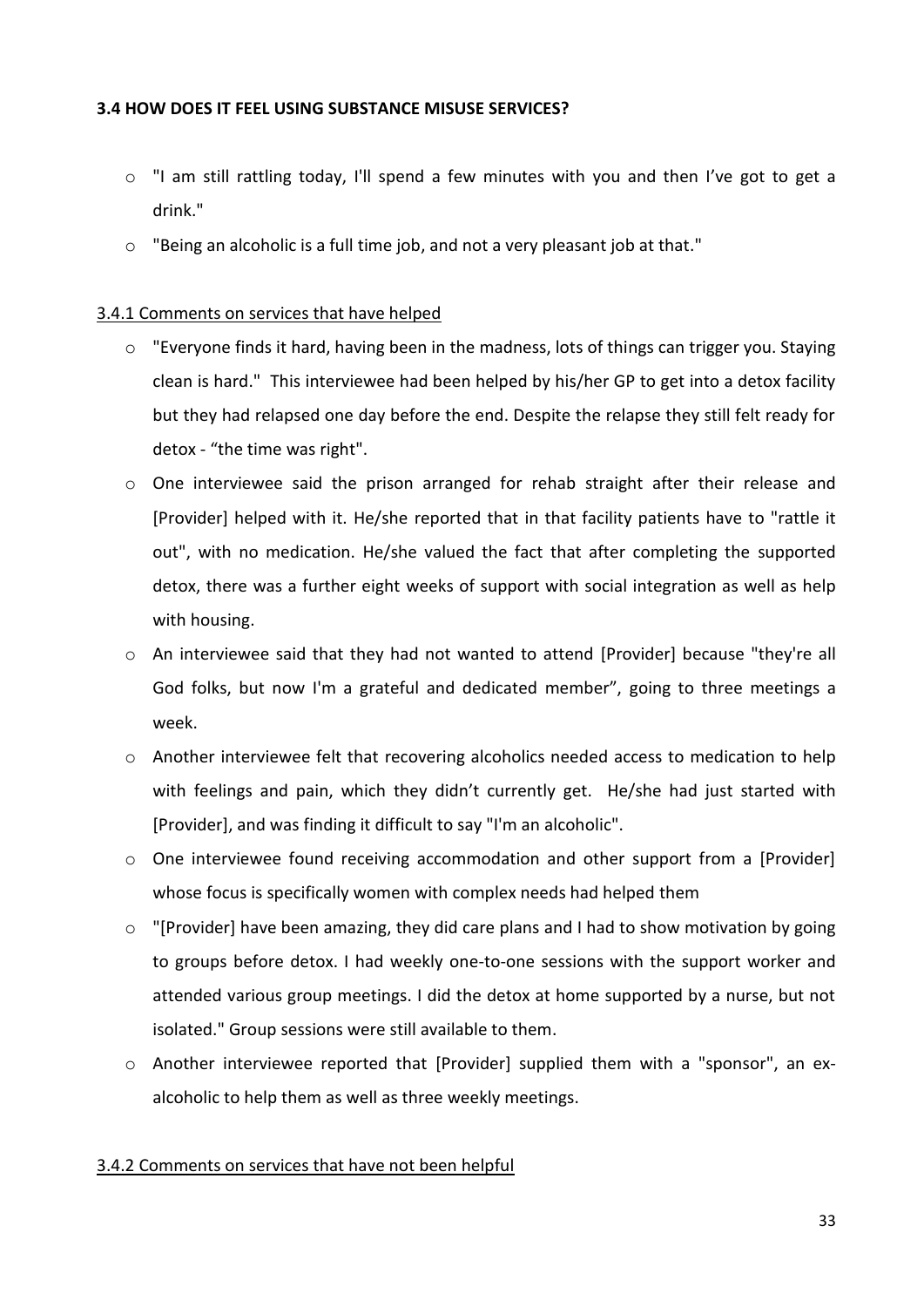- o "I was with my worker from [Provider] for several years. He wasn't any good because he made appointments every other month for 4 months, but there was no follow through. I told him I was addicted to heroin and other drugs, and he asked if I wanted to start a Stop Smoking programme."
- o This interviewee reported that it took ages to get a response to phone calls to [Provider]: "They finally told me to go down to see them, I went with a bowl in my lap. Then nothing."
- o One interviewee felt that"[Provider] has interrupted my recovery completely, I was fighting my heart and wanted to get help and nothing happened."
- o Another interviewee reported that [Provider] had offered accommodation but asked him/her to leave when they relapsed. He/she said that their possessions were simply thrown in bags on the path outside, which was humiliating. Then he/she went on a binge, had fits, and had to use the ambulance service.
- $\circ$  Another interviewee said that their drugs worker only saw them once a fortnight, which was insufficient.
- o One interviewee reported that he/she had been on methadone for about a year, and used to see a worker every two weeks, but "I no longer have regular appointments. I need a reduction programme to detox. [Provider] is letting me down, there's not enough structure in place; there is a gap in services. My body is rejecting the dose I am on. I would like my support worker from [Provider] to chase this up."
- o Another interviewee said that" [Provider] didn't work for me as too many others were there for substance abuse, not just alcohol, it was too generic".
- o Another interviewee said that they had been into hospital several times since methadone withdrawal as it was making him/her sick. They said they needed more help.
- o One interviewee reported that talking therapies had not worked for him/her. They felt that being a manual worker he/she would find practical help more useful in getting their alcohol consumption down slowly and at a healthy rate.
- o A different interviewee felt the opposite: "[Provider] weren't much good, they told me to fill in a drinks chart and he just told me to cut down. They said that it wouldn't work for me to cut down, I need to stop completely." He/she said they attended group sessions but that most of the people were there just to get bus fare to buy more drink. "Outside they were slugging cider... so I never went back".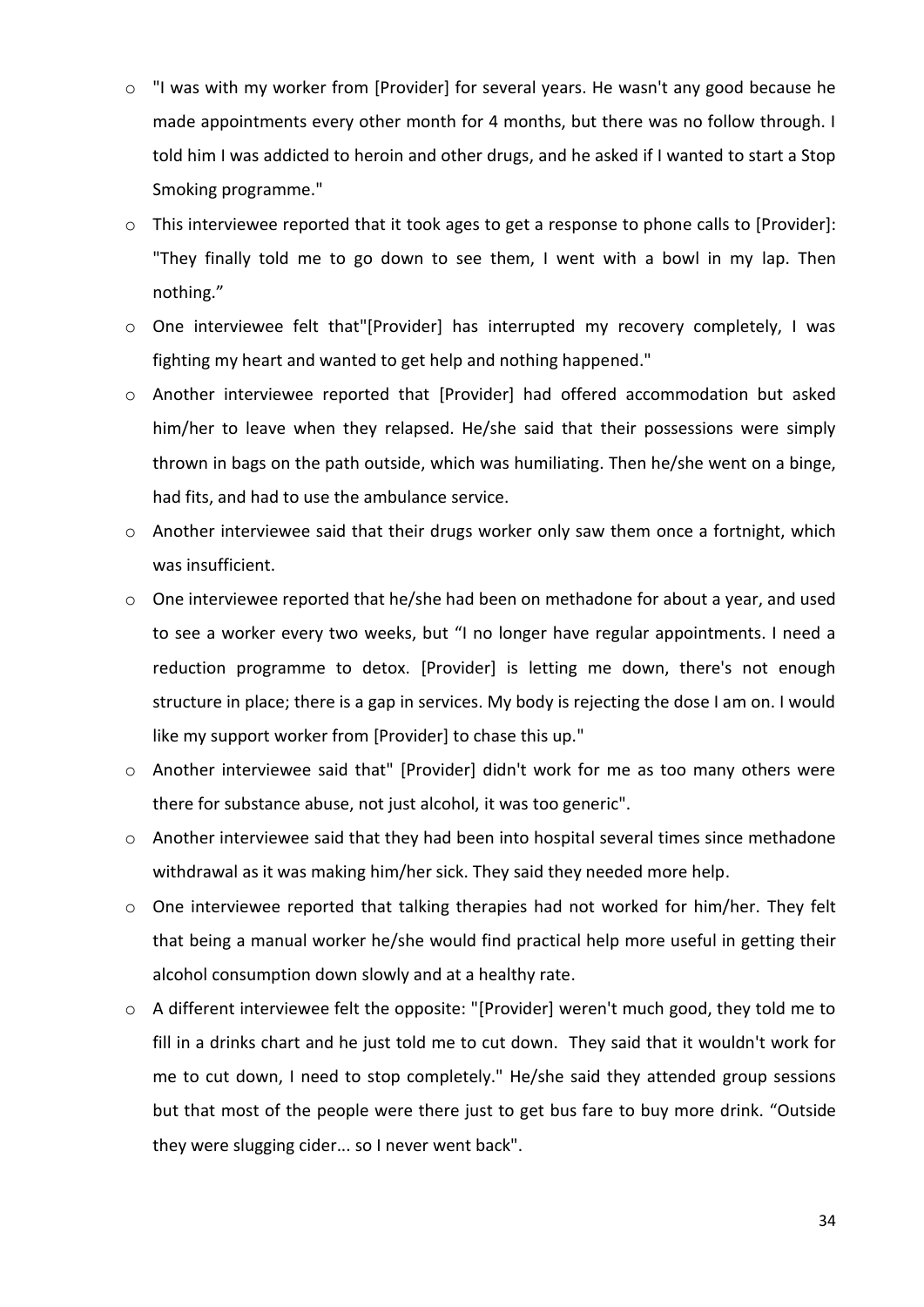- o Yet another interviewee commented that as [Provider] advocated controlled drinking there was no point for him/her in engaging, so he/she "dumped them".
- $\circ$  One interviewee had a new worker at [Provider]. In all the years they had been using services this was the first time they had been offered detox.

# 3.4.3 Comments on service needs not being met

- o "Addiction makes you lie to support your habit."
- o "The only time I did detox was in custody. You try getting into detox, it takes months. In prison you have a seven day detox with medication and then you're left to own devices. You can see [Provider] alcohol worker if you're there on the day for a one to one discussion."
- o "My panic attacks are getting worse, because my drugs have not been reviewed for over a year. I need a new drugs programme" commented another interviewee.
- o Another interviewee said that they needed "a nice, compact tight package of support, I need this, we all do". He/she wanted to not have to tell their personal story over and over again, as it felt like this precipitated their drinking.
- o "I would like regular appointments and follow up appointments and a scheduled recovery programme".
- $\circ$  "I just don't understand why I do it {use heroin}. I want the right help at the right time for the right length of time. I need it now when I'm ready, not wait for ages when I might change my mind."
- o "[Provider] kicked me out when I started drinking again."
- o "I've detoxed myself at home over a couple of days, but it doesn't stick. You need residential support, then support from workers and {to} go to meetings to look at triggers etc. A peer mentor once or twice a week to say 'I felt like using today', thinking about triggers and resilience."

# 3.4.4. Other comments

- o "Picking up the phone is hard when you're in the madness of addiction, you don't have the money, a phone etc., so it's hard."
- o Another interviewee who is an alcoholic, said they were trying to keep down their service use as they did not want to keep going over things again and again.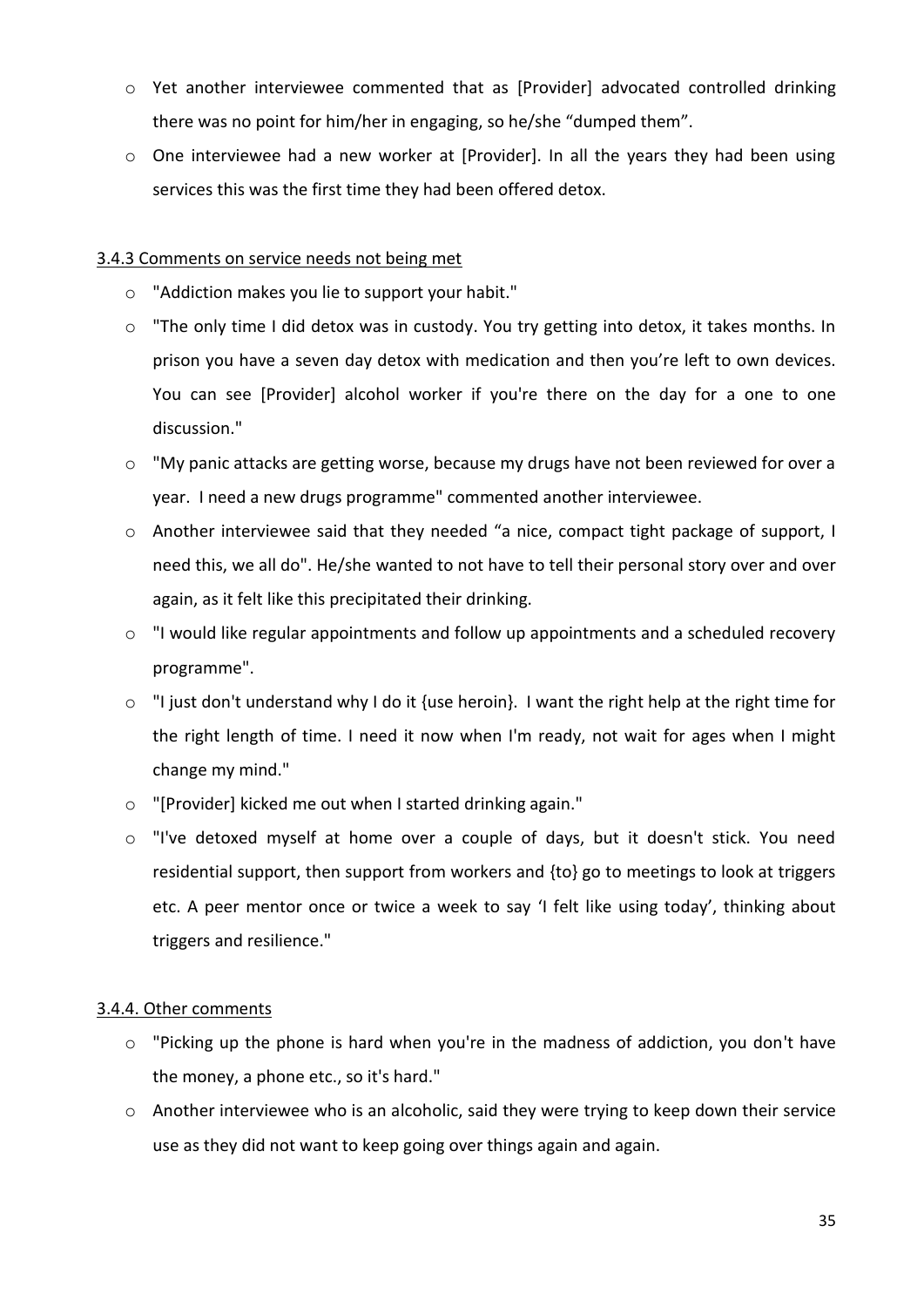- $\circ$  "I was drinking a litre of vodka a day and three or four bottles of cider. My {family} were distraught. I admitted that it was beating me."
- o "I'm addicted, if it's there I'll have it. It feels like my best friend, I don't want to come off it. I don't spend on extravagances, and it's not much compared to what people spend on drink." This interviewee reported that psychiatrists had offered drugs treatment, but he/she wasn't ready to go for it.
- o "It's not a drinking problem I have now, it's a living problem. I still have anxiety."
- o Another interviewee reported that they go the gym three or four times a week to keep their endorphins up. "I always go out for an hour to make sure I physically engage with the outside world during the day, to do something normal."
- o "I am vigilant with my feelings now. Alcoholics are wired differently to you. Alcoholics are really manipulative."
- o *"*I've been on 60ml of methadone for last year, but now {I'm} still on it, {I} need a reduction programme to detox". Interviewees spoke of being on a medication programme that was no longer relevant.

# **3.4.5 What do people want? What would be ideal?**

- o The interviewees wanted packages of tailored help to deal with their particular type of substance misuse. They wanted it available at the point that they felt ready to engage, rather than going on a waiting list. Building up courage to ask for help was always a big step, and interviewees often referred to the disappointment incurred by a long wait.
- o They felt that having follow up support after a detox period helped prevent relapse. Many felt that post detox support was inadequate. Most interviewees thought that the best option was a recovery schedule coupled with supported detoxification and follow up support.
- o The fear of failure was commonly expressed, which seemed to put some individuals off from embarking on a recovery schedule. The feeling was of only having one chance, so finding the right time to undertake detox had become more crucial than ever.
- o They felt it was important to know that there can be a second chance, to reduce anxiety and fear of failure. A key part of post detox support was learning how to deal with triggers, so they wanted to learn coping strategies.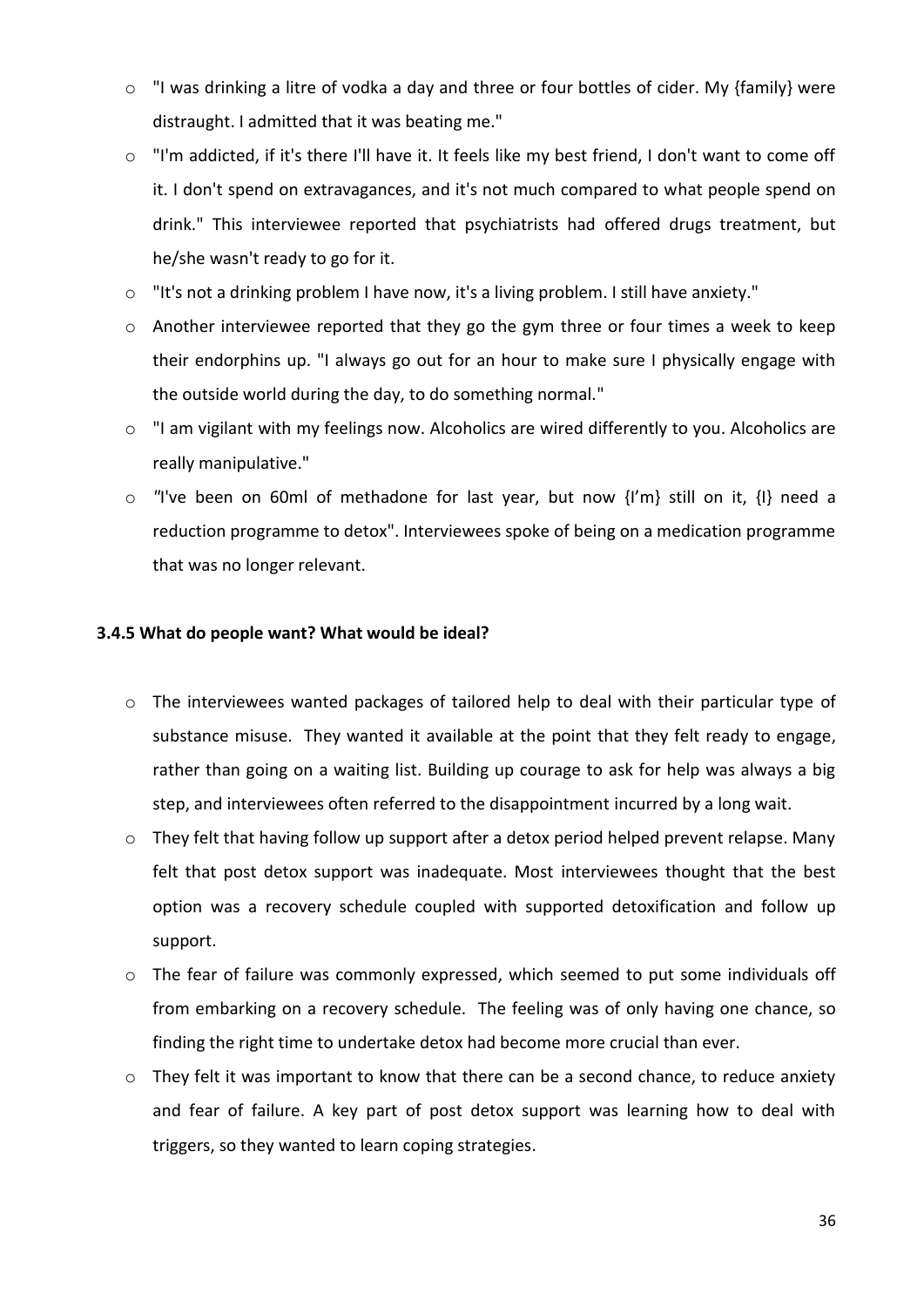o Most of those that wanted to embark on a recovery programme expressed the same need, and shared a history of trying to detox on their own but of being unable to maintain it.

#### **3.4.6 Summary of learning points**

Interviewees talked about their experience of a range of different services and it became clear that trust in the service provider and a good relationship with support workers added significantly to their chance of success. Service users needed to build their trust and confidence, and needed to experience consistent support both to enable them to detox and also to address underlying and long term recovery issues. Many interviewees referred to "not being ready" and how the fear of failure can add to anxiety.

Those that had more recently undertaken a detox programme had been grateful for the follow up support afterwards. Another significant factor identified was to have accommodation free of others still currently misusing substances.

They spoke of their need for regular, frequent contact and for this to be in the context of a scheduled recovery programme specifically designed for them. It was very challenging to navigate services when in crisis. One interviewee told of deliberately offending to attract the police who he/she felt would help refer them to access the service they needed. When people with addictions ask for help and then do not get a response, they report feeling despondent, a rejection like this can trigger a downward spiral and can become a barrier to asking again.

#### **3.5. HOW DOES IT FEEL USING ACCIDENT AND EMERGENCY SERVICES?**

o "I have a fit when I rattle sometimes, so I go to A&E".

#### 3.5.1 Comments on services that have helped

- o "The nurses are great, and the referral team are good". The police and ambulance service had taken this interviewee to A&E several times after an overdose, and when drunk.
- o "I cannot fault the ambulance at all."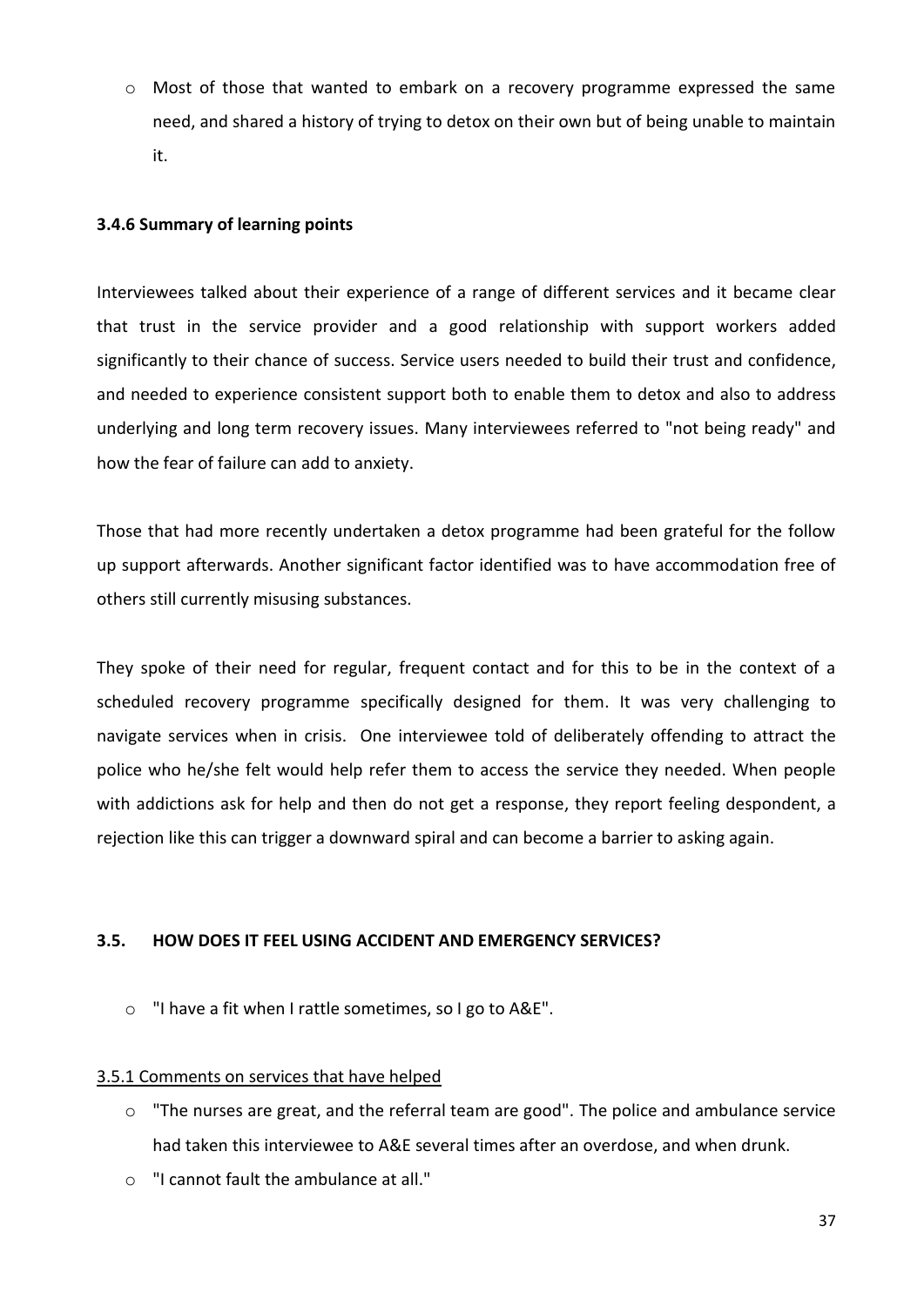- $\circ$  One interviewee reported having been rushed to A&E more than once, "usually when I'm down.... I start cutting myself".
- o One interviewee reported frequent anxiety and panic attacks and problems with methadone dosage. He/she said they often ended up in A&E.
- $\circ$  Several interviewees reported that sometimes A&E staff suggested organisations which might help them, which they recognised as well-meaning.

#### 3.5.2 Comments on services that have not helped

- o "They said I wouldn't co-operate, but I was swearing at the pain."
- o "She's just a heroin addict, she doesn't matter."
- o One interviewee reported that a nurse refused to give him/her something for physical pain, even though the doctor had authorised it; "She thought I just wanted more drugs."
- o One interviewee reported that he/she had been taken into hospital by ambulance on having a seizure. He/she was treated well but when discharged, had no money and had to beg there and then to get the bus fare.
- o "I was taken to A&E as suicidal threat, {they} didn't admit me." This interviewee reported self-harming and that he/she had wanted to be sectioned but that they gave them a cup of tea and sent them on their way, even though he/she told them "I can feel myself going. A couple of weeks later it all happened and I ended up in prison." He/she felt that they hadn't picked up the warning signs; "I think I was having a breakdown, doing mad things like smashing things, I was at breaking point, but no help in this instance. {They} have been all right on other occasions."
- o An interviewee reported ending up at A&E when on legal highs but after waiting so long they re-orientated themselves, realised it was the legal high that had caused the seizure, walked out and came home. They still had a syringe in their arm.

#### 3.5.3 Comments on attitudes

- o "They need to really listen to you more …..some of them just have attitude."
- o When he/she had an asthma attack, A&E staff said "Do you know that addicts cost us a grand to come and collect them?"
- o "I've lost faith in {the} NHS".
- o "My GP advised me to call the ambulance when infection got very bad, but the paramedics wouldn't take me to hospital"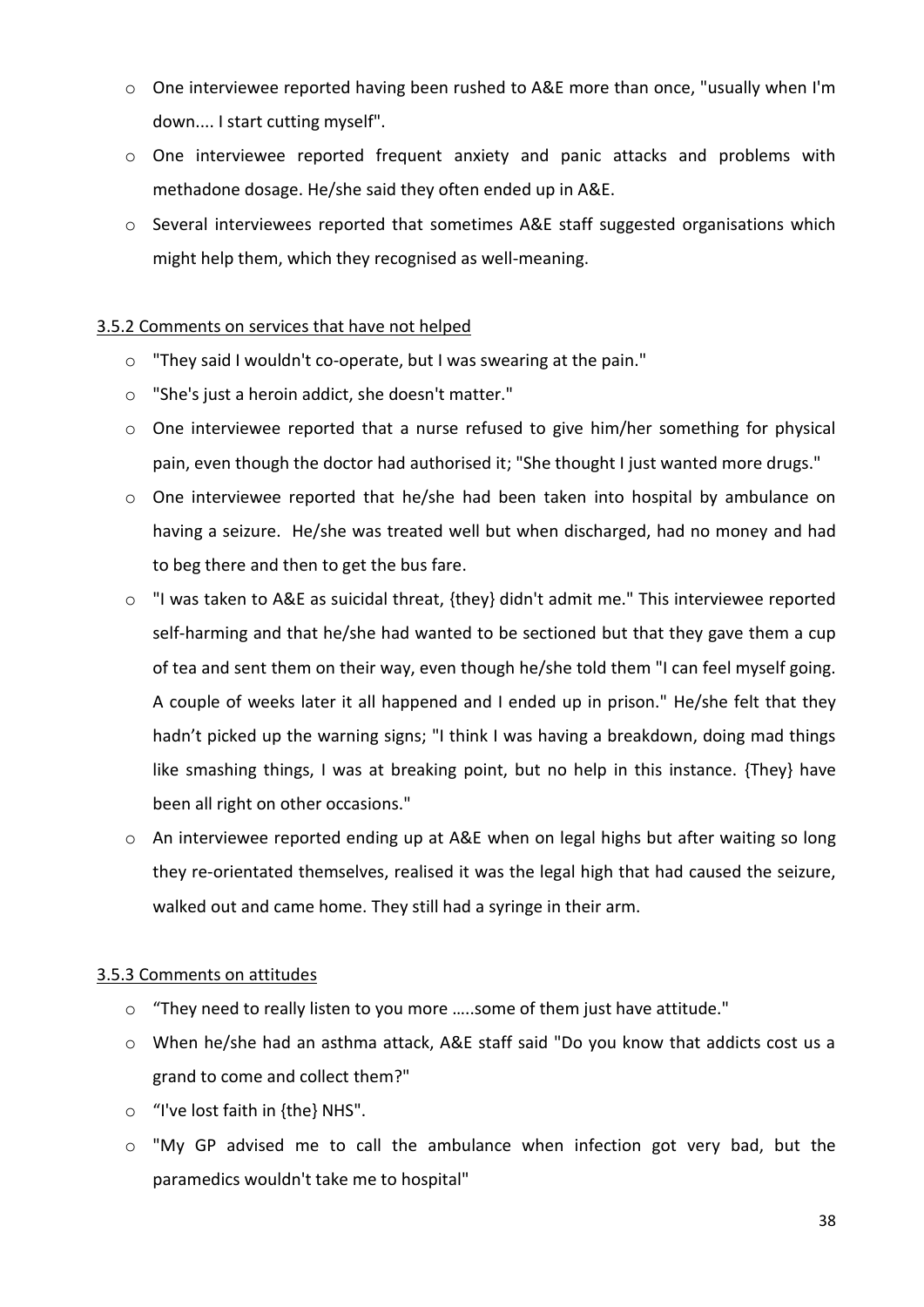$\circ$  "I hate A&E, they think I'm a waste of their time. This is what you feel from them".

#### **3.5.4. What do people want? What would be ideal?**

The ideal for most of the interviewees was to be able to access A&E when needed, and not to be judged because of their circumstances. Many interviewees expressed gratitude for the service received when they were in crisis, and commented that the staff were really helpful. One for example, cited a good service on repeated occasions when suffering the effects of alcohol withdrawal.

Others considered the service to be poor with prejudicial behaviour towards them. It made them feel more frustrated and negative. Inter-personal relationships with A&E staff were so often commented upon that it is clearly important.

#### **3.5.5. Summary of learning points**

A&E is unlikely to be able to address the underlying behavioural and addiction issues behind the presenting health issue. Attitudes towards 'deserving' and 'undeserving' patients appear to exist though are not widespread. When they felt they were being treated with respect, the service was seen as okay, but feeling they were being viewed "as just an addict" added frustration to an already troubled situation.

In recommending other agencies that might help, A&E staff are clearly trying to be supportive, however at discharge many individuals felt left to their own devices. It was the inter-personal relationships with A&E staff that mattered emotionally to interviewees.

#### **3. 6.HOW DOES IT FEEL USING SERVICES FOR TRAINING AND EMPLOYMENT?**

- o "I want to live, not just survive. I want to work, not sit on benefits."
- o "I'm just getting my housing and health in place, stable. I'll go on to this in the next stage. I keep things in order."
- o "I have to get up and about. I don't like sitting around, I like keeping my head occupied."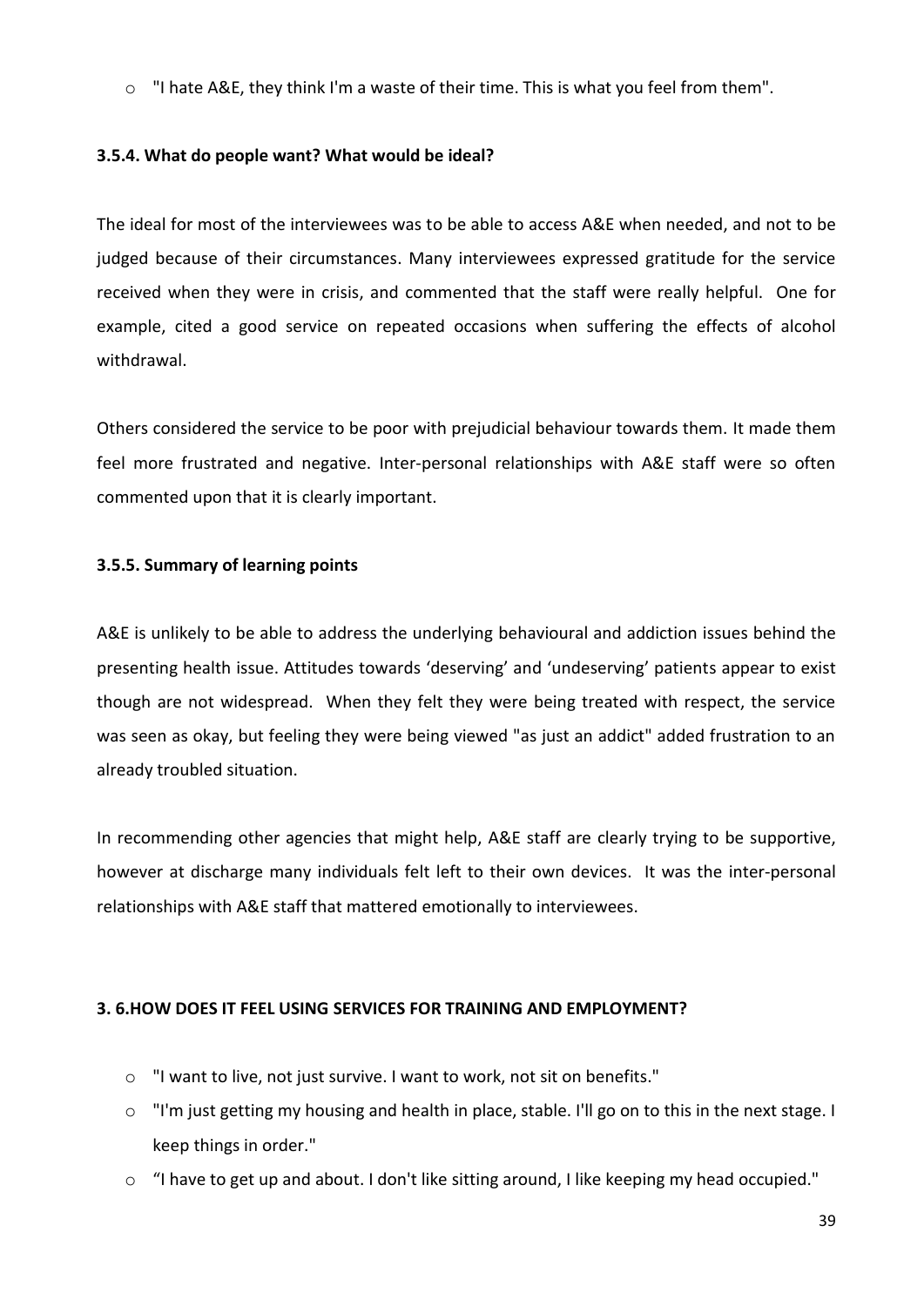#### 3.6.1 Comments on services that have helped

Many interviewees were engaged in or had recently completed a range of activities including:

- Vocational training (an NVQ horticultural taster course, a woodwork course; a Level 1 Diploma in Motor Vehicles. One interviewee was waiting to go on a course and hoping to get a card to go on construction site);
- Personal development training (mainly Anger Management and Offending Behaviour training);
- Volunteering (volunteer activity in the open air was attractive to many).

All interviewees were unemployed, though many had experience of employment earlier in their lives. For example one interviewee used to be a window fitter and had been self-employed. He/she had done odd jobs voluntarily helping older people and was now thinking of volunteering again, possibly at local charity shop. Others had worked in catering, food production, construction.

- o One interviewee explained "I used to do a little cleaning job. I liked just to have my independence. I want to go into detox so I can work again."
- o One interviewee said "I want to get a job eventually." He/she did not get any qualifications at school
- o One interviewee was a qualified bricklayer and wanted to get back to work: "I'm not ready for it yet, so wouldn't last, so I'll just wait till my meds are sorted."
- $\circ$  One interviewee who had just finished a second Anger Management course wanted voluntary work with animals.
- $\circ$  One interviewee reported attending a Job Centre where they previously lived that had staff specifically to deal with people with difficulties, so it was easier to talk. He/she was worried about moving to a new Job Centre and hoped that the new one would have the same service.

#### 3.6.2 Comments on services that have not been helpful

 $\circ$  One interviewee said "every time I go to a Job Centre I end up crying I'm so stressed. It's horrible, but I'll see how I get on this time".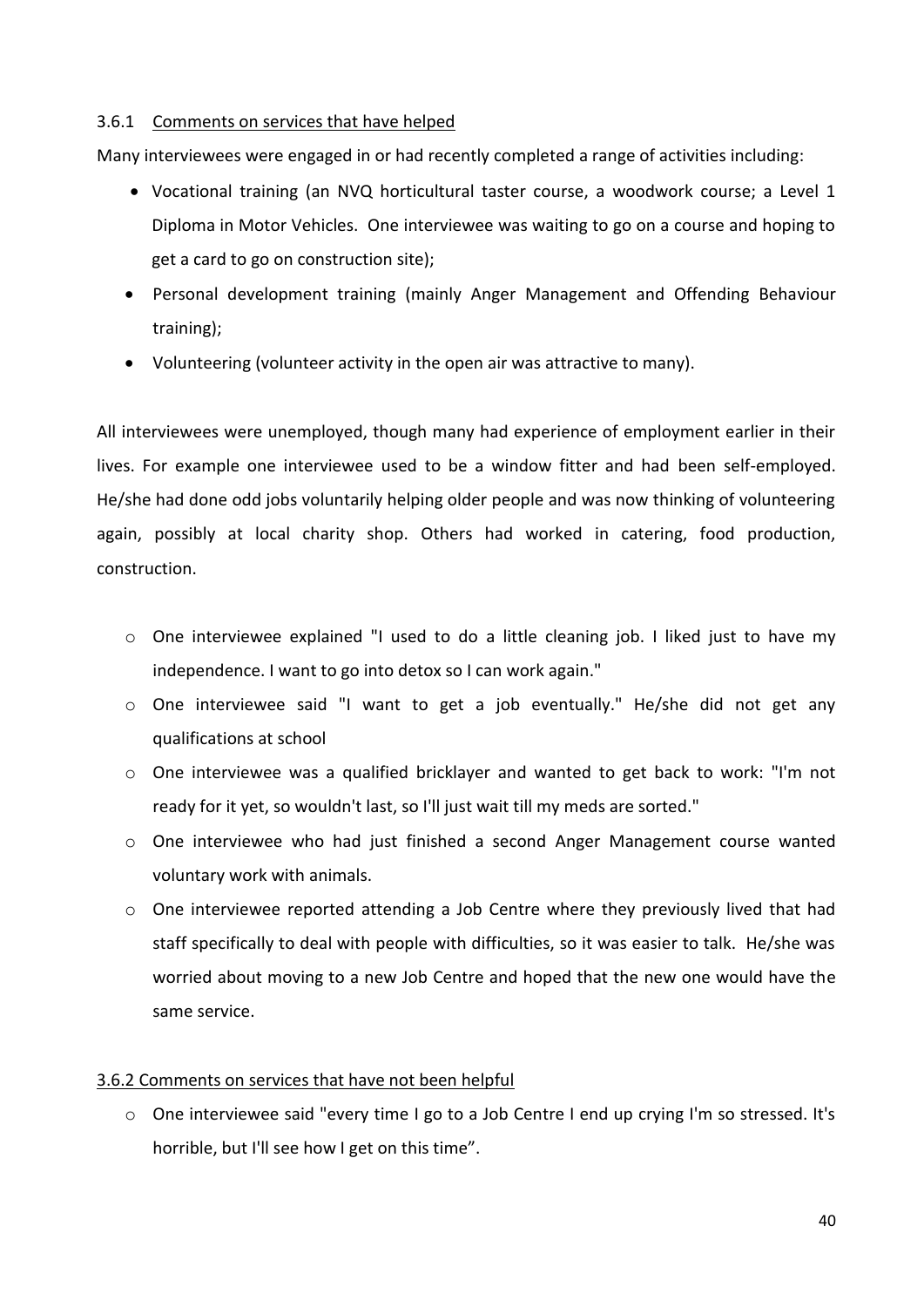- $\circ$  Another interviewee said that it was difficult to sort out benefits by phone with long waits for a reply, and then getting cut off because the office was closing.
- o One interviewee commented on their experience of having an assessment for Employment Support Assistance; "It was ridiculous, they don't see alcoholism as an illness. They asked me if I washed every day, it was degrading. I suffered anxiety, had to go on buses and then when I got there they cancelled my appointment. They'd left a message on my phone but I'd already set off. They couldn't have cared less."

#### 3.6.3 Comments on service needs not being met

- o One interviewee would like some unpaid work so that he/she can build up a CV. They expressed an interest in helping older people. They are aiming to bring structure to their day recognising that they need to be stable to do this.
- o Another interviewee said "I would like to be more active, I want to do lots of things, but I just {don't} know how to go about it."
- $\circ$  One interviewee who had been on ESA for a long time said "I would like a job gardening to get out of {the} hostel." He/she said "the best thing that is happening is I'm getting an allotment. I'll be able to grow things, flowers and things like that." They planned to be at the allotment once or twice a week, giving some structure to their time.
- o One interviewee had done some voluntary gardening at {the} hostel and the [Provider] was looking for allotment-based voluntary work for him/her. This interviewee also mentioned plans to go to the library soon, as they read a lot.
- o Another interviewee expressed an interest in doing some voluntary work close at hand, for example at the local care home. They had worked in a cafe but had had to leave because of their epilepsy.
- o Another interviewee wanted some more IT training to be able to get into the type of work better suited to their lifestyle and health issues.

#### 3.6.4. Other comments

- o One interview said "work is a bit of a way off at the moment."
- o Another interviewee stated that they wanted to be a recovery coach but needed another twelve months to consolidate: "I'm still getting to know myself."
- o One interviewee said they did not need to job hunt, as they were not able to work "cos I'm an alcoholic as well as on methadone."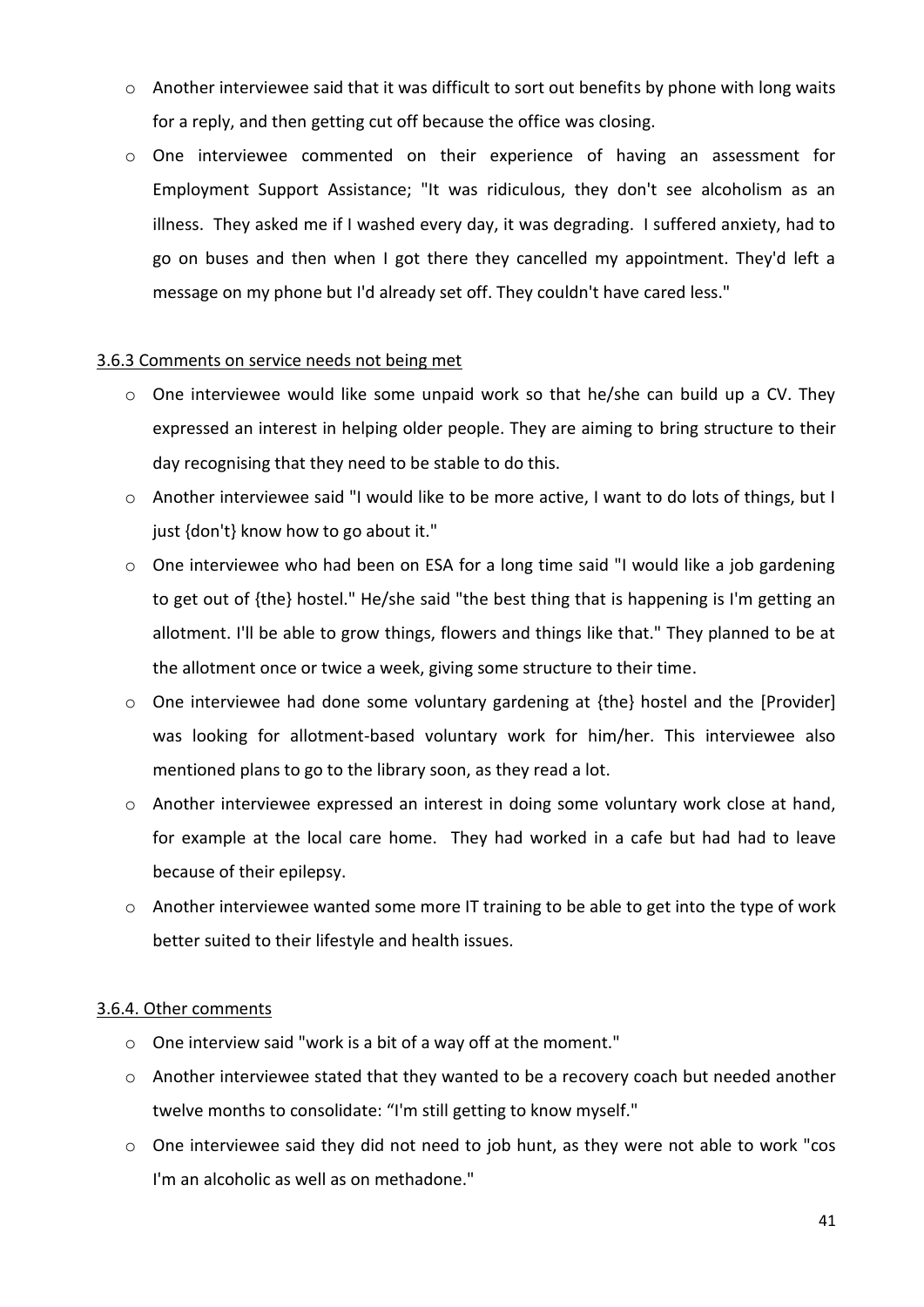$\circ$  One interviewee spoke of needing qualifications and the paperwork to be able get into work, and felt that apprenticeships were for younger people.

#### **3.6.5 What do people want? What would be ideal?**

- o Interviewees spoke of not being ready to think about training or employment, such committed activity could only begin once their lives were more stable.
- o Many interviewees were not yet ready to think about finding paid work. However some did see benefits in volunteering both as a route into work, developing new skills and interests and helping with their wellbeing and social integration. Some of the interviewees were interested in training opportunities and gaining new skills so to help them find employment.
- o Some interviewees said they were strongly motivated to undertake training to help improve their skills and to manage their behaviours as these could lead to employment
- $\circ$  Several spoke positively about the training and volunteering opportunities with which they were involved. Being engaged in constructive activity is generally perceived as helpful. Many expressed an interest in being outdoors as they said being in the open air helped them feel better.
- $\circ$  For some, engagement with the benefits system had proved stressful, difficult and worrying.

#### **3.6.6 Summary of learning points**

Some interviewees articulated concern about their future financial stability, but acknowledged that they were not currently in a position to pursue employment. Many are keen to do employment-related training courses, mentioning for example, IT skills, bricklaying, and mechanics.

As well as upskilling, most expressed the need to be doing something constructive and for those in hostels, something to give structure to their day. They often focused on volunteering. Of those who expressed an interest in voluntary work, the majority were already doing some.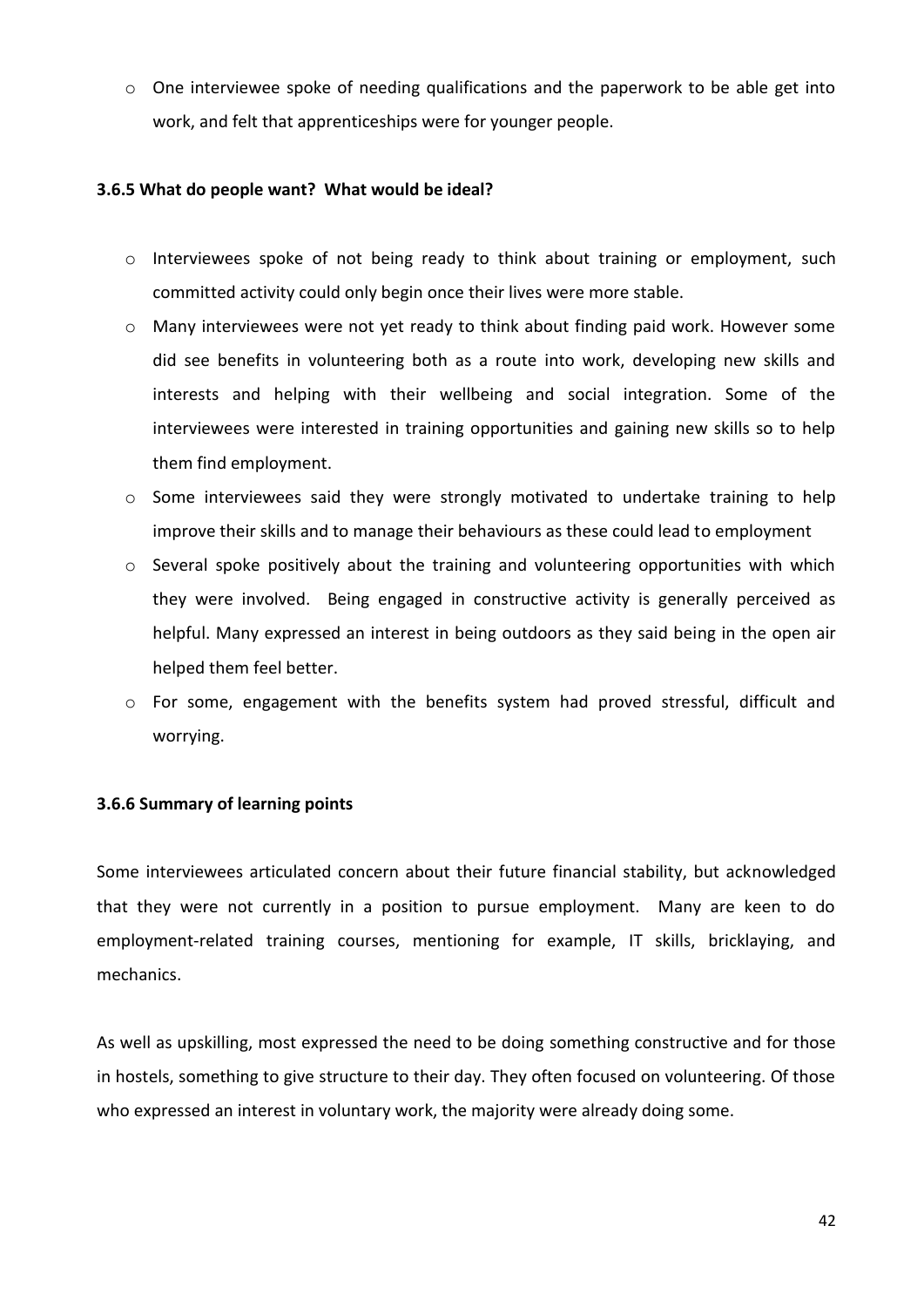Many expressed a desire to help others. Being in a position to help others is a well-known strategy for people in recovery programmes. Some interviewees expressed an interest in being a mentor for others experiencing multiple and complex needs.

Some interviewees were attending Anger Management and Offending Behaviour training but no comments were given about the usefulness or otherwise of these courses. Negative feedback in relation to accessing benefits came from a few of the interviewees.

#### **3.7. HOW DOES IT FEEL USING CRIMINAL JUSTICE SERVICES?**

Several interviewees said they had been involved with the criminal justice system. A wide range of offences were mentioned including serious assaults, petty theft and shoplifting and being drunk and disorderly. Others replied vaguely to the question and were unwilling to talk about it. One interviewee referred tangentially to her experience of a prison mother and baby unit and of giving up children for adoption. Most had mixed feelings, reflecting perhaps the very direct power of the system itself to deprive them of freedom, as opposed to help and support received when within it. A few said they had not had any contact with criminal justice services.

#### 3.7.1 Comments on services that have helped

- o One interviewee described getting himself arrested for shoplifting in order to get help. They found the police were helpful.
- o Some interviewees reported that the police had tried to refer them to providers.
- o One interviewee who was out on licence praised the weekly appointments with his/her Probation Officer; "She keeps an eye on me, the best she can do really." It was important because "if you miss two consecutive appointments, you get recalled". "I try to keep on top of things, keeping a low profile helps"

#### 3.7.2 Comments on services that not been helpful

o This interviewee described this pattern of behaviour for the last three years, interestingly a very similar cycle to the one described by another interviewee who had also been in prison (see 3.2.4 p.25): "Every time I was released I was positive, but once you're in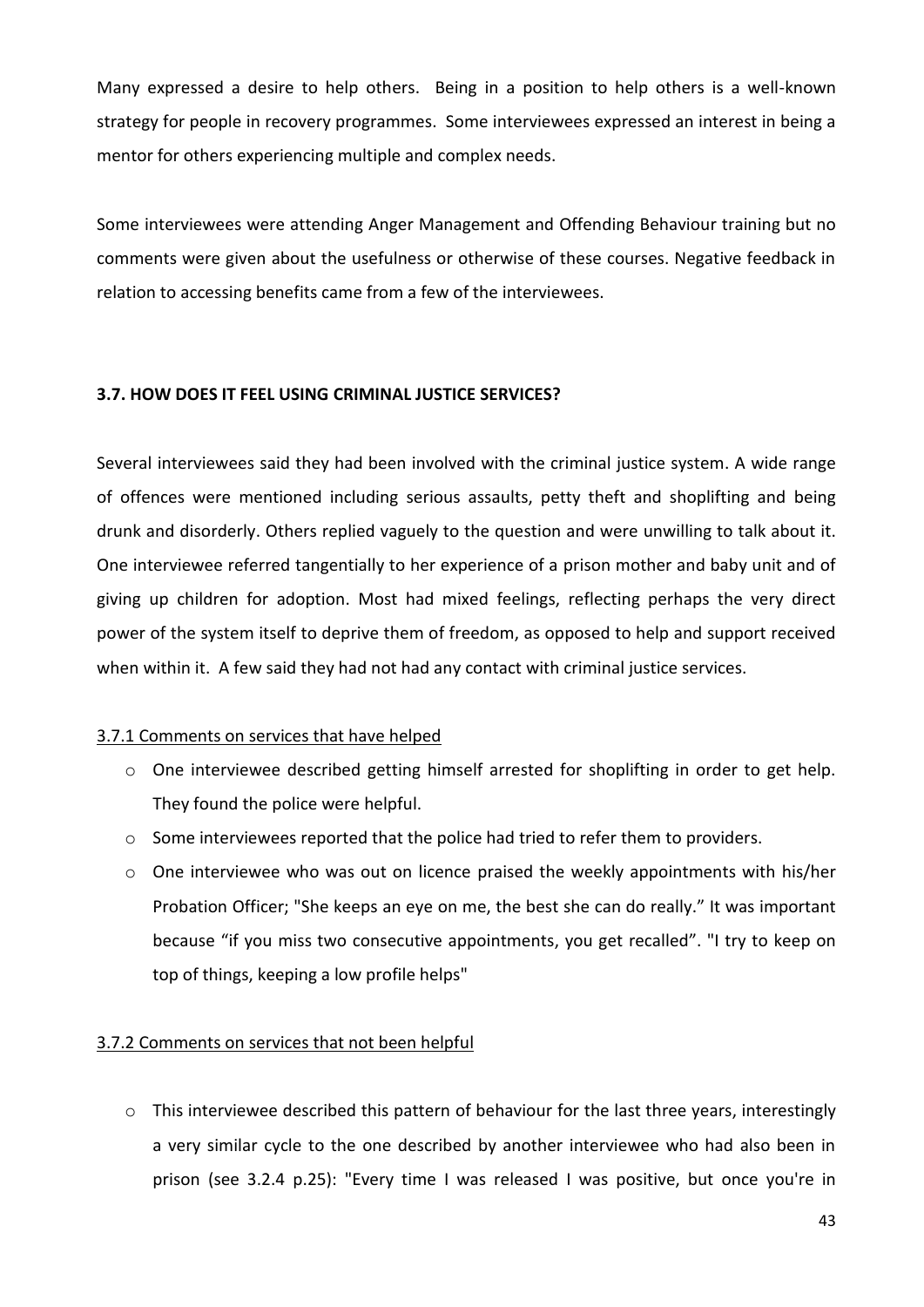reception you begin to break up. They will only tell you to go homeless accommodation. That's a negative vibe, so it pushes you back into your addiction, mine is alcohol, so before you even get to the homeless accommodation centre, I'm steaming. I've been to nearest off licence."

- o "{They} didn't do nothing for me. They said they couldn't help me. You'd have thought that {they} wouldn't have washed their hands of me given that I'm an ex-prisoner and at risk of reoffending."
- o "They just chuck you a phone number and a map".
- o "I don't like {them} and they don't like me, they're bullies. There's good and bad in all organisations. There was one who was good and came to check on me, but that stopped. I'm suspicious that she was just after stuff for the anti-social behaviour thing. "
- o {They} just move homeless on….They could stop hassling you and instead tell you where you can go, stop threatening you with arrest. 'Take yourself away from everyone' that's what they want."

#### 3.7.3 Comments on service needs not being met

- o "Need more support after leaving prison, it is a struggle"
- o One interviewee arrived with a volunteer. She said the interviewee had a head injury but that no social worker was involved. The interviewee had had volunteer support after release but that this was now coming to an end. "He sits in the background, not one to draw attention to himself. One day at reception at {service} they forgot about him, they didn't know he was there." She felt that the interviewee needed someone to structure their time.
- o "No contact, I was always asleep."

#### **3.7.4 What do people want? What would be ideal?**

 Those interviewees that had been in prison valued post-release transitional support. Also community sentences were seen as an opportunity to access structure and support. There was a level of practical support needed, for example, in securing accommodation, organising health care and registering for welfare benefits.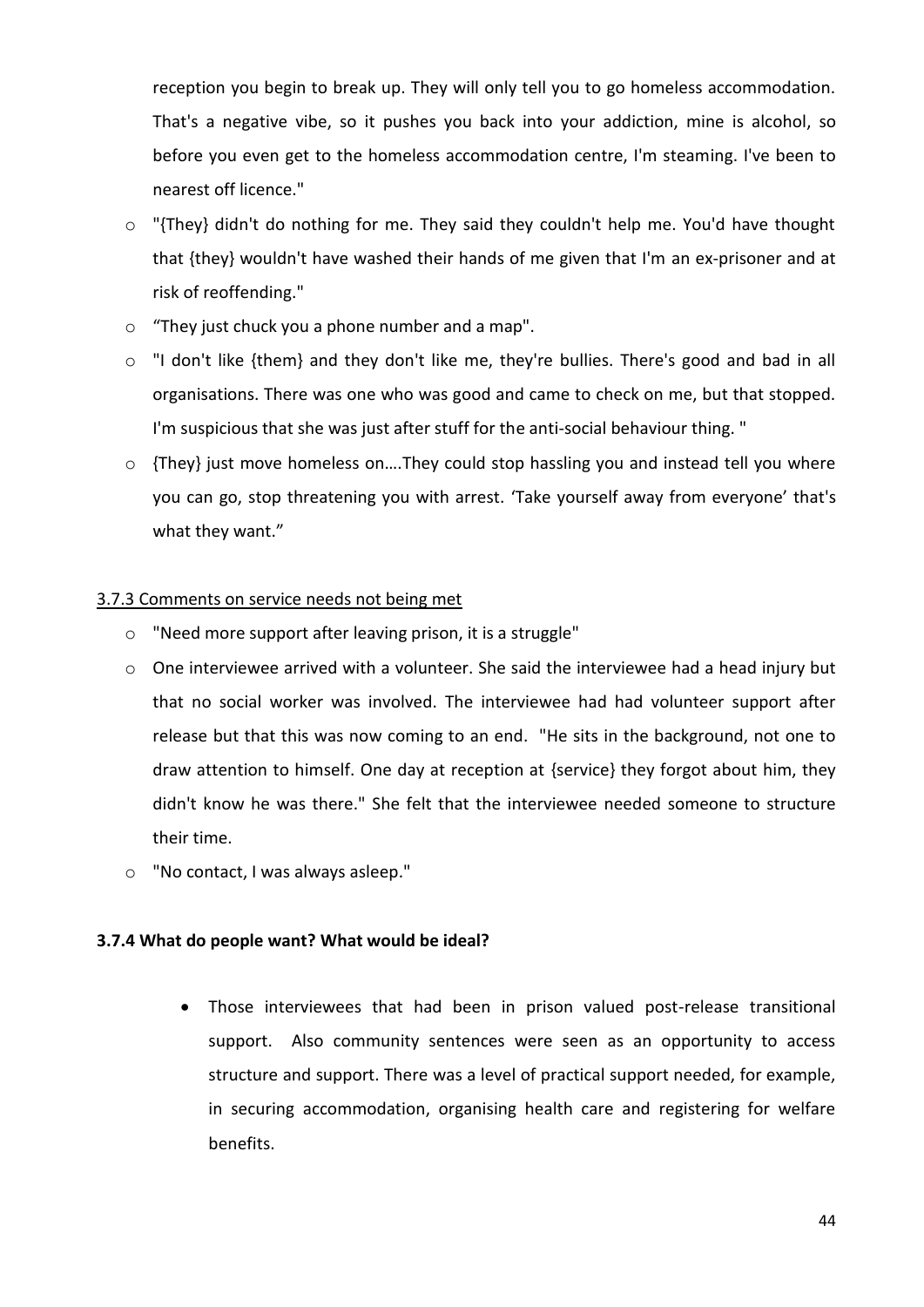Being treated with respect and not being subject to assumptions about their circumstances and condition was also appreciated. Interviewees felt that some police officers assumed they were begging for money for drugs, when they are in fact they were begging for money for food. Specific police officers who had been particularly helpful were singled out for praise.

#### **3.7.5 Summary of learning points**

Many of the interviewees had convictions, many of which had resulted in prison sentences. Again, as might be expected, many of the interviewees distrusted criminal justice agencies, though there were many exceptions made for particular staff who had adopted a friendlier or more caring approach.

The lack of capacity of the probation service to provide support after the probationary period was highlighted as an issue. Also the level of support on leaving prison was perceived as inadequate and as leaving people vulnerable to returning to old behaviours. Many felt they had to find out for themselves where to go for housing, money and health and social care.

Feelings towards the police were also mixed: a general observation was that they simply moved them on without referring them to other services. At an individual level however some mentioned specific police officers whose little kindnesses had gone a long way with this group.

### **3.8. HOW DOES IT FEEL USING BCFT SERVICES (MAINLY THE LEAD WORKER AND PEER MENTOR PROJECT)?**

- o It's as if they do the work of several agencies. They bring everything together for me."
- o "This is the first time I've had a proper process and can get everything in perspective"

#### 3.8.1 Comments on services that have helped

- o "I wouldn't have done all the stuff I do now without her, she nudges me along."
- $\circ$  "I had the shakes, I couldn't fill in forms, I couldn't think or write. It was just great that my Lead Worker could fill in forms for me."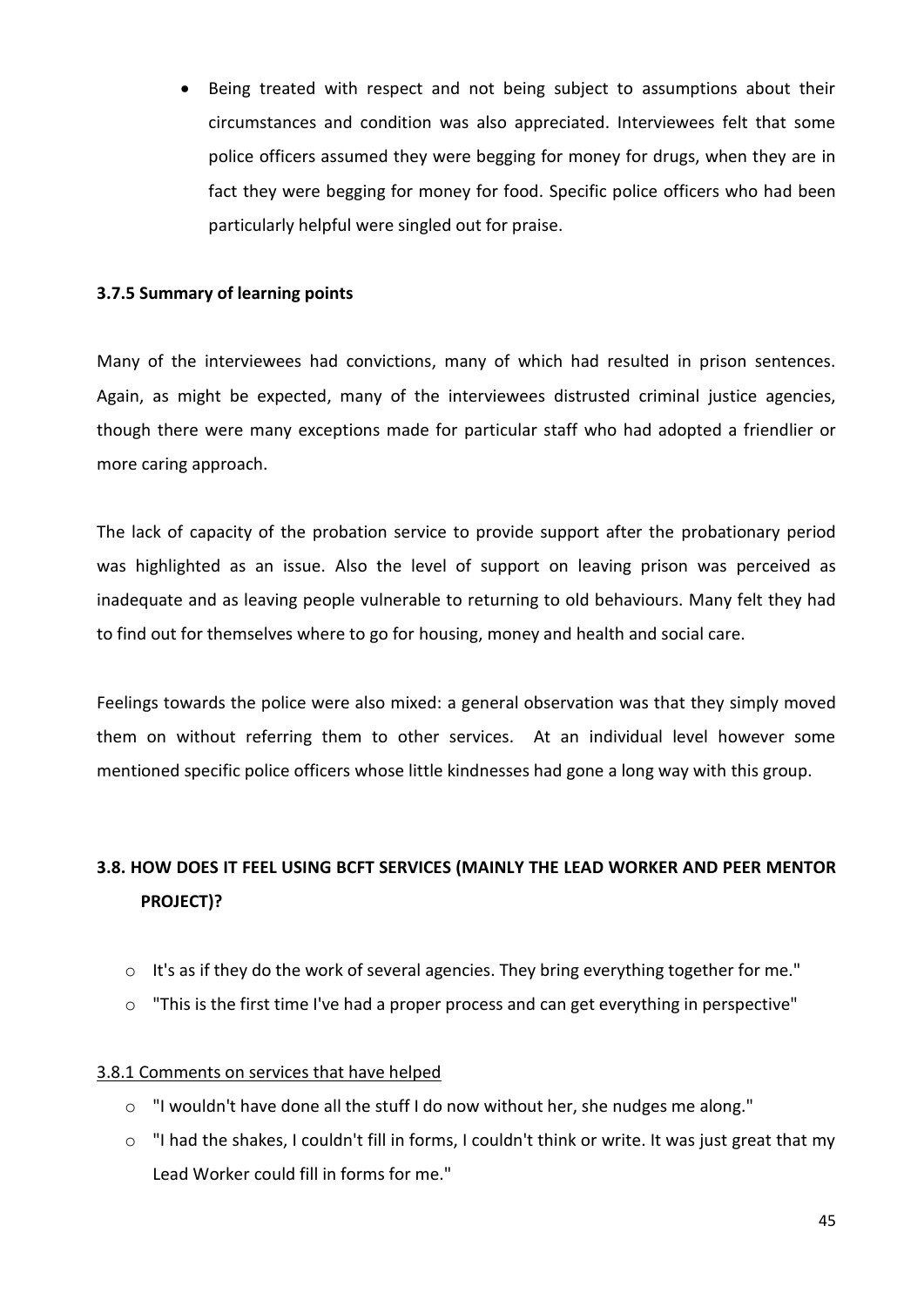- $\circ$  "My Lead Worker comes to appointments with me, which helps you not to get het up when you're waiting."
- o "She has helped me from when I'm really, really low till now"
- o ""I was in such a state that if I hadn't got this help I don't know what I would've happened. I was psychotic, in a bad state." The project had helped the interviewee to access benefits.
- o "Just talking to the Lead Worker and arranging and organising things is helpful, organising appointments and stuff like that. They help with benefits appeals forms. "
- o Another interviewee reported "there is a 100% consistency with my Lead Worker. He has gone above and beyond what I could have expected." They said they can tell their Lead Worker everything and that they connected well and it was a comfort that they could be with their Lead Worker for several years.
- o "The Lead Worker is great, he is professional, but it's personal as well. He comes out every week and is always looking at things for me to do. Completely different to "[Provider] who just chucked me out. They will keep me on their books for three years."
- o One interviewee wrote to BCFT before leaving prison, having served a long sentence. He/she explained that on release "I was outside the gates and they gave me a bus pass, toiletries etc. I was already going into a Probation Hostel." He/she explained that they now have three workers, the Lead Worker, a Peer Mentor and a housing support worker. They too said the Lead Worker could provide support for several years and that this was good.
- $\circ$  "She has helped me from when I'm really, really low till now. I'd recommend anyone to go there." This interviewee explained that they had had contact with a Lead Worker for a year and that the worker had visited them when they were still in prison.
- o Another interviewee explained that the Lead Worker had found them homeless with no income, living on the street and brought them into the project. "If they hadn't helped me I'd still be on the streets or in hospital."
- o One interviewee said that having regular personal support, and getting practical everyday help was valuable: "You need both emotional and practical help, I don't have to watch what I'm saying. I feel more comfortable when she comes on her own. She makes sure I get to appointments on time, she's on the ball."
- o Another interviewee remarked that they would like the option to check in with their support worker after they had completed their programme.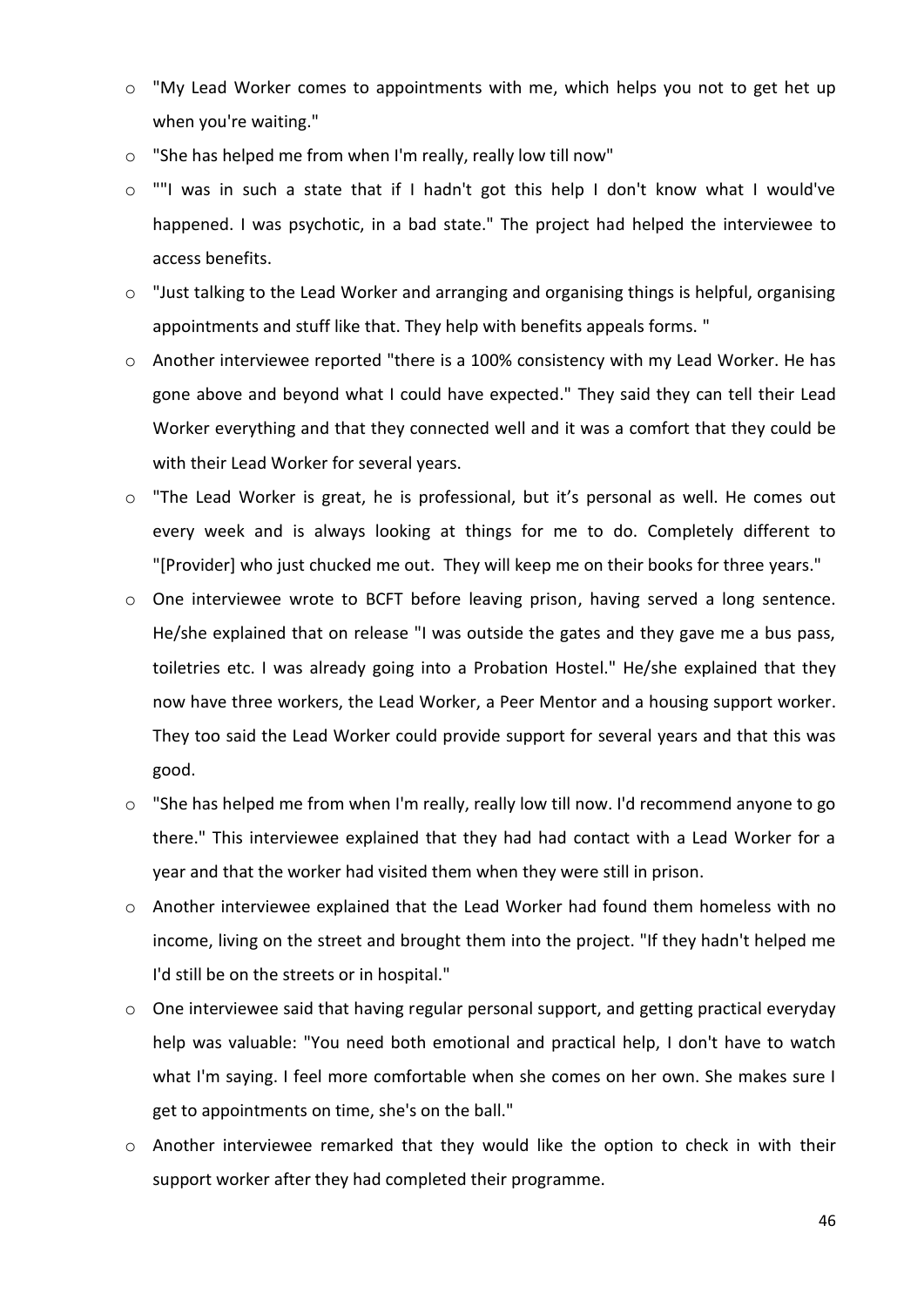- o Being able to use the project's computer to access social media and keep in touch with family was appreciated by interviewees.
- o One interviewee reported that the project had helped them sort themselves out physically and emotionally. The workers had also helped with a housing application and as a result, he/she got extra points and moved into sheltered housing.
- o "Without this place don't know where I'd be"
- o "Lead Worker has gone above and beyond what I could have expected"
- o "I haven't spoken about my problems so everything festered and escalated. Now I can tell Lead Worker stuff"
- o One interviewee felt that the regular case reviews and being able to check progress on score sheets was useful.
- o One interview commented that the Lead Workers and Peer Mentors initiative was the main service making Birmingham better for the homeless.

#### 3.8.2. No adverse comments were made by any interviewees about BCFT services

#### 3.8.3. Comments on attitude

- o "She bends over backwards to help. I've had support workers in the past who've belittled me and patronised me. She always cheers me up, she always has a smile on her face." She was now helping him with banking and voluntary work. In the past she helped with food parcels etc. "She does make a big difference, she certainly does, she certainly does."
- o Another interview stated "text book crap, I thought that's what the Lead Worker would be like, but I was totally shocked, he has so much empathy for someone who hasn't had an addiction problem themselves."
- o "He's like my mate, I can trust him, I'd rather have him there than some stranger. He stops me going off the rails and arguing. He came to the training course with me, comes into meetings with me, so he helps with interpersonal relationship. Really important to have someone like him around." This interviewee also said that having a long term support worker was really good.
- o "You're so used to being isolated as an alcoholic that you need social contacts. We don't want people to tell us the answers as alcoholics, we just want someone to listen to us, let us vent. Body language is really important, we don't want that leaning forward in a chair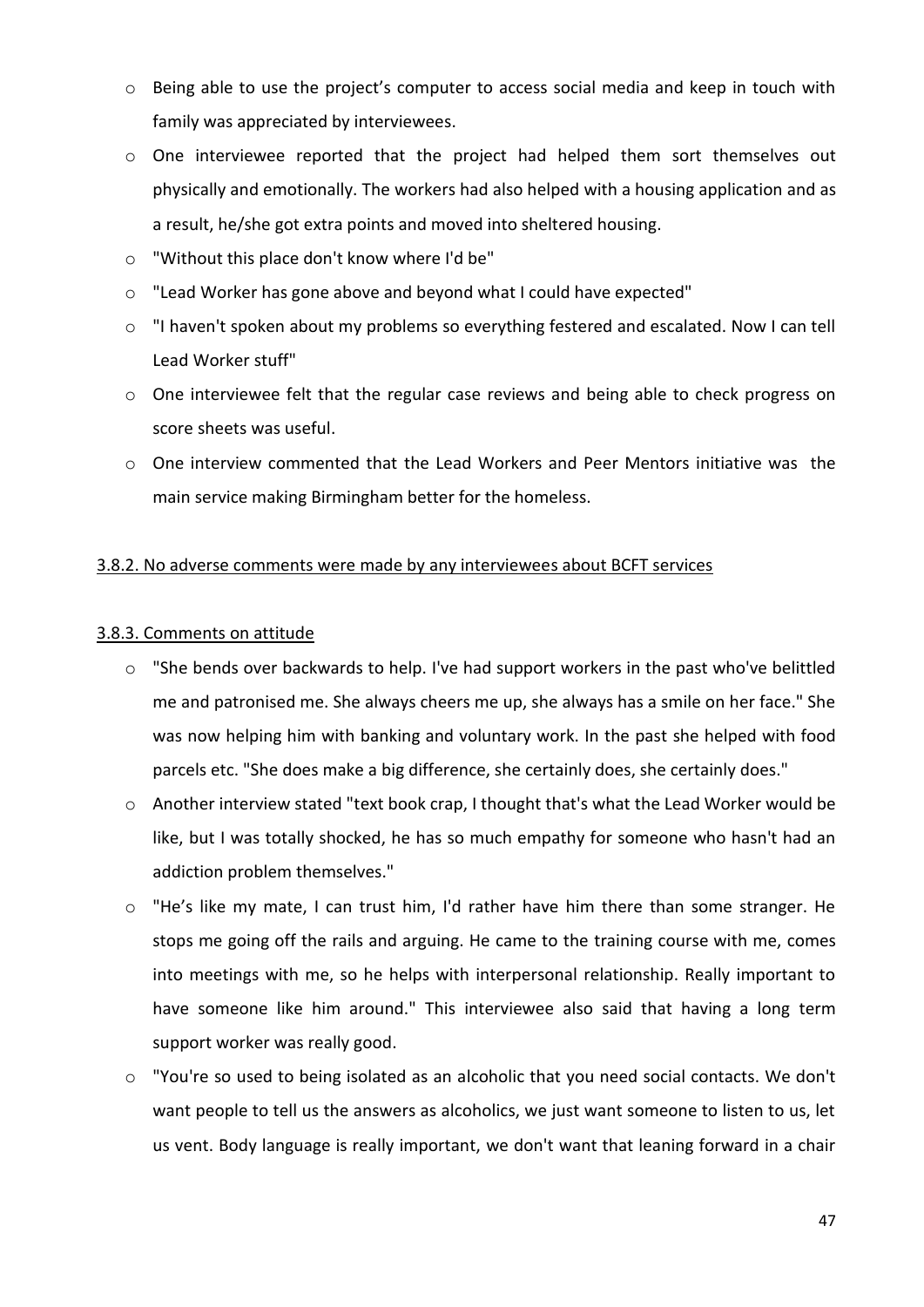with patronising tilt of the head." This interviewee saw Lead Worker support as filling this need.

o Another interviewee said: "Peer mentors, I think they're brilliant. It's not all about text book. Needs to be someone who won't ask stupid questions. It has definitely helped, I will stick with them. I see them once a week. I've got my whole life in front of me - hopefully."

#### **3.8.4. What do people want? What would be ideal?**

- o The majority of interviewees stated that having a worker that they could rely upon to provide both practical and emotional support, and to help them with personal challenges as and when they arose, was extremely beneficial. They very much valued being able to have a long term relationship with their workers, as it gave them space and time to rebuild their lives at a pace appropriate to them, and to make mistakes without the risk of losing the support.
- o The importance and value that interviewees attached to the roles of Lead Workers and Peer Mentors cannot be overstated. Interviewees appreciated their intensive, comprehensive and consistent support. All interviewees felt it was helping them to achieve some stability, and to deal with their priorities. Many interviewees had been assisted to address their housing and health needs and now that they had achieved some physical stability, workers were helping them to think about other aspects of their lives.
- o The consistency of the support of Lead Workers and Peer Mentors regularly featured as an enormous positive. Their capacity to respond to clients' needs as and when they arose was said to be of great value. Trust was built up gradually, through repeated contact with the same worker, and this trust was tested each time a new crisis arose when workers made themselves available. The flexibility and commitment shown by workers must be applauded. They appeared to provide essential continuity and all round holistic support. It is hard to see how service users, concurrently handling multiple complex and intense issues, could ever negotiate services or navigate service packages without their support.
- o Interviewees often said they were eligible for long term support over several years and that this commitment was important to them.

#### **3.8.5 Summary of learning points**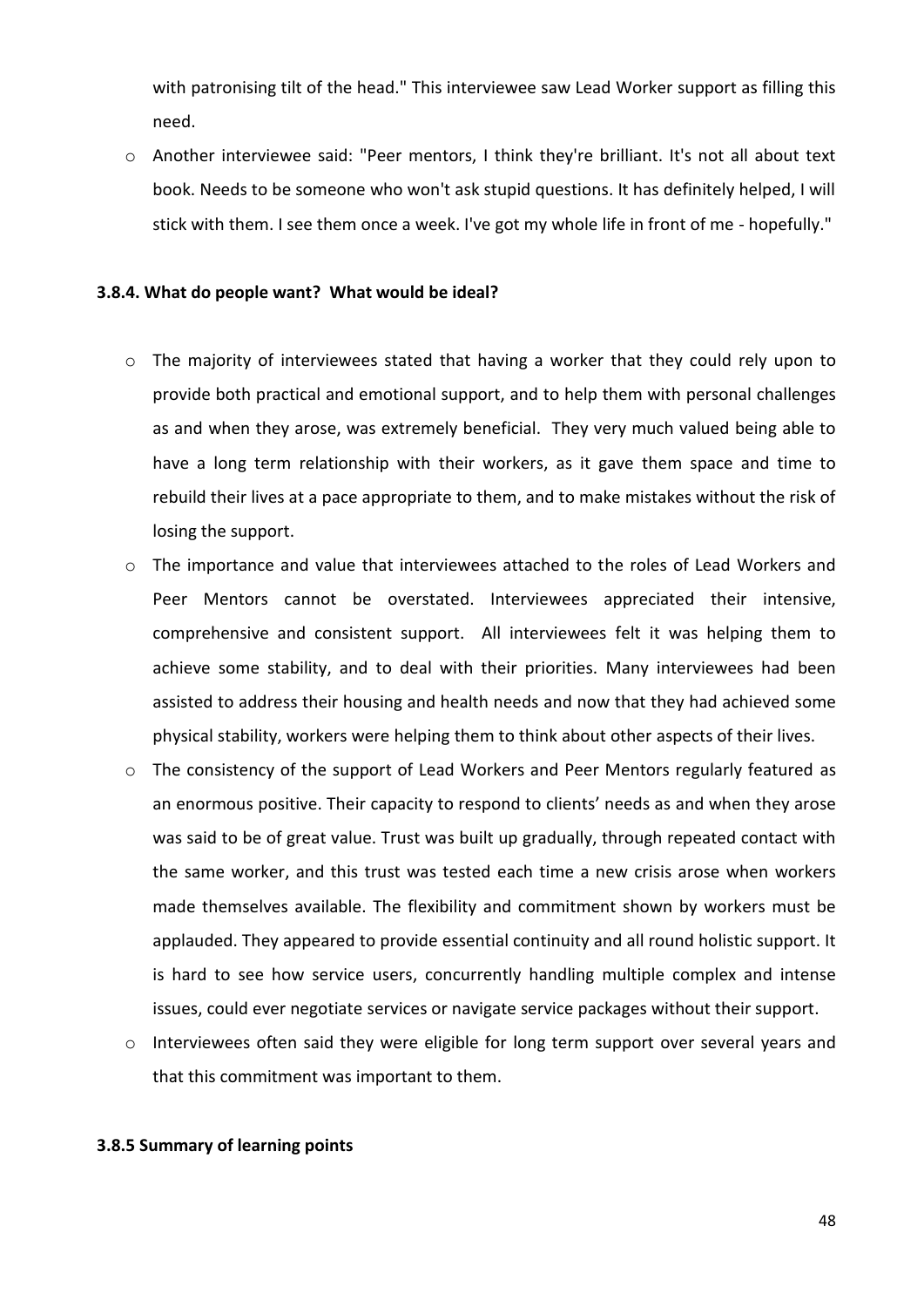The Lead Workers and Peer Mentors service was spoken highly of by all those who had contact with it. The most important aspects to interviewees were: having regular contact with someone empathetic with whom they could discuss their issues, someone who would help with a range of needs, and who didn't just tell them to go to a different provider, but actually helped them to navigate their way there. They appreciated the way that workers knitted services together for them, and did not leave them stranded and confused, not knowing where to go.

Lived experience was also valued. They valued having contact with someone who understood their challenges from first-hand experience and understood what kind of input or response would be most effective. The lived experience brought into the programme by Peer Mentors was mentioned in particular. Having a non-judgemental attitude built up trust and respect and reduced interviewees' fear of making mistakes, as they knew they would not be turned away by their worker as a result. Not having this pressure, combined with getting support with all aspects of their lives at a level and pace appropriate to them, was seen as a winning formula by many.

The phrase "going the extra mile" was often referred to in relation to Lead Workers. Those interviewees who already felt they were making progress often attributed their being stronger both physically and emotionally, to their relationships with their workers. This relationship seemed to encourage them to persist, and even if they had relapsed, to try again.

Interviewees greatly valued not having to repeat their personal histories over and over again, as the workers often intervened. They also felt their workers could sometimes foresee when they were likely to forget to do something or be at risk of not continuing with a course of action, and that they helped them to avoid such pitfalls. For instance, workers frequently phoned them with prompts for appointments, or accompanied them to them, both of which interviewees found very reassuring.

A comment regularly made by interviewees related to the sustained length of time Lead Worker support would be available, over several years. Whilst the potential long term nature of Lead Worker support was reassuring to them, it does raise the issue of transition planning in order to pre-empt dependency. The findings from the BCFT Beyond the Basics pilot project in encouraging independence will be important in this instance.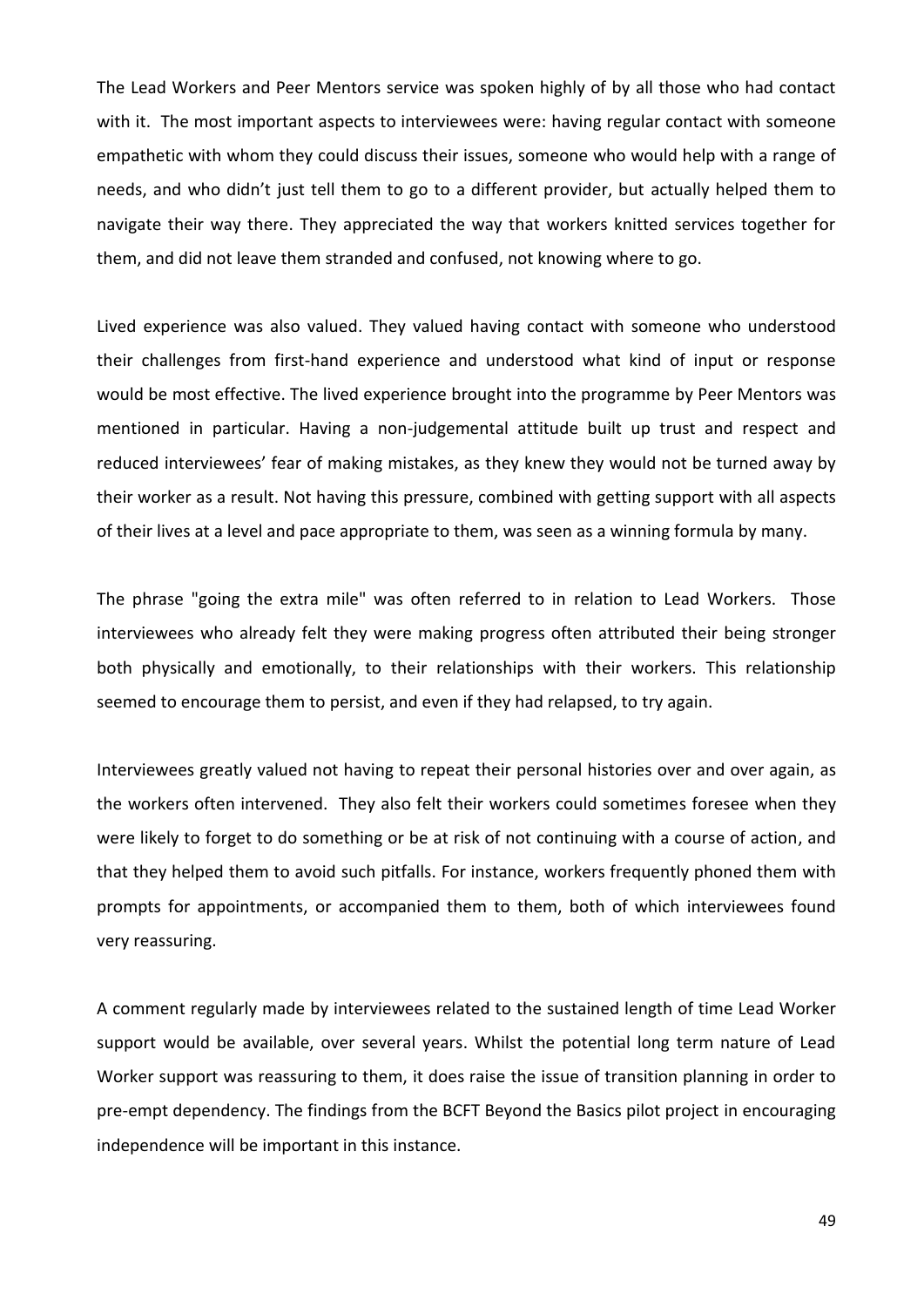#### **3.9 RESPONSES TO SUPPLEMENTARY QUESTIONS AND ANY OTHER COMMENTS**

Towards the end of the interviews, interviewees were asked for a general comment on "What would be ideal in the future?". They were invited to talk on any subject that they wished. Many reiterated comments they had made earlier about services (see below on health and housing), but some points were new (see below on transport and personal relationships):

#### **3.9.1. Personal relationships**

- o "To stop using alcohol and see my daughter"
- o "Not losing my girlfriend, or family or my health due to drinking"
- o "No more racial prejudice, promote unity"
- o "Like to stop alcohol completely to see daughter in few months' time"
- o "Want to stop telling my personal story over and over again"

Relationships with family were mentioned by several interviewees at this point. Those who had contact with their families had concerns about being able to maintain those relationships, not only during chaotic periods but also during their process of recovery, being anxious about being rejected if they relapsed. Others talked about how they would like to rekindle relationships with family members from whom they had become estranged because of their substance misuse or behavioural problems. Some interviewees had experienced long separation from their children and were keen to prove that they were able to reconnect. One interviewee mentioned "family counselling …. to talk about relationship difficulties". Another interviewee wanted a home so that he/she could "have a family".

#### **3.9.2. Housing**

o "Housing is the biggest issue"

The comments about accommodation and housing reinforced the findings set out earlier in this chapter. The housing shortage was recognised, with one interviewee suggesting that empty homes be brought back into use. Housing security was the primary issue. "To live somewhere permanently to call home" and not having to worry about having to move to another temporary situation, was the major theme. Some interviewees reinforced comments made earlier about some zero tolerance hostels: "hostels need to change their approach, we need a gently sloping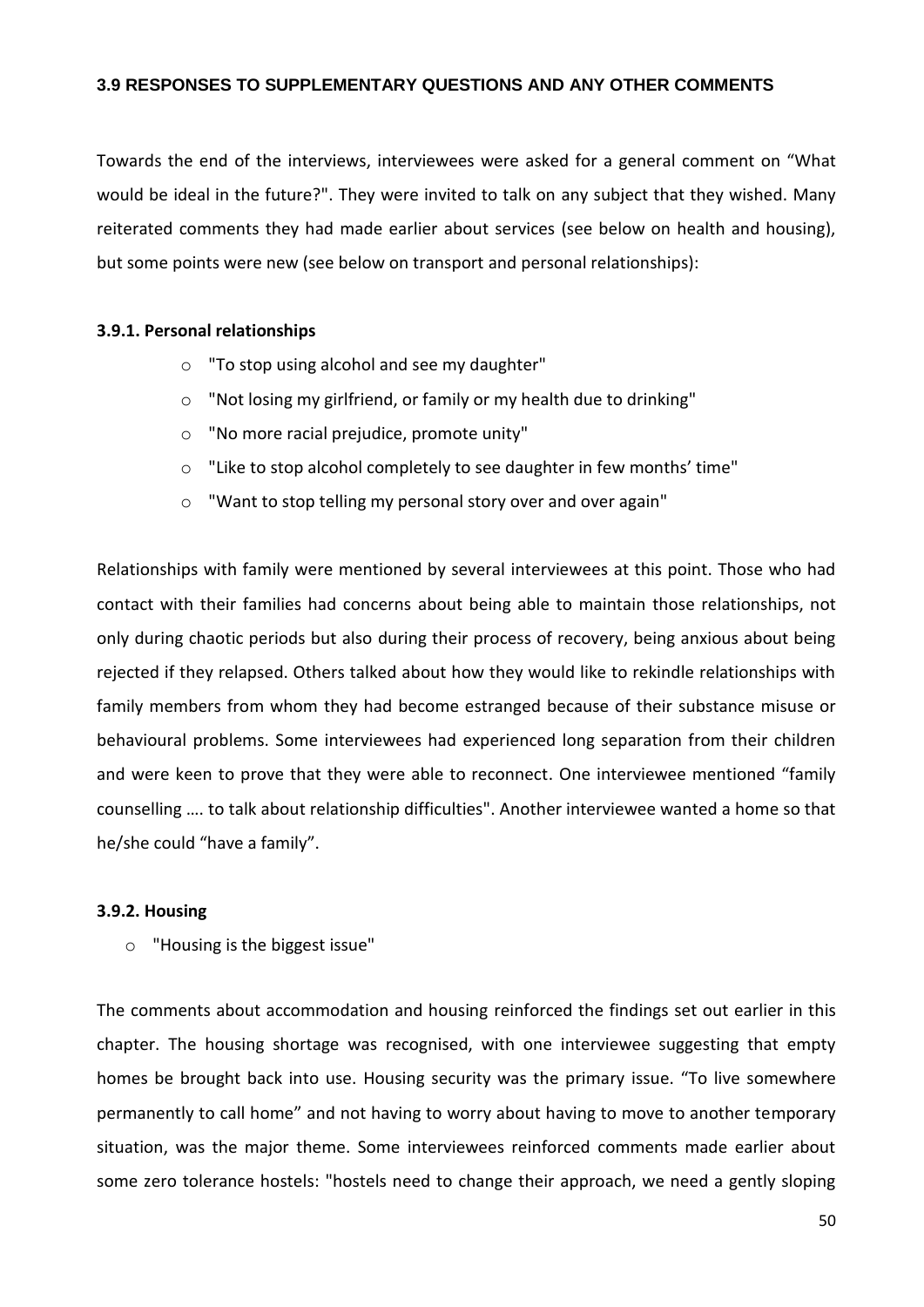ramp" and felt that they all ought to give tenants "a second chance, which some hostels don't do". All the interviewees who commented here felt that having housing security would go a long way in helping them to rebuild their lives, as it would provide a sanctuary and a solid foundation, an opportunity to put roots down and to begin to address their many challenging issues.

#### **3.9.3. Health**

- o "A 24 hour helpline"
- o "Better access to medication when needed and regular reviews"
- o "To get good supervision of my medication and see the danger signals to react earlier"

Comments made here about health reinforced previous comments on this subject. Access and the anxiety of not being able to get help when most needed emerged as key issues again. Interviewees felt that not being able to find appropriate support at the right time had sometimes led them into even further difficulties.

#### **3.9.4. Transport**

- o "Bus passes are needed"
- o "Mobility scooters made available"

Being able to get around was also important, and interviewees said they were relieved when they could afford to travel, so bus passes were very helpful. One interviewee mentioned the need for a mobility scooter, saying that they wished there was a hire scheme that provided them at low cost.

#### **3.9.5. Volunteering and Training**

- o "Get out more, do some volunteering"
- o "IT training so I can get work"
- o "I want to help other people who really want help with drugs problems"
- o "To be straight and help others with drug problems"
- o "There should be a waste food collection scheme, should get unused food from supermarkets and clothes donated from shops"

Many interviewees saw volunteering as a way of not only of being usefully engaged and introducing some structure into their lives, but also as a way of rebuilding feelings of self-worth,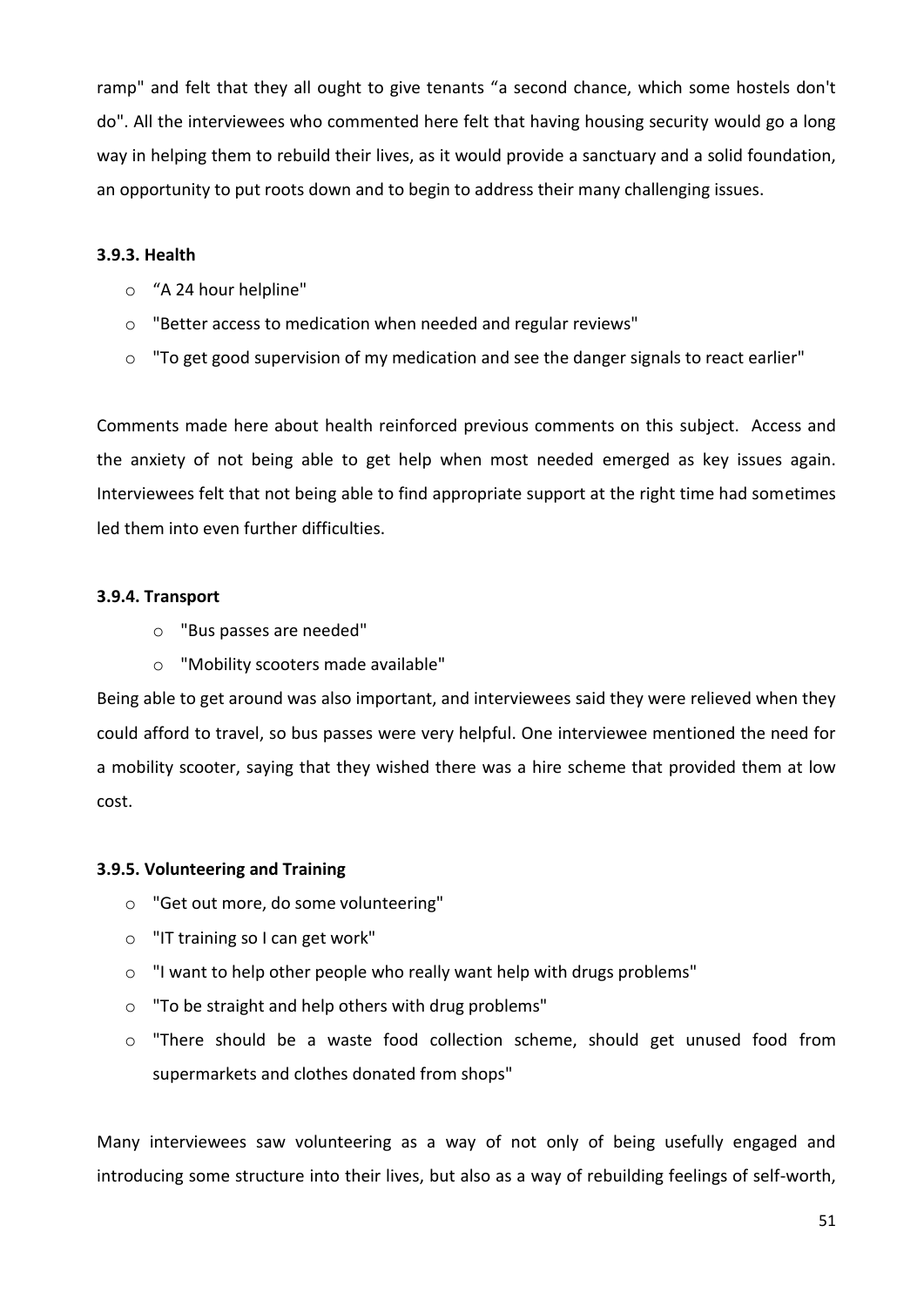and offering something of value to others. This again raises the issue of rebuilding self-respect. A small number of the interviewees expressed an interest in helping others with similar problems to their own, as they had valued the lived-experience support that they had received from Peer Mentors. One advocated a voluntary clothes and food donation scheme specifically for homeless people with multiple needs.

#### **3.10 BIRMINGHAM COMPARED TO OTHER PLACES**

Interviewees were asked if they had experience of services in places other than Birmingham. The majority of interviewees had lived in Birmingham for most of their adult lives, many had been born here. Of the seven interviewees who could comment on differences, three mentioned the following:

- o One interviewee felt that there are more people on the street in Birmingham, but was not sure why: "So you see you are falling off a brick wall all the time."
- $\circ$  Another interviewee was not sure that there were in fact more people sleeping rough in Birmingham, but did think that people came into the city just to sell the Big Issue and specifically to beg. He/she said they had a friend who went to London to beg.
- o "Birmingham has more empty properties than any other city in Britain".
- o Other interviewees commented that Birmingham is more multi-cultural than other places, seeing this as a positive element.
- o One interviewee had grown up in a small village and had lived in market towns before coming to Birmingham. He/she said "there is nothing much available in terms of services and leisure. Everyone knows your business, and you're very visible. I did look for help in {Place Name} for drinking but when I went in, it was my friend's sister, so I shut the door and never went again". He/she valued both the anonymity in Birmingham offered and as well as its access to more services.
- o One interviewee had had experiences of services in London and said "there is nothing in London comparable to this...... London is overwhelmed. Here in Birmingham they chuck people at you."

Interviewees appreciated the range of services being offered in Birmingham on the whole, and particularly when compared with other locations. There was a suggestion that Birmingham was a good place to beg, which they suggested, was due to greater tolerance or greater generosity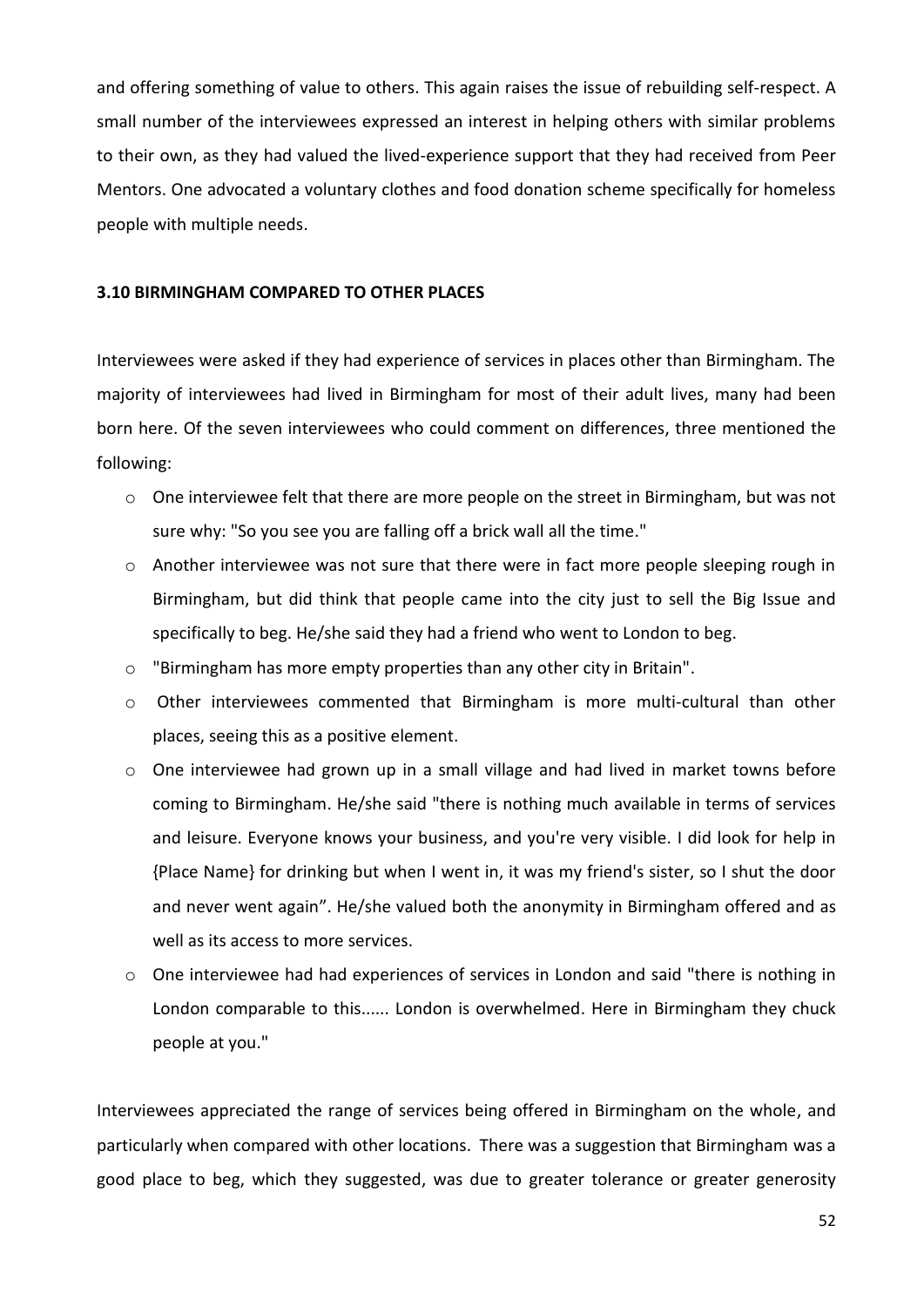here. The anonymity that the large population of Birmingham offers was seen as a plus, as it meant that service users were unlikely to come across people they knew when accessing services. The multi-cultural dimension of the population appeared to support service users' desire for privacy in services, as it reduced the likelihood of individuals being recognised by members of their own communities.

#### **3.11 SUMMARY OF PERCEPTIONS OF SERVICES**

The majority of interviewees reported that they were in receipt of some services that they found helpful and supportive. In categorising the findings in each of the service areas, it became clear that many interviewees were receiving support from multiple service providers at the same time, and that many services were helpful and supportive.

This study has shown that some of the service areas are more immediately important than others to service users wishing to address complex and often long standing issues. Stable housing is fundamental, needed before tackling health and wellbeing. The interviewees reported experiencing the biggest challenges with services for substance misuse and mental ill health, due to a range of factors including accessibility, suitability, timeliness and the duration of the provision.

Other areas of service provision, such as general health care, A&E, training and employment, and criminal justice system services were also important, and interviewees highlighted the need for these interventions as and when they needed them. However the likelihood of an intervention being successful was enormously dependent on the attitude of the person interacting with them.

The fragility of the service users with multiple and complex needs was tied up with their selfrespect and self-esteem often being at rock bottom. This means that those who work with them need to be overtly respectful, and very clearly demonstrate a positive, encouraging and empathic approach. This approach would help build their confidence in the intervention.

Wrapping services around the individual rather than asking people to 'fit' into services, was identified as the most productive way to work. The experiences interviewees shared of when this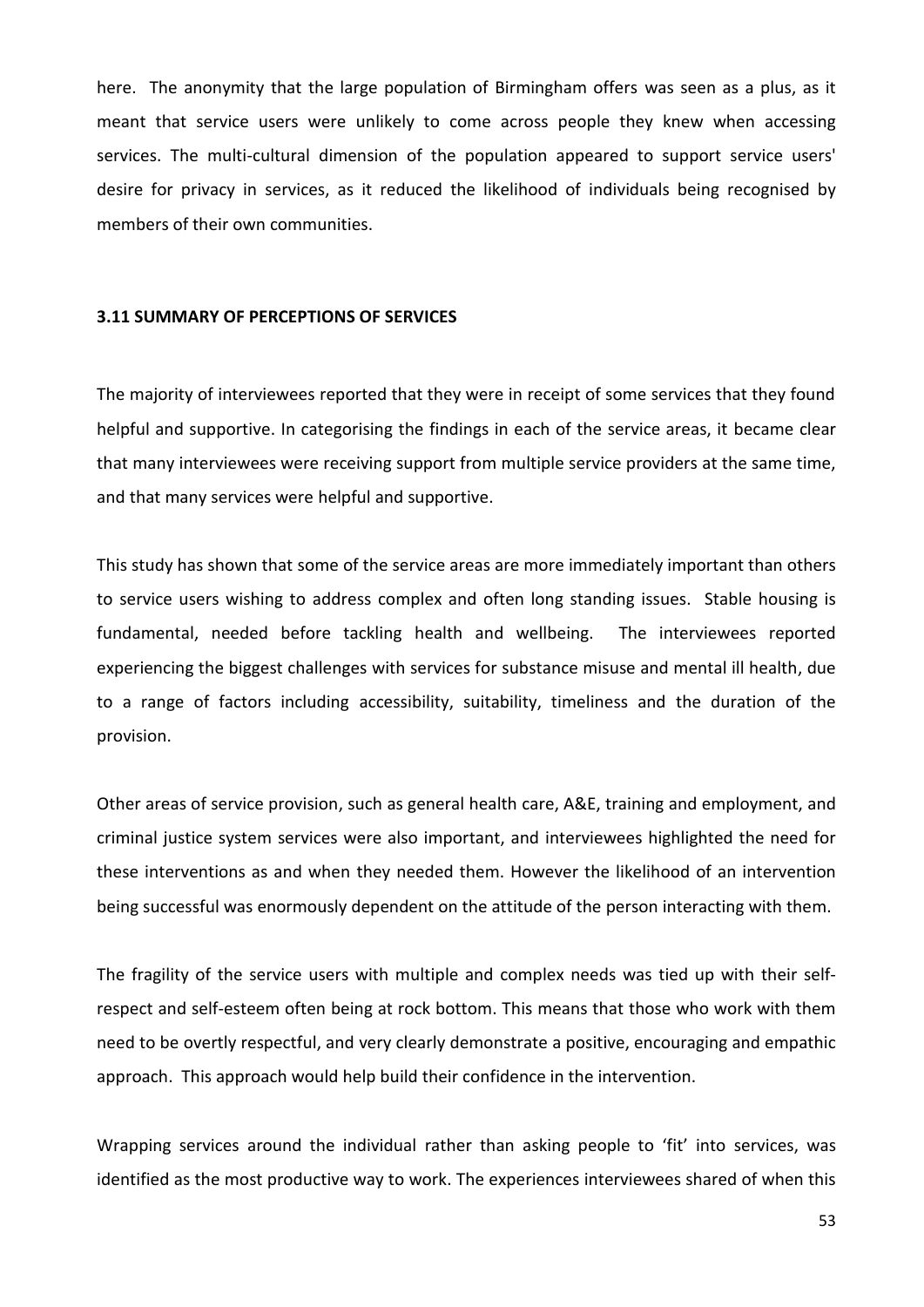did not happen suggested it created a detrimental rather than a positive effect. Likewise having a trusted worker who could continue to work with the individual over a sustained period of time was seen as hugely valuable. This worker should respond in a timely and personalised way, and support individuals' access to all the services they need. As such a worker is not and will not be always available, it is incumbent on commissioners and providers to change their systems so that they revolve around the individual, to work together so that individual even with the most complex of needs can easily find their way into and their way around their services.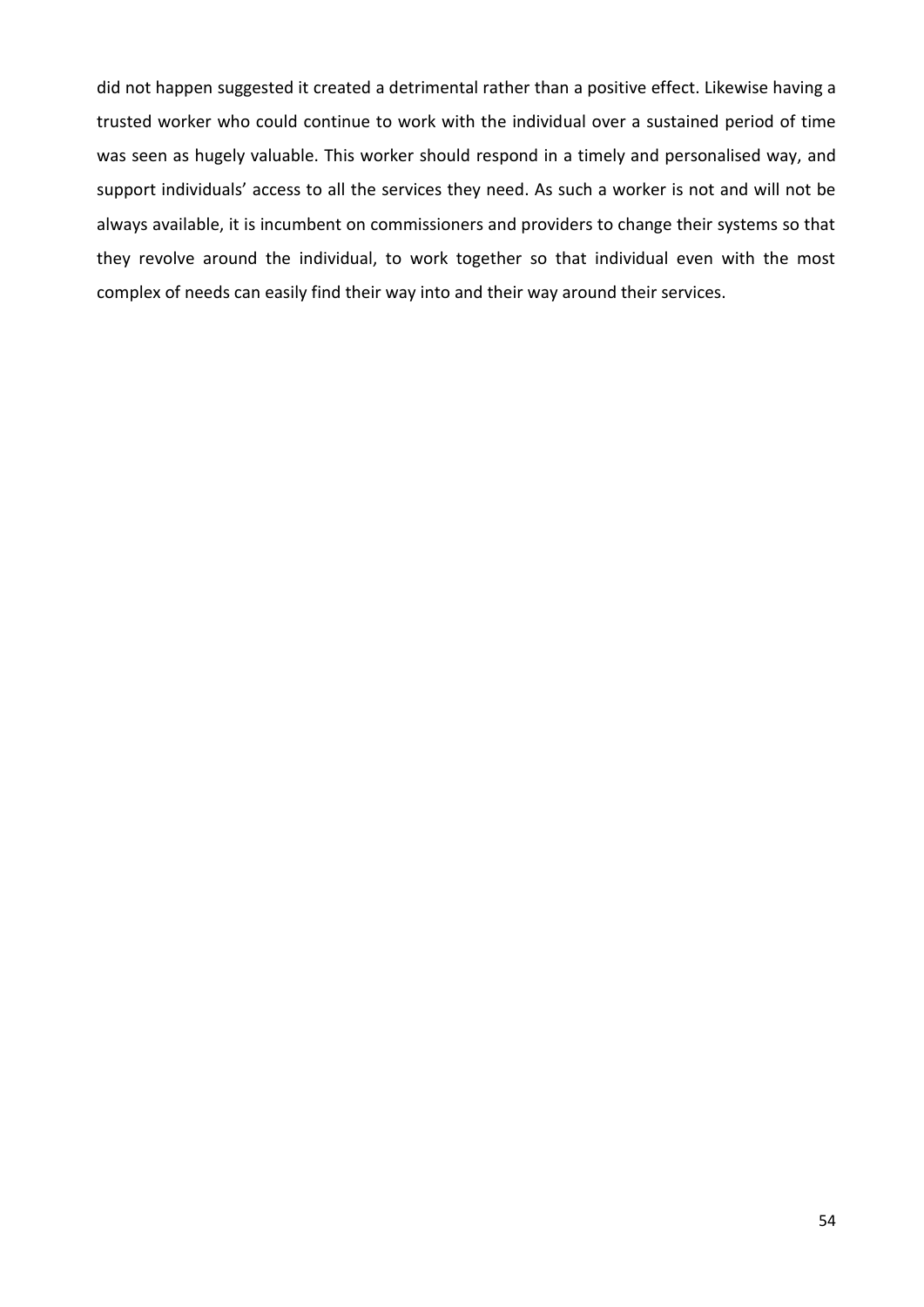#### **CHAPTER 4. LEARNING FROM THE STUDY**

#### **4.1. LEARNING ABOUT SERVICES**

This pilot set out to understand the experience of service users rather than those providing or external to the system. All interviewees were in receipt of some services, including support from Lead Workers and Peer Mentors, whose aim was to support them to navigate and access services. The majority of interviewees reported being broadly satisfied overall. However further research is needed to provide a fuller picture, in particular to capture the perceptions of those who are not thus supported by case workers, or who are not currently engaged with providers. With that caveat, the following learning summary focuses on where improvements could be made now. Many issues are shared by the wider population. This is to be expected. It should be remembered, however, that problems such as access, timeliness and suitability are much compounded for homeless people. Even for those housed but with other multiple and complex needs, these barriers can be higher.

#### **4.1.1 Suitability**

Housing is a key unmet need. The experience of being inappropriately housed was common, and interviewees repeatedly mentioned housing situations where the behaviour of residents or neighbours caused them difficulties. This was particularly the case where others were still misusing substances or alcohol. To be appropriately housed meant being in accommodation suited to the individual's circumstances and geared towards meeting their support needs. Many of the interviewees found supported housing specifically designed for specific client groups, helpful, e.g. housing for alcoholism and/or women only.

The temporary nature of short term accommodation presented concerns, for whilst interviewees appreciated the help they received, they experienced stress from knowing they would have to move again. Temporary accommodation was not seen as conducive to gaining maintaining a process of recovery or progressing towards stability.

Supported housing that provides a constructive environment with regular support and structure worked well for individuals.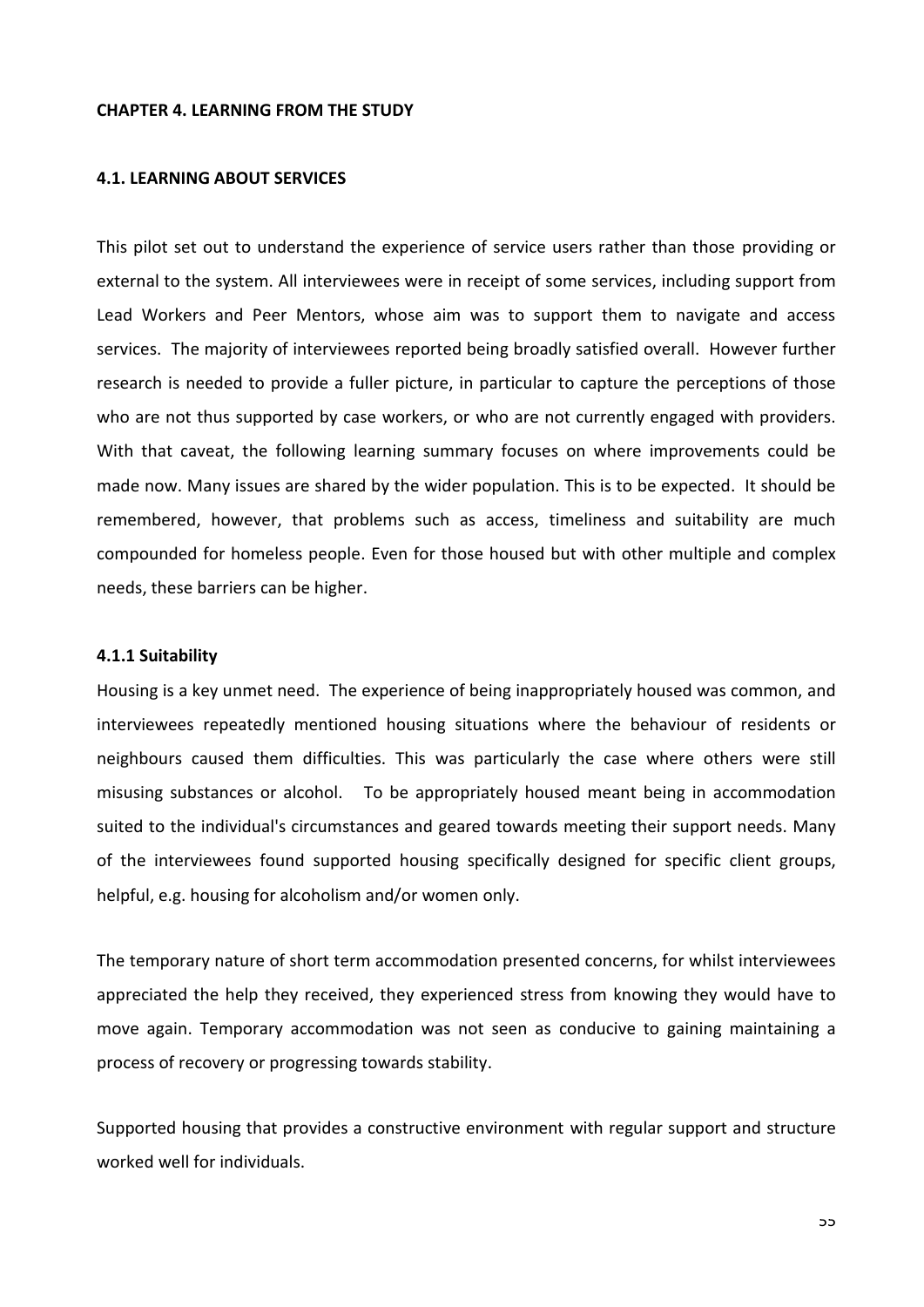The suitability of health services was also a frequently raised issue , often reflecting individuals' feelings that they are offered interventions that are not suited to their situation, just because that was all that was on offer at the moment. This reinforced the perception that they were not being taken seriously. Another issue expressed by several interviewees was that their medications were not reviewed frequently enough, and that this had resulted in them using medicines that were no longer appropriate and in some cases were actually causing more difficulties.

#### **4.1.2 Attitude**

In all service areas interviewees reported that the greatest benefits were realised when a respectful relationship existed between service users and workers and practitioners. Where services were working well, trust and respect between the worker and the individual were evident. Interviewees recalled experiences when they had felt patronised, not taken seriously or neglected in some way. This had had the opposite effect, impacting negatively on their outlook and on their chances of living a more fulfilled life and/or participating in a recovery process. Asking for help is a very big first step, and feeling thwarted in doing so is detrimental.

The need for respect of course, is true for everyone, but it appears to be a particular issue for people with multiple and complex needs, whose own feelings of self-respect can be that much lower due to their circumstances. Interviewees often referred to successful interventions in the context of working with people who encouraged and supported, who went the extra mile and had some empathy for them and did not disrespect them because of their circumstances.

#### **4.1.3 Timeliness**

Being able to access the "right" support at the "right" time was considered to be essential. Interviewees often acknowledged that it was up to them to make the changes to which they aspired but that this could only happen when they felt ready. Programmes for detox and rehabilitation were referred to often as being attractive to them, but only when they thought they could manage it, and when they felt safe in the knowledge that there was good aftersupport available for the right length of time.

Discharge from A&E and release from prison were the two areas where crisis seemed common. Individuals often felt they had been left to fend for themselves at the very time they were at their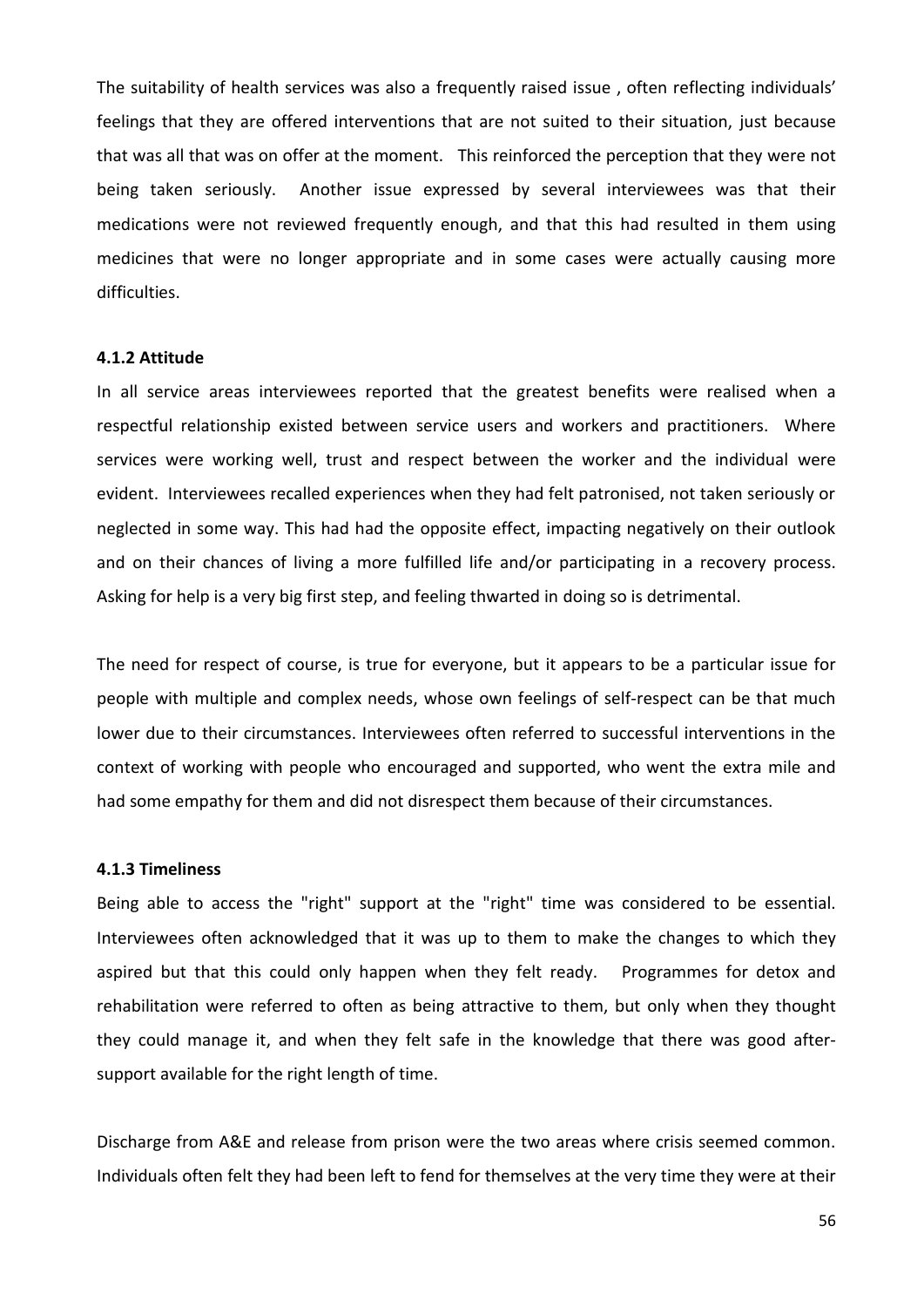most vulnerable. This was largely a question of the availability of follow up services, and of the wait for services to become available.

#### **4.1.4 Wrapped around the individual**

Packages of support that were tailored to the needs of the individual were identified as giving the greatest benefit. Interviewees described programmes that they found unconstructive or inappropriate. After being valued as an individual, having support to navigate services for their personal set of needs was viewed as being of the most benefit and a good contributor to success.

As individuals progressed or relapsed, they needed different types and levels of service. Having their service plans regularly reviewed helped them to address any changes and built their confidence in the process. Receiving regular support and learning coping strategies for challenges and triggers (especially those during and after a detox programme) helped them to continue.

#### **4.1.5 Accessibility**

Access to the services had presented challenges for interviewees. People with multiple and complex needs often lived in changeable circumstances. For example, access to health services had become problematic for some when they became homeless; access to online housing systems was difficult; identifying housing that provided relevant support and interventions was virtually impossible unless a worker was there to help.

Some interviewees felt that health services were not sufficiently available. They felt that longer opening hours for existing services and/or a dedicated 24 hour drop in centre might provide them with services at the times they needed it. Several interviewees spoke of wanting to go into detox programmes, but that it was not available to them. The fear of failure added to their issues of "readiness" as some services were said or perceived to provide one chance only. This generated anxiety for many interviewees. Waiting lists for services, for example for mental health support was also raised as an issue.

Many individuals reported difficulties accessing mental health services. A difficult situation appeared to exist, whereby before being defined as having a mental health problem, they could not get access to mental health services so that in times of a mental health crisis, individuals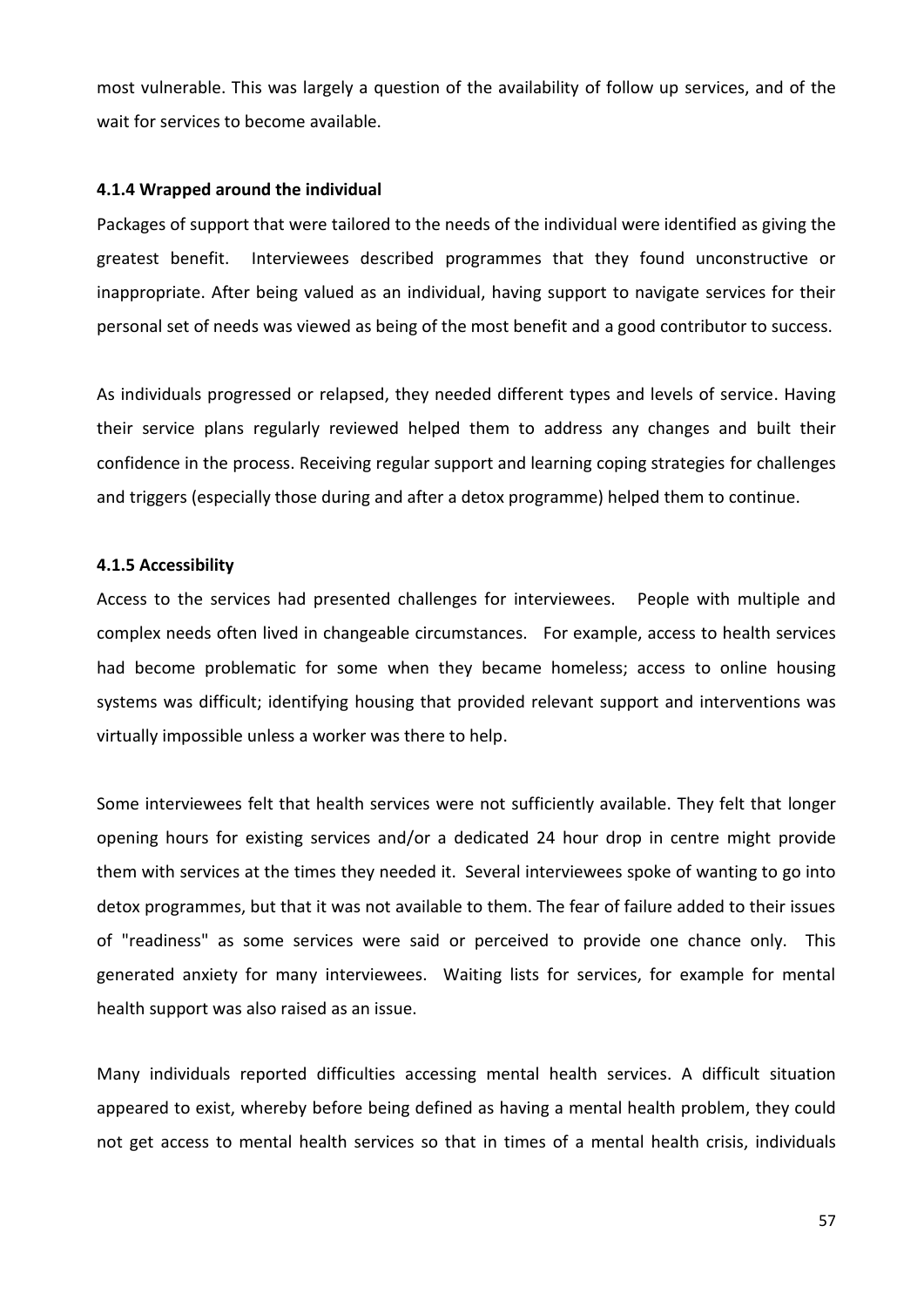reported not knowing where to turn for help. The role of GPs and their practice nurses was seen as central by interviewees.

#### **4.1.6 Duration and continuity**

Having access to both practical and emotional support through a long term relationship with workers gave individuals the space and time to rebuild their lives at a pace most appropriate to them. It also provided some necessary latitude to make mistakes without the risk of losing support.

Navigating lots of services when all were supplied by different providers was difficult, if not impossible without the support of a professional. Gaps in provision, of course, existed. It was the trusted worker that many identified as key to helping them to avoid "falling through the gaps". Conversely, lack of consistency from workers had resulted in interviewees feeling let down, quite quickly losing their momentum and confidence again.

#### **4.1.7 Overarching lessons from service provision**

An overview of the findings strongly suggests that the attitude of those providing services is as important as the service on offer. Chances of success depend on the way in which services are presented, and the interviewees seemed to see a link between their resilience and the attitude of those working with them. One interviewee said "don't pressurise". They wanted "Respect, value, choice, {to be} seen as a person, not as a bottle of vodka walking in." The following points underline why this is the case.

- **Priorities for interviewees primarily focused on housing, and then addressing problems of** substance misuse and mental health. This was in the context of having a stable base from which to embark on a personal progress plan or a recovery programme, with support available to address issues that were often longstanding and deep seated.
- Interviewees had not experienced themselves as being at the centre of services. They felt that they had to fit in with the services' priorities, not the other way round. With such complexities of need themselves, they were simply unable to fit into the schedules and timetables of different organisations.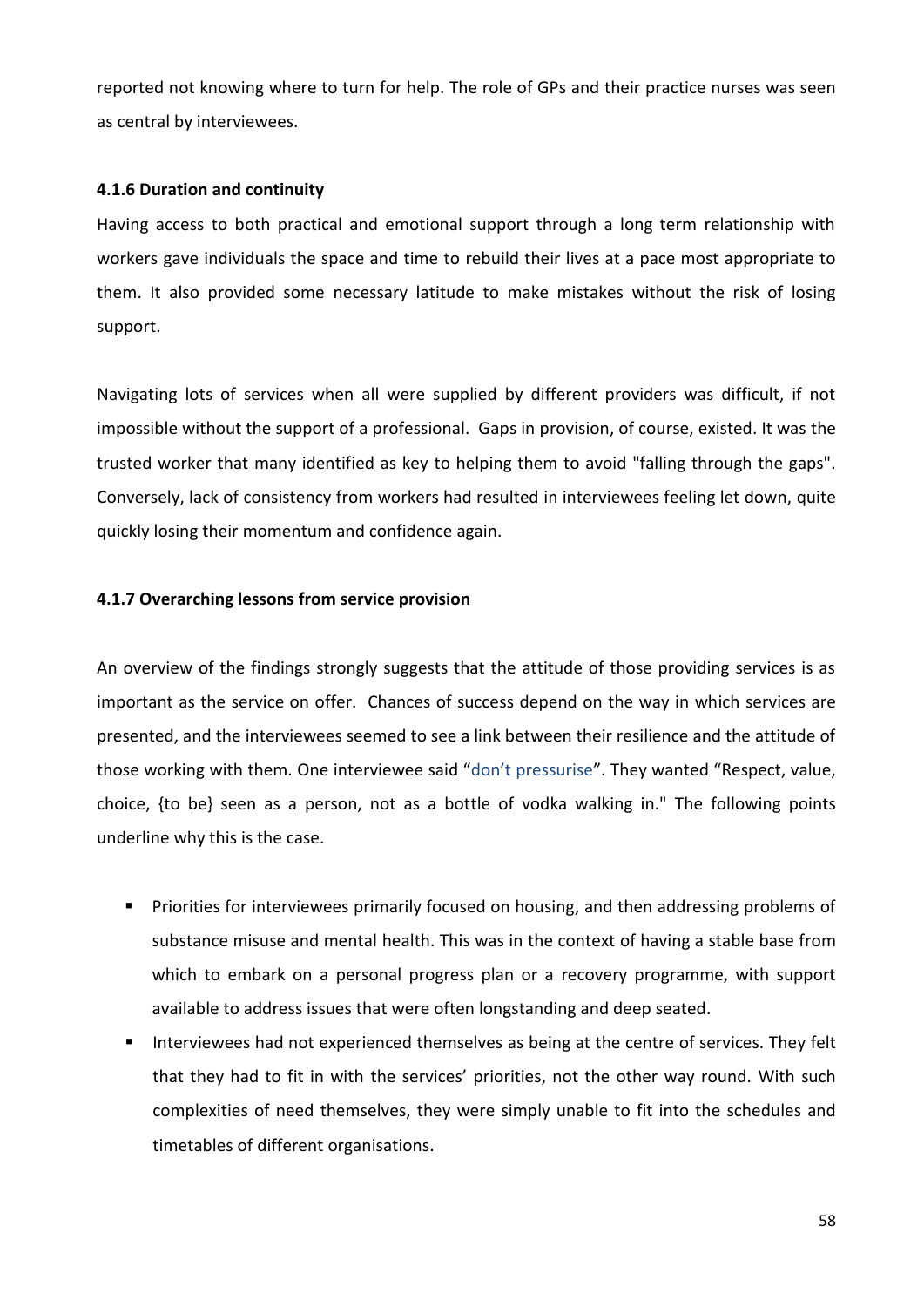- Where there were exceptions to this, it was often the result of support from individual workers. Interviewees were quick to point out who these exceptional individuals were.
- Irrespective of the discipline or service provider, interviewees reported that they secured the greatest benefit and satisfaction when they had been able to establish a positive and reliable relationship with practitioners and workers.
- They also felt that getting help with their most immediate and overwhelming problem, as it occurred and whatever it was, was essential both in maintaining this trust and in making the most progress. Continuity for this support was seen as essential.
- Being supported to find the most appropriate intervention at the right time and overcoming new issues was considered vital. They felt moving at the right pace for them was important, which meant not being referred into something that happened to be on offer, while having to wait for the service they really needed.
- Although the interviewees were, of course, looking to service providers for some basic services, they felt that it was very important that those they met did not take a 'textbook' approach. They wanted frontline staff and practitioners to have some awareness of the pressures and conditions affecting the person in front of them. This can be described as 'being psychologically aware' or providing a 'psychologically informed environment' (PIE), an aspiration of the organisations in BCFT's No Wrong Door Network. For further information on Psychologically Informed Environments see Appendix 11.

#### **4.2. LEARNING ABOUT THE PROCESS OF ENGAGEMENT**

#### **4.2.1. Lessons**

The Service Users' Perspectives study has been a pilot, both in terms of the content and the research process itself. Its focus, the topics covered in the interviews, and the process of engagement were designed with the help of Experts by Experience. Experts by Experience asked researchers to listen to service users' voices, and 'to tell it how it is', how it feels to be a service user. The process proved more time consuming and resource intensive than originally foreseen and there is no doubt that collecting conventional case studies would have been easier. The innovation introduced by Experts by Experience, in switching to the articulation of the service user experience, however offers a different and potentially richer kind of learning. For example we have seen above how critical attitude is, and the potential value of service cultures becoming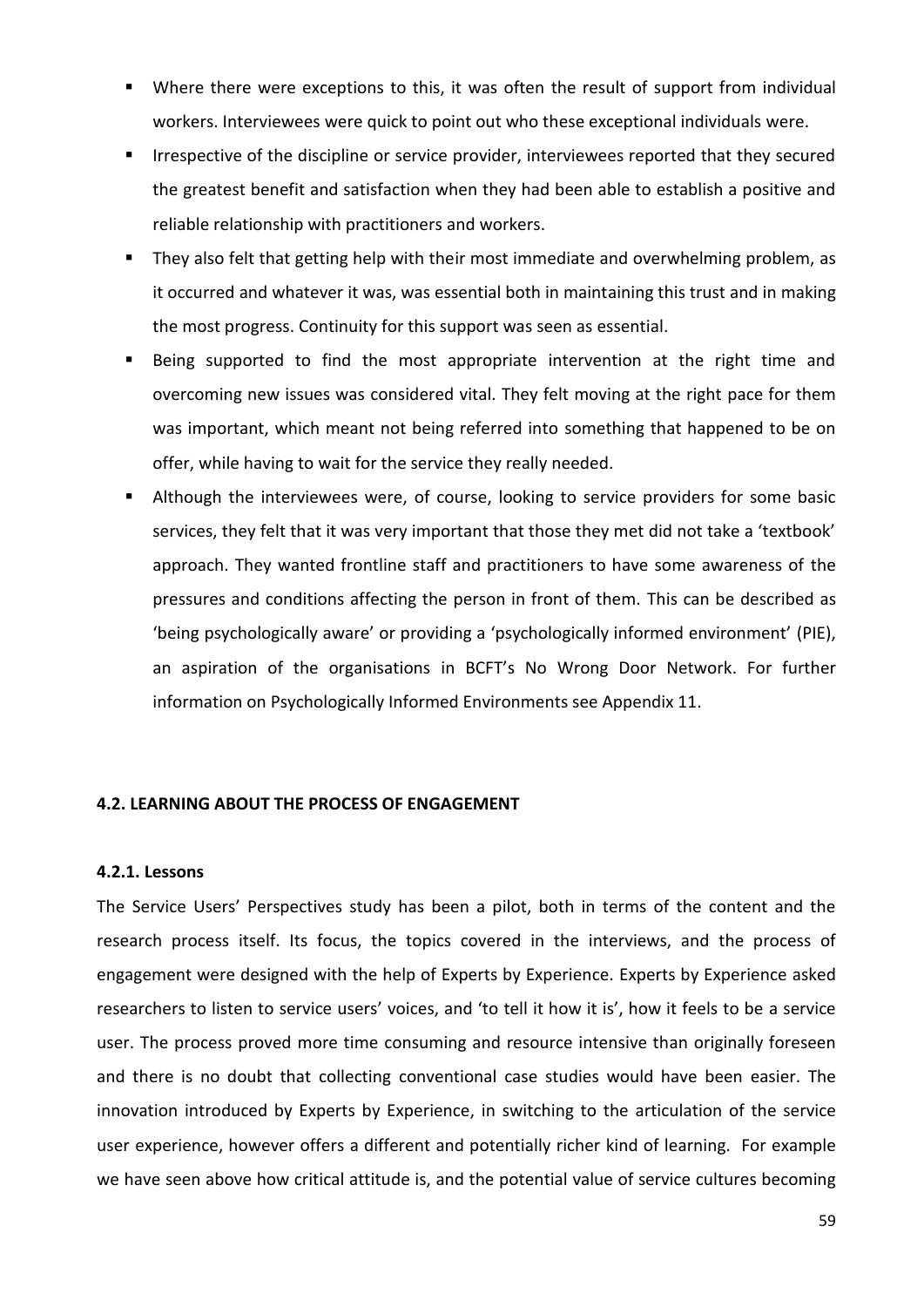psychologically informed. In order to reach its full potential, this research needs to continue over several years and track a wide range of service users, at different stages in their journeys.

Chapter 2 sets out the methodology adopted in detail, and it is true to say that the process has been one of learning, with new ideas emerging about the research that will enhance future studies. Another consideration is that this research has focussed more than originally planned on people with multiple, intense and pressing concentrations of needs, most of whom had Lead Workers. The research has made explicit the consequences that arose from this, in terms of interviewees' capacity to engage in interview, the high level of support for the research required from support workers, and that interviewees perceptions of services usually reflected that they were at the start, rather than further along their recovery and/or personal journeys.

Learning from the research pilot has identified some clear pointers about how to engage with interviewees with complex needs, and also with those working with them. Psychological and emotional intelligence on behalf the interviewers has been essential in securing positive interaction throughout. The kind of conversational interview conducted required interviewers to have appropriate 'cultural competences', as well as well-honed research skills. They needed empathy to be able to work effectively with individuals, individuals who can be very disaffected, very sensitive and psychologically very vulnerable. They needed to be able to extricate meaningful information from an interaction that was often periphrastic, discursive and sometimes evasive.

The process of engaging and interviewing service users has generated some in-depth learning. Here are some of the lessons:

- **Support workers are gateways to the clients with intense needs. Workers therefore need** to both understand and value the study, so they can encourage and support the participation of their clients. It is best if staff are persuaded both by their own team managers and by the researchers themselves. For example our researchers attended team meetings and Shelter's management team worked hard to communicate the value of the work.
- It is also important that researchers gain the confidence of support workers. They need to demonstrate not just their competence as researchers, but also their ability to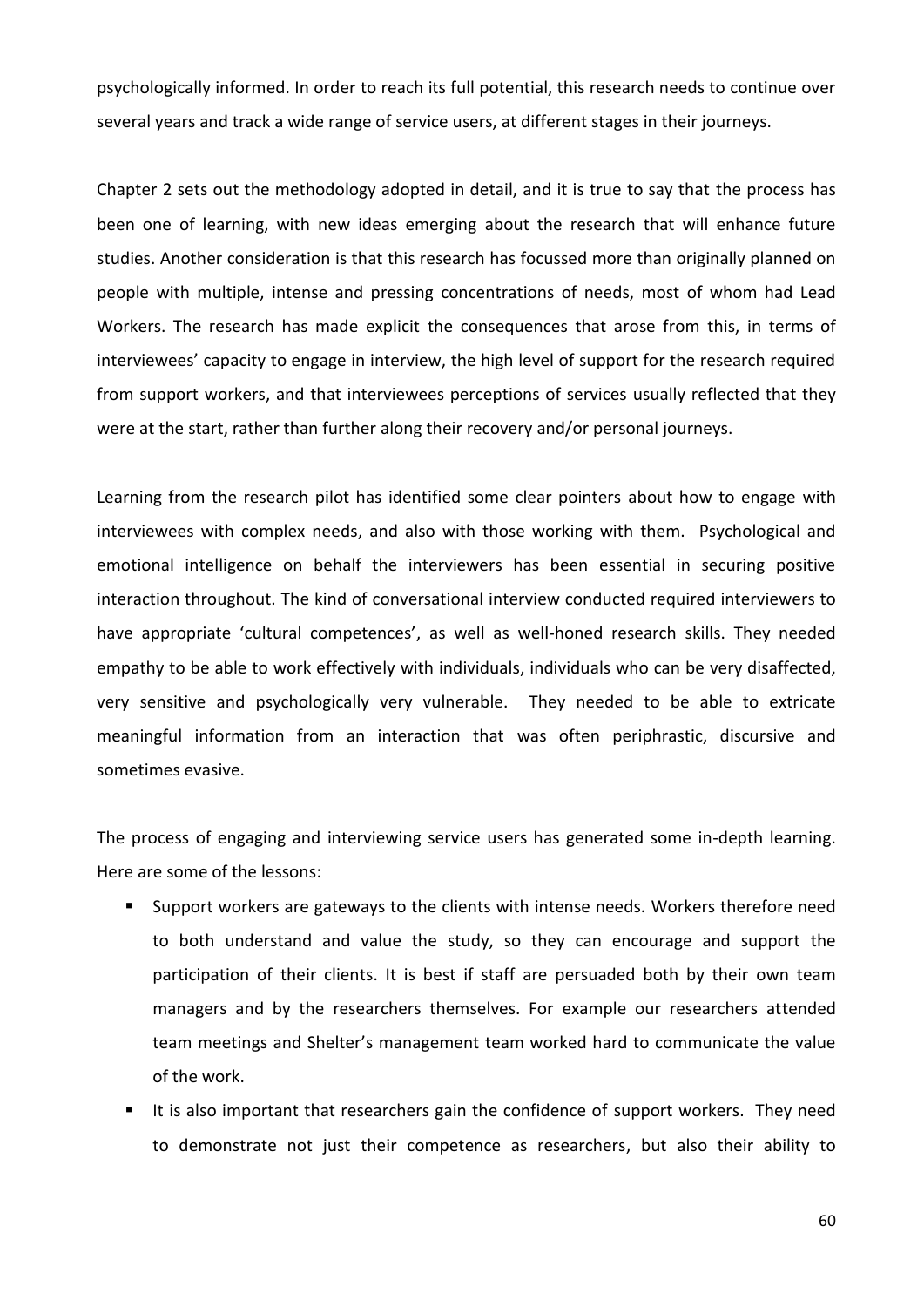empathise and understand the client group. Frontline workers often fear that researchers will make matters worse by reacting inappropriately to disclosures made by their clients.

- It is vital to get some background information about the interviewee from a support worker in advance of the interview. This will inform the risk assessment and determine how the interview is conducted, at the very least how to help to put the interviewee at ease. For example, the interviewee may be suffering from anxiety or phobias, withdrawal symptoms, or have particular sensitivities in certain areas, such as family. Knowing this in advance helps the interviewer structure the interaction.
- Establishing contact with a support worker pre-interview also means that they are more likely to facilitate the interviewee's attendance at the interview, indeed some actually brought individuals to the interview, though only one (a volunteer) stayed. Most support workers encouraged their clients to do the interview on their own, giving them the opportunity to comment on their service as well. In some instances their support has also helped the post-interview, follow-up contact as interviewees may tend to change their phones and their accommodation often.
- It is very important that the interviewee is confident enough to speak frankly about their experiences. It is essential to emphasise that the interview is totally anonymous and nothing will be attributed to the individual.
- This kind of conversational interview benefits from having two researchers present, one to focus exclusively on the conversation (the conversant) and the other to act as a note taker. This is not only useful in dealing with occasional risk, but it also allows for active listening. Both researchers must introduce themselves to the interviewee and find a point of contact, as a completely silent and unknown note taker will certainly not put an interviewee at ease. Sometimes the note taker can ask supplementary questions. The study was originally budgeted on the premise that one interviewer would be the best option, being less intimidating. However it took only one interview to show that this was not advisable.
- The interview took the form of a conversation. The use of microphones was considered but rejected as both inappropriate and too time-consuming post interview. It is the scribing interviewer's task to accurately capture what the interviewee is saying and to record it in appropriate sections within the enquiry framework specifically designed for the interview. The conversational approach ensures that the interviewee is contributing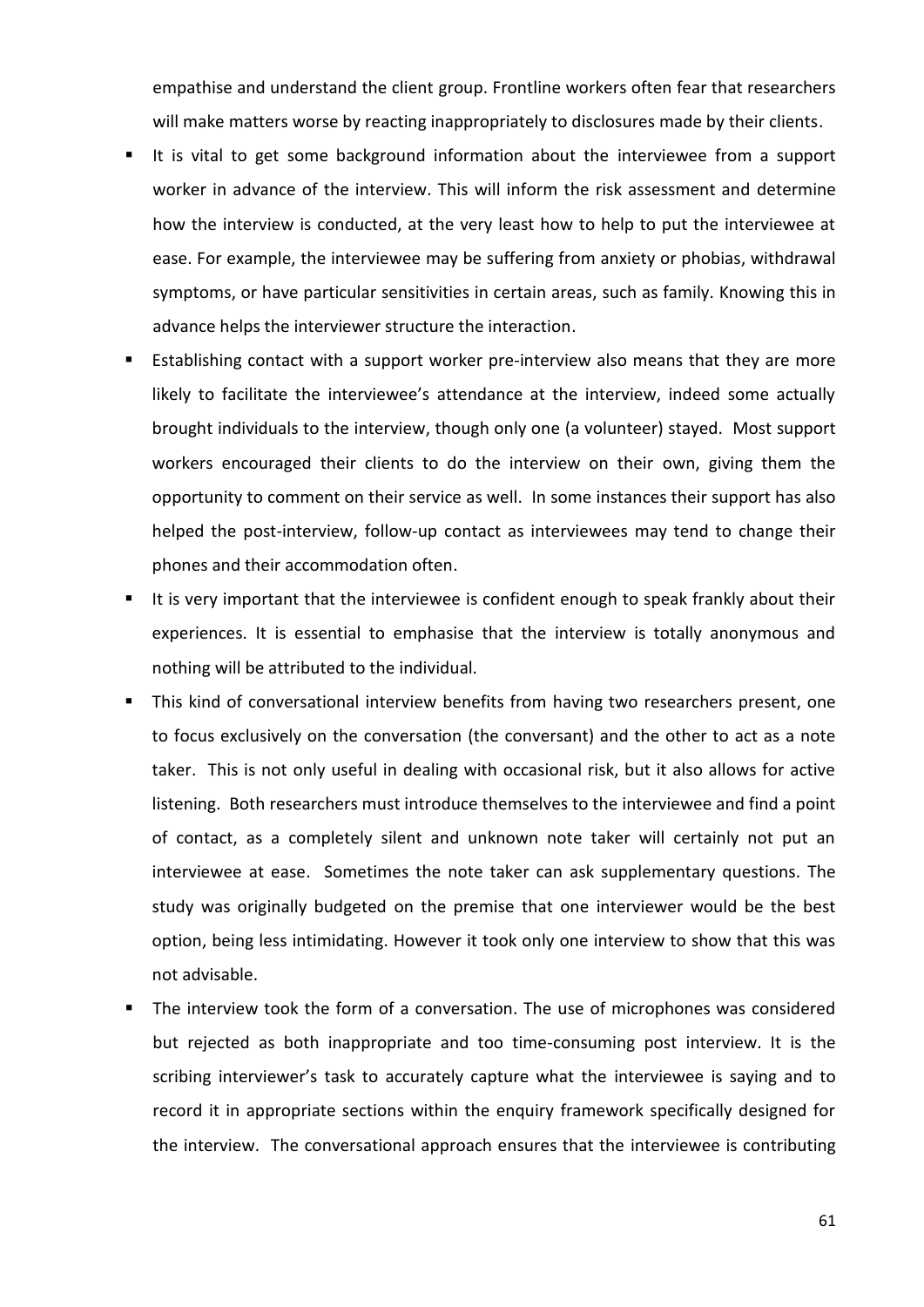information on their own terms, helping them to feel safe and confident in sharing their experiences and views.

- Close observation of the interviewee throughout the interview helped the conversant guide the conversation and questioning, thereby working at a level and pace that was comfortable for the interviewee. Individuals were not encouraged to reveal things in their personal histories which would cause them any significant distress, this being inappropriate in an interview setting. However, although individuals were not asked for their personal back story, they often volunteered information to help researchers understand their points. As researchers it was important to be aware that what was articulated was therefore often selective. For some interviewees, some experiences were simply too sensitive to be reiterated or referred to. This awareness was accepted as part of this kind of study.
- Since the interviewee is the "expert", it is his/her views that are being sought. Sometimes some memories can be very painful to talk about. It is therefore important for researchers to express appreciation of the efforts they are making. This demonstrates respect and places a value on their contribution to the study.
- **IF** Interviewees welcomed this approach, with many saying that they had got involved with the interview because they had something to say, and they wanted to make a difference for others in a similar situation. It appeared to the researchers from their interviewees that service users were unused to being asked for their first-hand account of services and that they enjoyed the opportunity.
- **Most interviewees preferred to be interviewed in their own accommodation, rather than** at other facilities, even though privacy was guaranteed at these. Attendance rates were not markedly different, so convenience and cost were perhaps the determining factors. Where interviewees came to a venue, bus fares were usually paid through their support workers.
- Having contact with interviewees following their interview has been a positive step, with most interviewees seeming pleased to be asked for their feedback on the interview process in particular. This re-emphasizes the value given to their personal input and addresses the need to feel overt respect from those with whom they are interacting.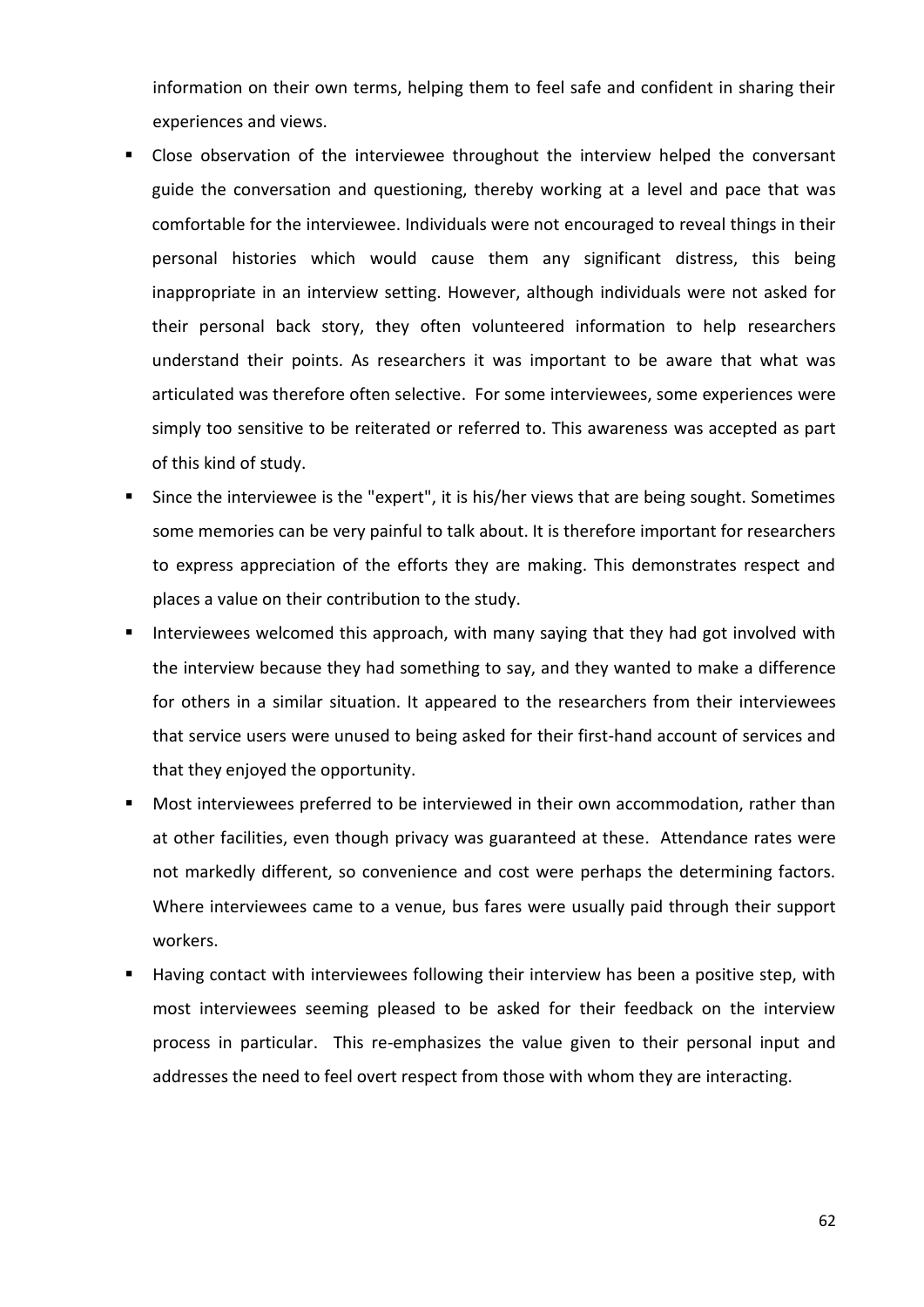#### **4.2.2. Summary on learning from the research process**

The interview process and the process of pre- and post-interview involvement have been positive. Once individuals had committed to being interviewed, as interviewees they were all forthcoming in telling their experiences of different services. For several their engagement could in itself be described as part of the therapeutic process; being valued as *the* expert and seeing oneself as a "giver" rather than a "recipient", as someone who is able to help others, has been both significant and important. Some have been able to reflect, in the neutral setting of the interview, on their own progress and have felt comfortable enough to comment on things within services that may have contributed towards relapse or resilience.

Feedback on the interview process has been received from sixteen of the twenty participants after completion. It has been very positive. This is a typical comment: "Absolutely fantastic, great that people like me can give feedback and that you are listening to us. Not a bad thing to say at all."

#### **4.2.3 Creating the Space**

Appendix 1 contains "Creating the Space"; a Good Practice Guide, produced by Clever Elephant as a specific response to this process. It includes some of the key points about how to approach engagement and deliver successful interviews. Some good practice pointers are given below.

#### The pilot has highlighted the following in terms of preparing for the interview:

- Ensure interviewers have appropriate skills, attitudes and experience. This could include a background in working with people with multiple and complex needs, lived experience, an understanding of addictions, counselling and understanding mental ill health, as well as being experienced researchers comfortable with qualitative and discursive approaches.
- Secure case worker support for the interview to increase chances of interviewees attending.
- Ask for a profile of the interviewee in advance, both for your own risk assessment and to enable you to establish rapport with the interviewee quickly.
- Arrange a venue where client feels comfortable, and feels safe talking to you. Don't expect them to come to you.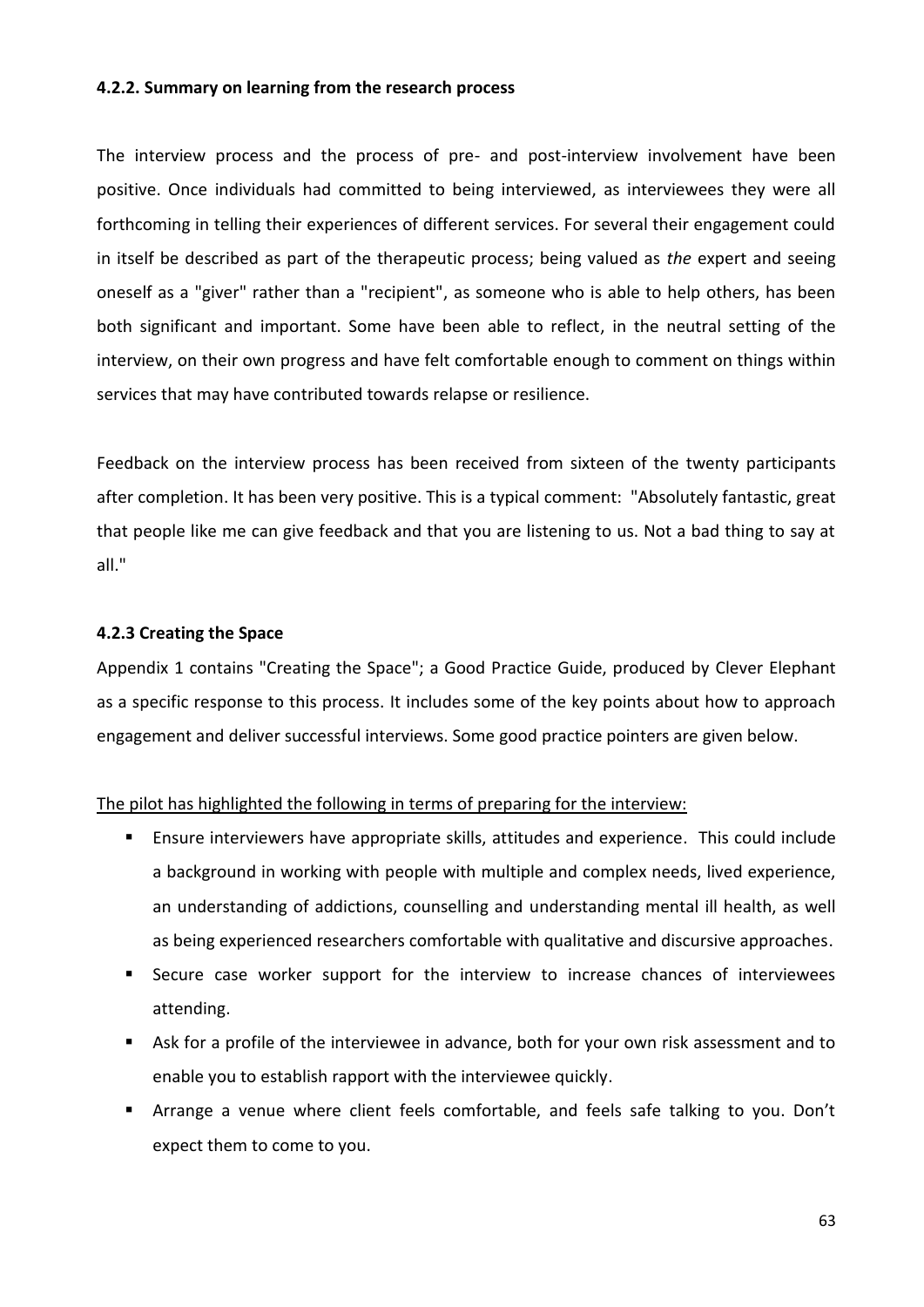#### The pilot has highlighted the following in terms of conducting the actual interview:

- **Establish from the outset the context this is research (as opposed to counselling or other** support or psychological interaction); and should enable an emotionally mature exchange, with the interviewee being regarded as the expert.
- Make sure the process is clear, explain the purpose of the study and emphasise the anonymity and confidentiality of the interview.
- When disclosure takes place do react, but react appropriately. When an interviewee reveals their personal history to you, remember that telling you may be part of their recovery process or personal journey, they may be 'testing' things out. Their purpose in telling you should be respected; it is usually to explain to you better why they experienced something in the way that they did.
- Record what people say carefully, personal testimony is vital; let individuals speak in their own voices, using their own vocabulary. Check with them if you don't understand something.
- Remain professional, independent and unengaged in any case work.
- Hold a conversation not an interview. The note taker can allocate answers to your questions as and when the interviewee comments and the discussion flows. You can prompt but don't fire questions, remember they may be struggling with all sorts of emotional and physical difficulties at this moment.
- Expect gaps, memory lapses, evasions and avoidances; see these as coping mechanisms rather than a rejection of the interview itself.

# The pilot has highlighted the following in terms of the role of the interview in supporting the resilience of interviewees:

- Being valued, listened to and being taken seriously, being treated as a person with views that are valid, as opposed to being patronised or 'fobbed off', is always noted by interviewees and appreciated when it happens. Remember that for many self-respect is an issue, so overt respect from you and others is essential.
- Having empathetic and practical support through consistent and reliable contact with a key worker where trust has been established is consistently identified as a critical factor. The same values apply to the research situation, where the interviewers too must demonstrate their trustworthiness and empathy and in a sequential study, their reliability over time.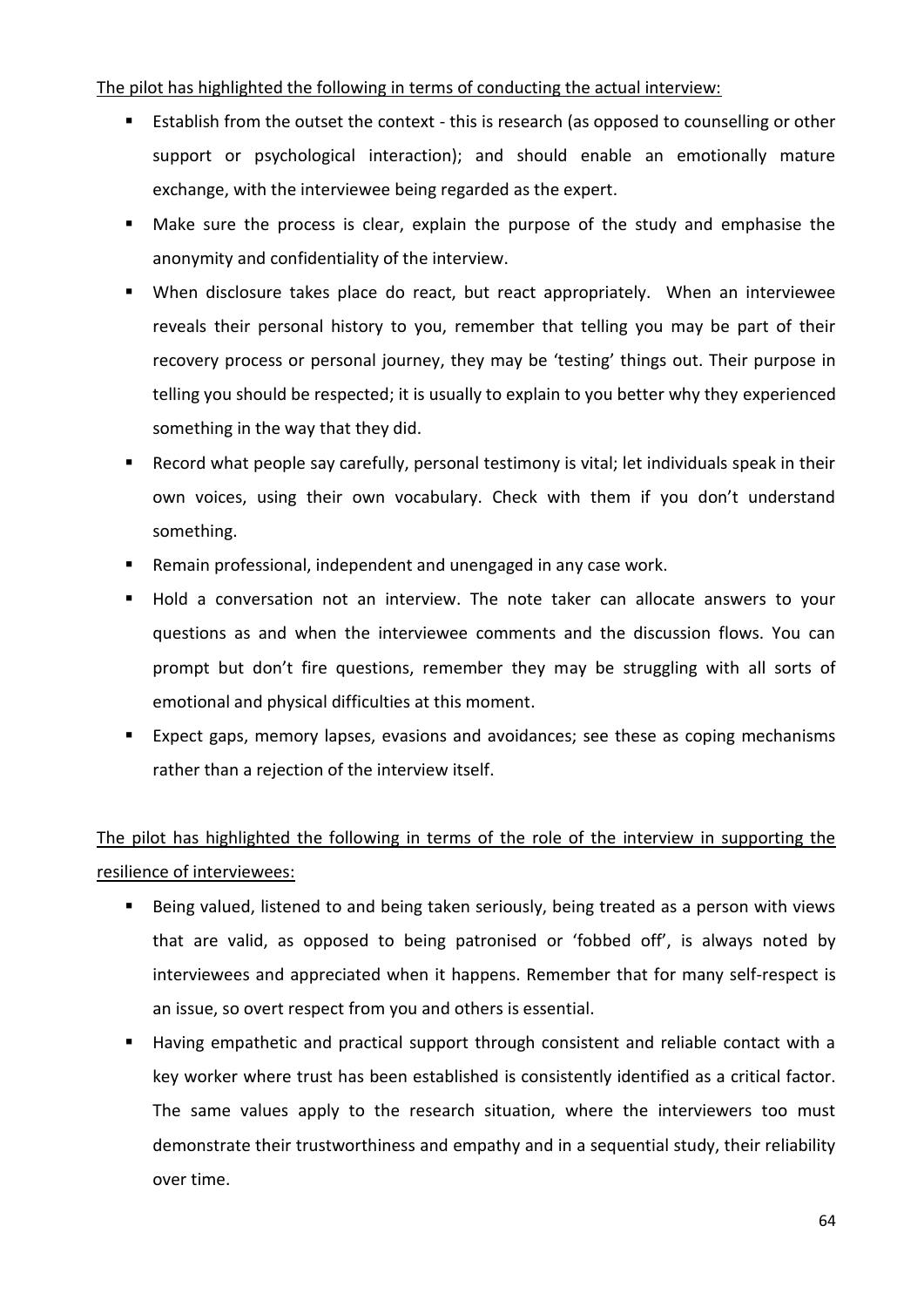- Being allowed to make mistakes and given a second chance, being supported by people who understand this, and not adding to their anxiety levels is important.
- When asking about services, you or your interviewee can start the conversation with any service area, but those that meet basic physical and well-being needs such as housing and health usually crop up first. This is because interviewees see them as fundamental to their personal stability. However, comments can and do come in any order, just as in a normal conversation.
- Contributing towards designing one's own recovery schedule or personal programme, and being able to access services as and when in urgent need is seen as vital. Becoming an interviewee and making a contribution towards bettering the lives as others can also be seen as a positive step in self-empowerment.
- Researchers should encourage second and third interviews with existing interviewees, wherever and whenever this is possible. However we do recognise that people both move on and relapse and are therefore prepared to work at the pace that individuals go. This is one way of tracking changes experienced by interviewees.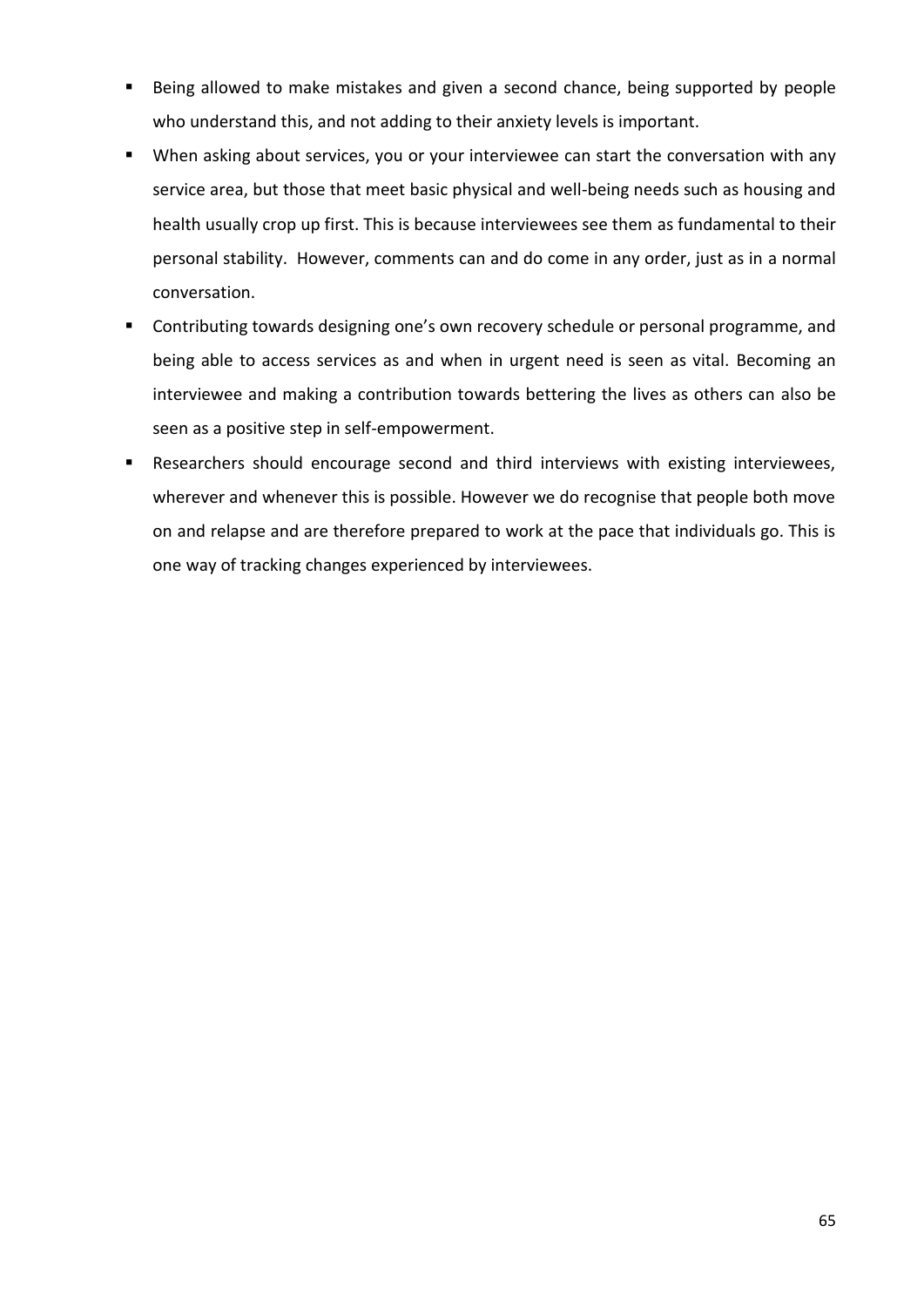#### **CHAPTER 5. RECOMMENDATIONS FOR FURTHER RESEARCH**

#### **5.1 Introduction to Recommendations**

These recommendations focus on the research study itself. Detailed learning from the findings can be found in chapter 3, with a summary in chapter4.

#### 5.1.1 Acknowledging the study as a Pilot

It is important to remember at this stage that this was a pilot study, not only in terms of developing the research approach, but also in that almost all the participants were referred through the one work stream within BCFT (Lead Workers and Peer Mentors). The research therefore focused on people with particularly intense needs and people in pressing current need. Their perceptions and feelings about services may be very different to others, people for example as yet unreached by Lead Workers and Peer Mentors and completely disassociated from services; or on the other hand those nearing the end of their recovery and/or reaching a new stage in their life journey. Re-interviewing participants over the lifetime of their engagement with BCFT will help to track changes in perceptions. Interviewing a broader range of service users engaged in different types of BCFT work streams will add to the robustness of the findings so far. The study was a pilot and will accrue credibility as the evidence base expands both numerically, and especially if participants can be re-interviewed over time.

#### 5.1.2 Embedding the learning especially in terms of PIE

The following points are made for the BCFT team at BVSC and the partner organisations in the Core Group. The learning from this study can, if understood, endorsed and agreed upon, be used in the next phase of development and to support co-production with service users, which is a central plank in the BCFT programme. The process information on the other hand can be used within BCFT's imminent Psychologically Informed Environment (PIE) training initiative. (See Appendix 11 for more information on Psychologically Informed Environments). Partners could use the learning from this study in their planning, development, delivery and review of PIE.

#### **5.2 Recommendations**

#### **5.2.1. Value of On-going Qualitative Research**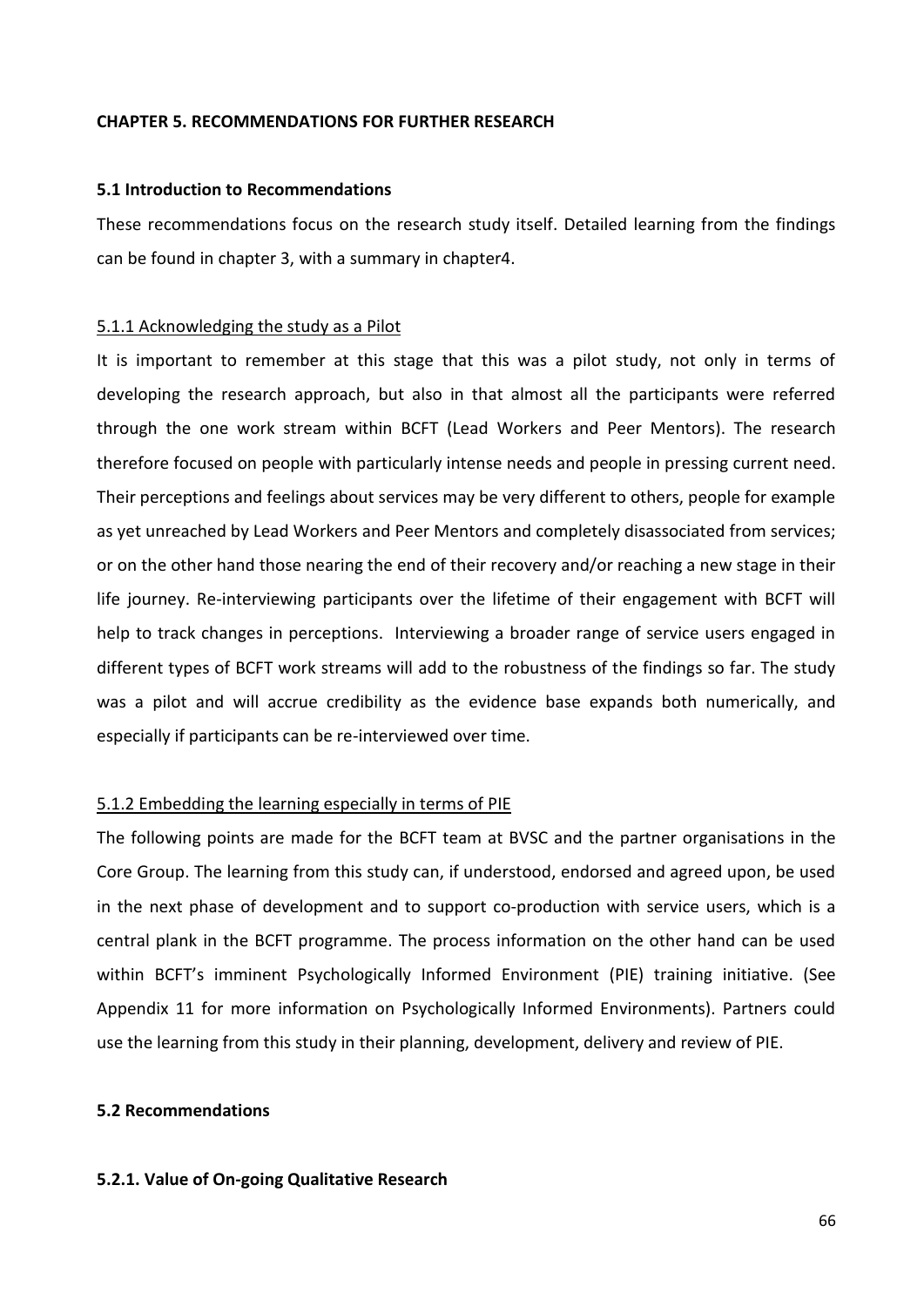BCFT has a strong track record in evaluation and plans for the future will include some form of quantitative cost benefit analysis and/or Social Return on Investment, to assist with potential replication. However a qualitative evaluation needs to run alongside and complement any quantitative impact assessment. For this reason the study of service users' perspectives should continue over the lifetime of the programme. Conducting a sequential study (where interviewees are interviewed two or more times whilst on their personal journeys in the programme) will establish whether service users are in fact experiencing improved services, and define what those actual improvements are, through recording how they feel they are being treated.

#### **5.2.2. Annual Service Users' Perspectives Study**

Whilst an annual Service Users' Perspectives study is strongly recommended, the design should take into account the learning from this pilot and any learning gained through PIE training. BCFT partner organisations should also be involved from the start to ensure that they are signed up to putting forward different types of service users, so that reliance on the Lead Workers and Peer Mentors work stream is reduced. For example, now that the No Wrong Door Network is up and running, network members are with the right encouragement likely to field research participants, likewise the Inreach/Outreach work stream and Every Step of the Way. Year 3 should provide the next study with a much wider range of interviewees and a more diverse cohort of participants.

#### **5.2.3 Sequential Research**

Carrying out second and third interviews with existing participants (wherever it is possible) will help to achieve some tracking. Involving people who have advanced further on their personal plan and/or recovery journey will add significant breadth to the study and secure a more balanced picture.

#### **5.2.4 Promoting and Disseminating the Learning**

Discussing this pilot with BCFT partners is strongly recommended, not least for what the study shows about the service user experience which is designed to be at the heart of BCFT. A dedicated workshop is recommended, covering the process, the findings, the learning, the links and the recommendations that have emerged. It should involve partners and stakeholders with an interest in the co-production of services with those who use them, however challenging those service users and their circumstances might be. It should also include frontline staff, especially those engaged in PIE training.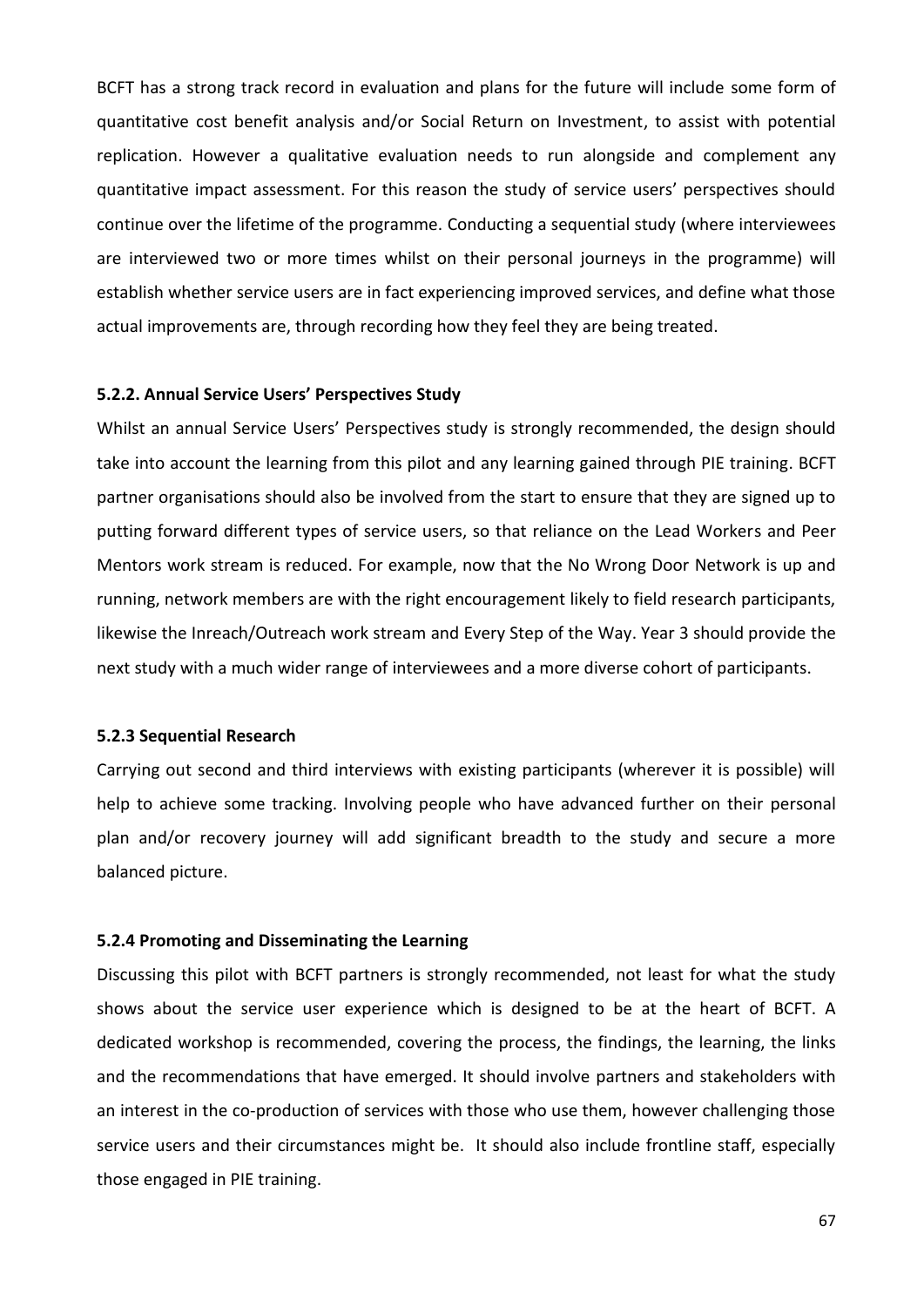In conclusion, it is hoped that Birmingham's Service Users' Perspectives Study will contribute to developing a culture of understanding in relation to people with multiple and complex needs. Service providers can have a great deal of power over individual lives, both directly and indirectly, and this study has tried to capture what it is like to be at the receiving end when your particular needs are multiple and challenging. Interviewees were strongly motivated by the thought that their interview would make a difference to the lives of others. Their evidence, recorded in this report, will now inform BCFT's goal of systems change and base it firmly within real-life lived experience.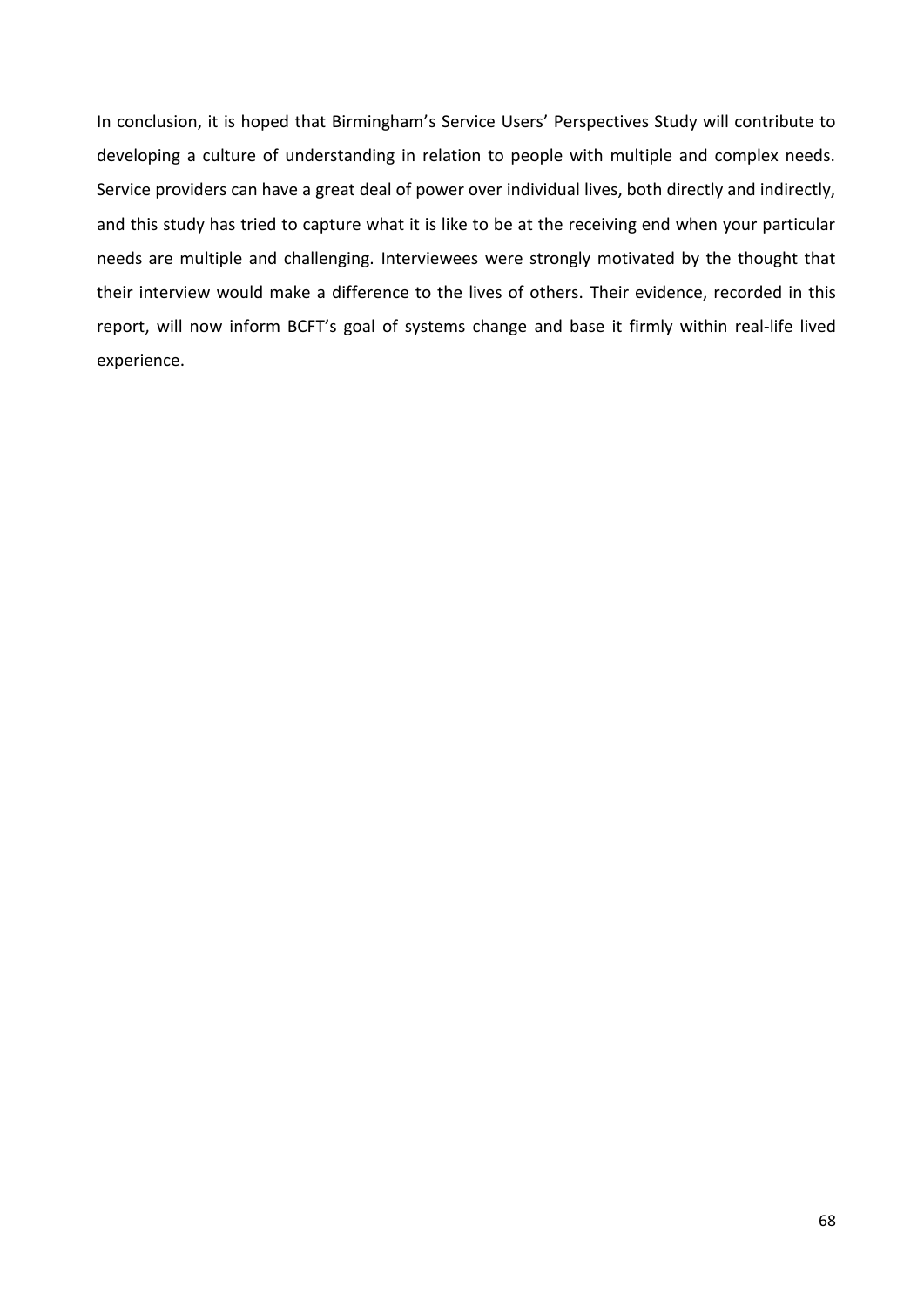# **Service Users' (Multiple Needs) Perspectives Study**

# **CREATING THE SPACE: GOOD PRACTICE GUIDELINES**

# **Clever Elephant**



## **August 2016**

[www.cleverelephant.co.uk](http://www.cleverelephant.co.uk/)

info@cleverelephant.co.uk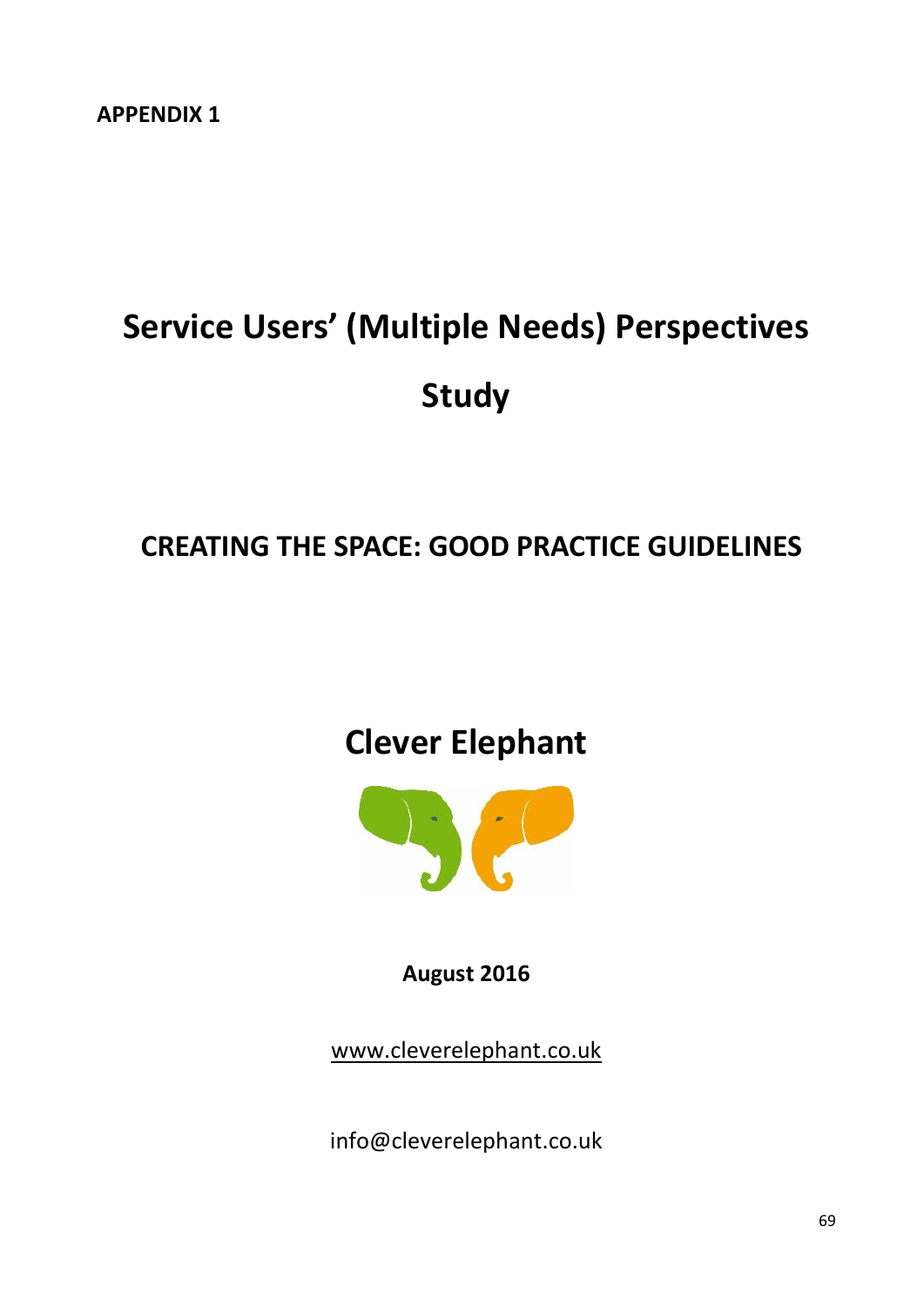## **"Creating the Space": Good Practice Guidelines Interviewing People with Multiple and Complex Needs**

These guidelines are based on Clever Elephant's substantial experience of working with people with multiple and complex needs, and in this instance, in accessing their voices through a positive interview process. The guidelines focus on how researchers can secure and interact positively with services users within a research process, both before, during and after interview. They are written with special reference to those individuals with HARM needs:

| Homelessness                               |
|--------------------------------------------|
| Addiction and problematic substance misuse |
| Risk of reoffending                        |
| Mental ill health.                         |

They are usually very difficult to engage, as many are grappling with chaotic lifestyles and with multiple, very challenging issues. The guidelines set out how to "create the space" for their involvement. They are a series of top line prompts, a guide to what to consider in designing an approach and each needs to be worked through in depth before moving into implementation.

The aim is to help others who want to develop productive, research-orientated relationships with people with multiple and complex needs, with a particular focus on garnering valuable information through interview through the personal insights of service users. The guidelines are formatted as a series of questions. The underlying principle is one of respect and value for each and every individual. In "Creating the Space" the principal element is the overt display of respect for the views and experiences of interviewees. It is essential to establish a relationship that expresses the value of the information that the interviewee is sharing, for rebuilding self-respect and feelings of self-worth are often crucial for people in such troubled circumstances.

By "Creating the Space" we mean having a self-reflective culture of practice and insisting on an environment that is sufficiently safe and so gives licence to service users to share their often painful, and usually convoluted, experiences. This in itself can be valuable for an organisation. It can enable feedback that might improve services in the future, possibly even explain why some things have gone wrong in the past. Participation often has a positive effect on the interviewee, as participating itself can become a part of their personal journey and/or recovery process.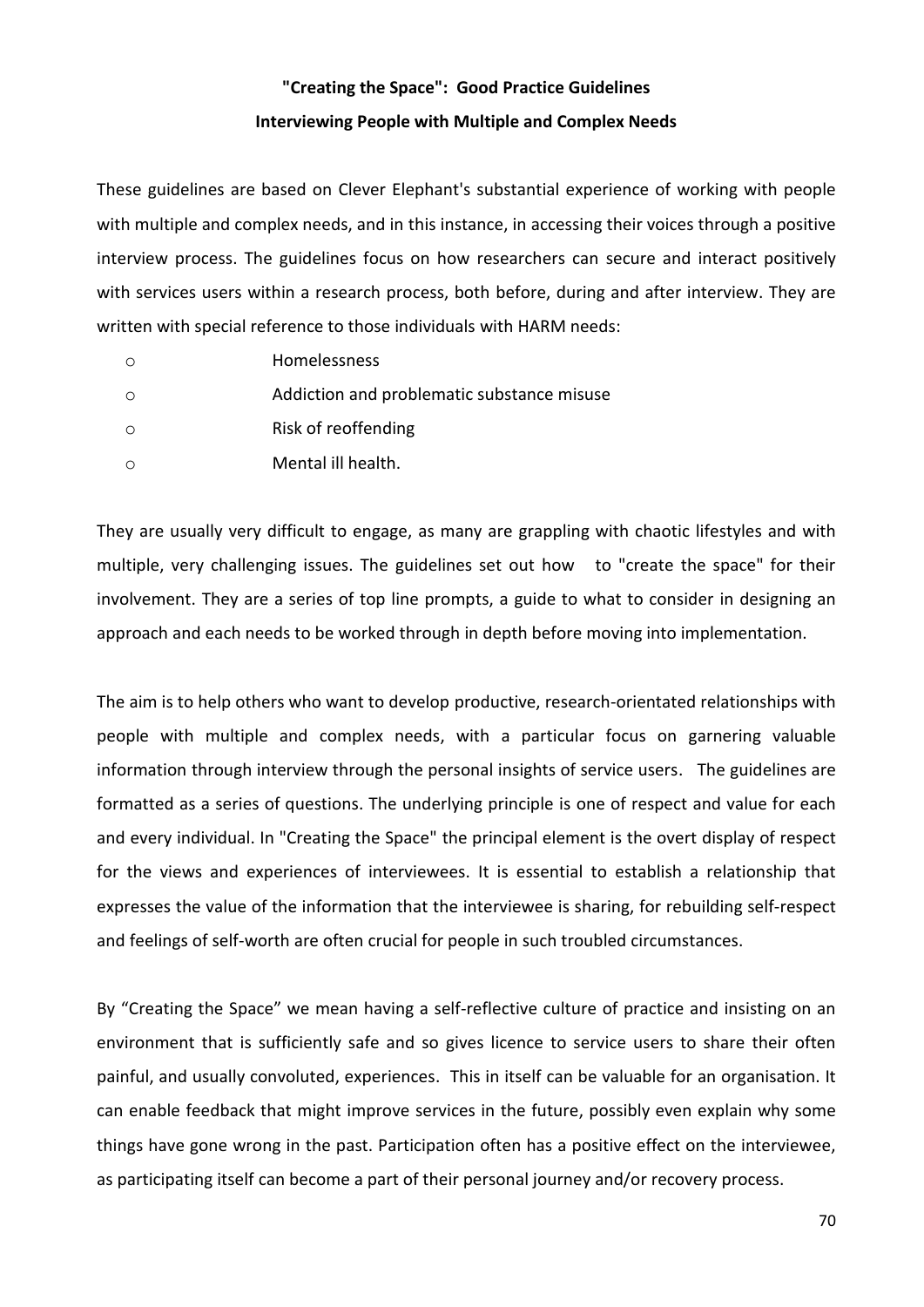Creating the space for service users to openly express their feelings means:

- $\triangleright$  they are being asked to contribute to something that could really help others
- $\triangleright$  emphasising the fact that it is their experience that really matters
- $\triangleright$  helping them recognise their own expertise and needs and reflect on their process of change
- $\triangleright$  giving them permission to trust their own feelings and wisdom
- $\triangleright$  assuring them that they have the autonomy to make their own choices
- $\triangleright$  helping them understand that making mistakes is okay when trying to change
- $\triangleright$  that they are not being judged or looked down upon

Clever Elephant bought considerable experience to the task of interviewing people with multiple and complex needs, since both researchers had also worked with this group over many years. Nevertheless additional lessons were learnt in the process. The guidelines are not theoretical in any sense, and we leave it to others to consider how they fit into qualitative research approaches, and the comparative validity of different approaches.

#### **Section 1 - Getting ready: pre-interview**

What planning and preparation is needed? The following points are a guide to the pre-interview stage

- How will you secure independence for the research? How will you convey this to gain the confidence of the service users?
- How will the research be managed and monitored? What criteria will you apply to help with monitoring? What latitude will you allow to be able to flex and change how the research is carried out depending on the outcomes of the monitoring?
- Support workers are the gateway to interviewees, so how will you achieve the active involvement of staff working with the service user?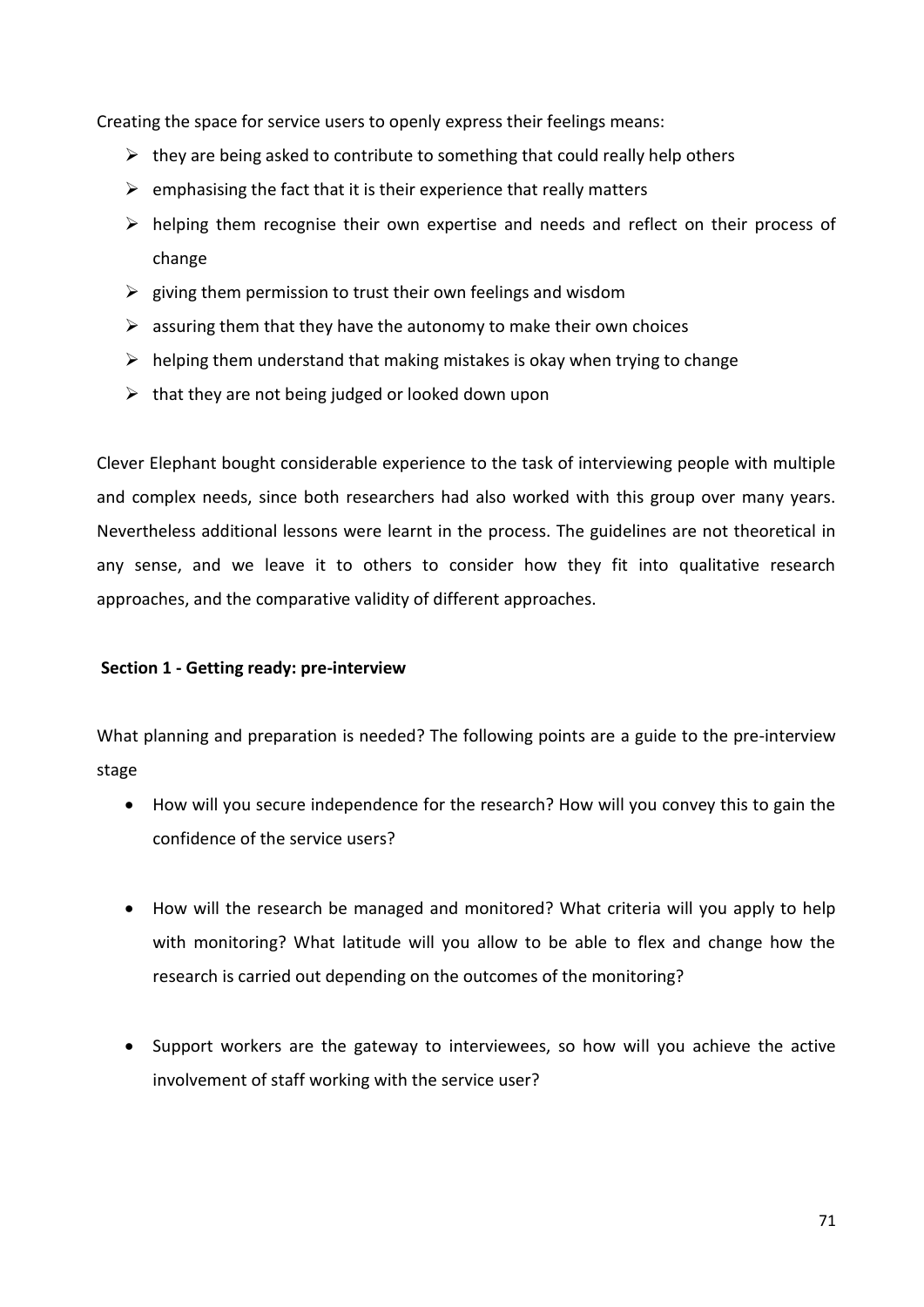- Do the people who will be conducting the interviews have the appropriate skills, attitudes and experience? For example, a background in working with a relevant client group, and/or counselling, as well as being experienced researchers?
- Do your interviewers have the skills and abilities to develop successful relationships with service provider staff as well? If not, how will this relationship be built?
- How will you encourage service users to get involved? What advance information are you going to give them?
- What reimbursement will you offer to service users to contribute to your study, to those who agree to be interviewed e.g. vouchers?
- What reassurances will you give about the confidentiality of the information they give you? Are you going to promise anonymity? If so how will you assure anonymity?
- What do you need to know about your interviewee prior to meeting with them? Consider how you will access any necessary information about individual's backgrounds? What do you need to know for the purposes of risk assessment? To establish a rapport with them?
- Where will you meet interviewees? How will you identify suitable venues for the interviews, where the service user is comfortable and there are minimal risks involved for all?
- How will you minimise the number of interviewees who don't turn up? What flexibility will you have to make alternative arrangements? How much responsibility, if any, do you have for support workers if their clients don't turn up?
- How will you convert your research framework into questions to be answered during the one to one interface with your interviewee? Will it be question-and-answer or will your researchers be able to secure the information they want conversationally?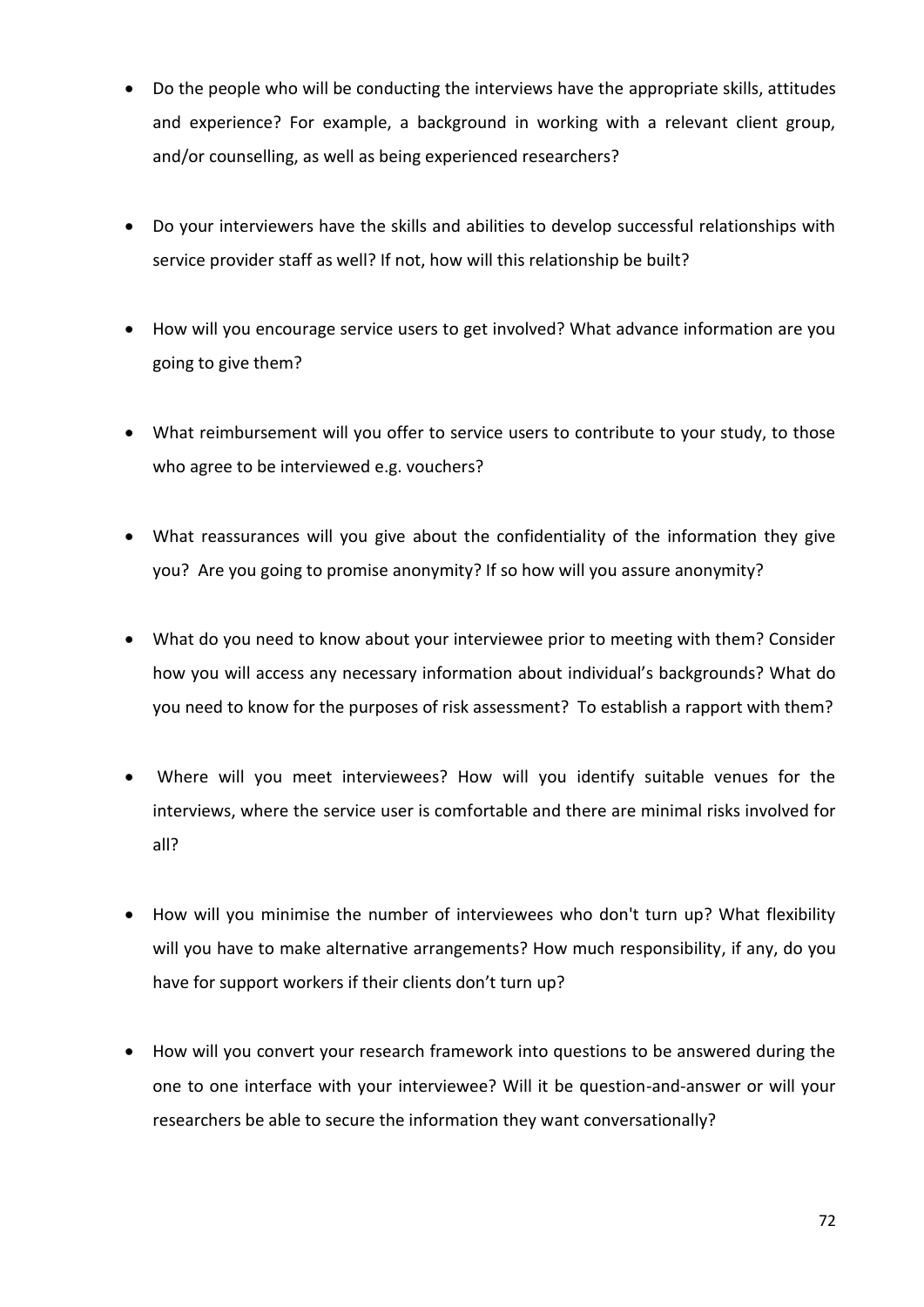## **Section 2 - Conducting the conversation: the interview**

It is essential to get the structure and the approach of the interview right, if you want to reflect the central role of service users in your research. Most importantly you need to equalise the relationship between the interviewee and the interviewer.

- What considerations will you give about the use of the physical environment at the venue of choice, for example making sure no-one's exit is blocked and everyone is comfortable? Who will take responsibility for this?
- The interview will work best if it is carried out as a conversation. How will you structure this? How will you establish rapport from the outset and gain the interviewee's confidence? How will you make sure you get all the answers you need from a conversation that may be structured and diffused?
- How are your interviewers going to explain the purpose of the research and the role of service users as interviewees? What encouragement and reassurances are you going to give that will gain their confidence and help them speak out?
- How are the interviews going to be conducted, who is going to attend and what roles will they have? Our experience clearly demonstrates the need for two interviewers, one to maintain the conversation and one to record the voice of the service user.
- How will the interview be recorded, scribed or taped etc. Will the interviewee have a choice in advance?
- What methods will you use to maintain the conversation and help the service user contribute information on their own terms? What will work best in making the service user feel safe and confident in sharing their experiences and views?
- How will you make sure you have sufficient time for the interview, for example, making sure you can give people with multiple and complex plenty of time to reflect, articulate and deal with any emotions arising? Interviews may therefore last much longer than you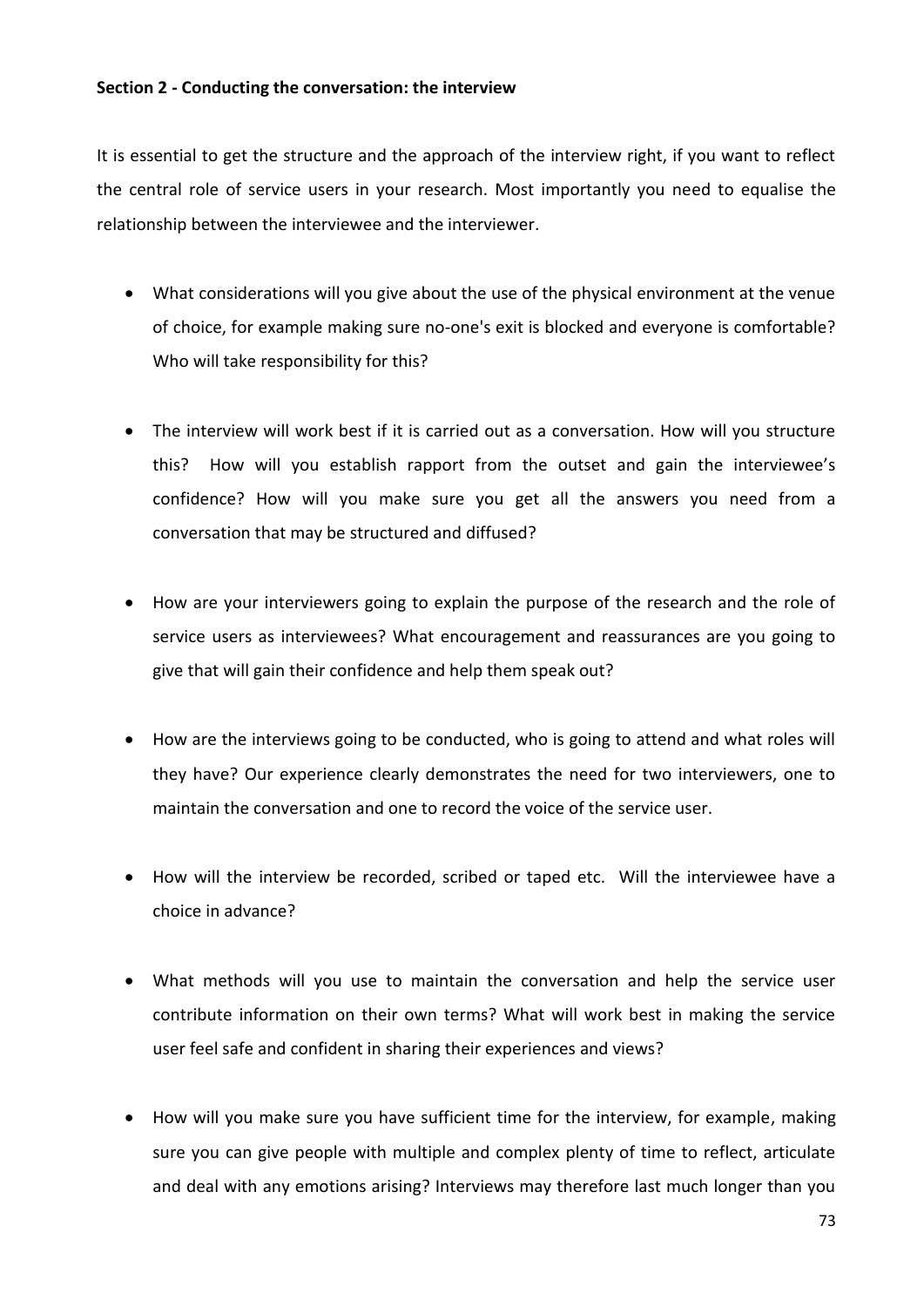are used to and there may be a need for several breaks, especially if interviewees need to look after their addictions or are under emotional or mental stress.

- Think about the approach to the interview to allow any breaks in the process as needed, or indeed if the interview needs to be discontinued. How you will encourage service users to return?
- How will you make sure that the interview is at the level and pace that is most comfortable for the interviewee? How will you know that your interviewers have sufficient emotional intelligence to spot if the interviewee starts to show distress? How will you advise them to recalibrate the conversation and level of questioning?
- Consider how a conversational flow with the service user can be maintained. How will the interview be managed in such a way that the interviewee can safely recall or retell their experiences, when sometimes this will be a challenge for them, and sometimes where the experiences are acute, for the interviewer too?
- Prepare for how you will react appropriately in response to the information being shared with you by the interviewee. They may be disclosing sensitive matters, so how will you deal with this? How will you deal with evasions? Will you respect them?
- How will you make sure you take everyone on face value and treat all with the utmost respect, and avoid stereotyping people? What measures will you take to achieve this? How will you know you are doing this?
- What risk assessment and safeguarding measures will you have in place to ensure the safety of both the researchers and the interviewees? Will you work with providers for example in deciding on the location of the interview? Do you have a policy relating to sensitive information disclosed during the interview?
- How will you make sure that the conversation supports the interviewees to give their personal testimony on their own terms and in their own words? How will you make sure you have heard their voices and accurately recorded it?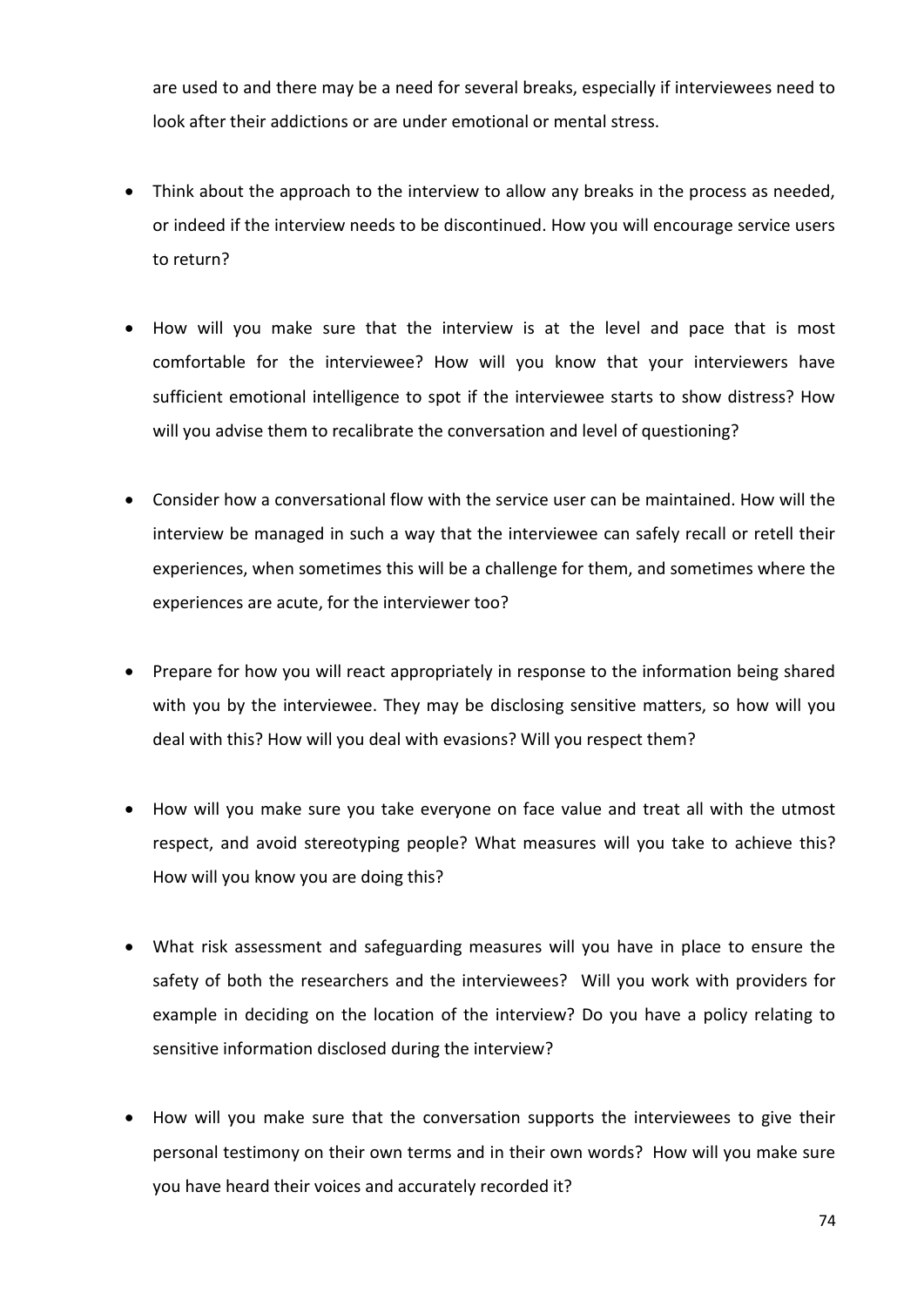- Consider how you remain professional, independent and unengaged in any case work as interviewers. What will support this clarity?
- What next steps will you offer to the interviewee? For example, what feedback do you want from them on you, the interviewers and the interview process? Is the research going to continue, will there be a follow up interview?

## **Section 3 - The information: using the data**

You will need to consider how, once you have it, you will use and disseminate the qualitative data that you gather. How will the learning from the interviews be used?

- When you write up the report, how will you maintain confidentiality and make sure the data is totally anonymous? How will you do this, recognising that when the interview group is numerically small and social links exist between the interviewees and potential readers, you may have to leave out a lot of specifics?
- When writing up the research, how far will you claim to be merely the conduit of the service user's voice? How will you position yourself as a researcher and interpreter of the data? Will you try to balance these two positions?
- Who do you want to learn from the study? Who can change things on the basis of the study? Who has the authority and power?
- How will you monitor and measure the impact of the data you have collected?
- What feedback are you going to give to interviewees and service users about the outcomes from the study?

Clever Elephant hopes you find the Guidelines useful. Please remember that they are just guidelines, a starting point in considering how to access the voice of service users with multiple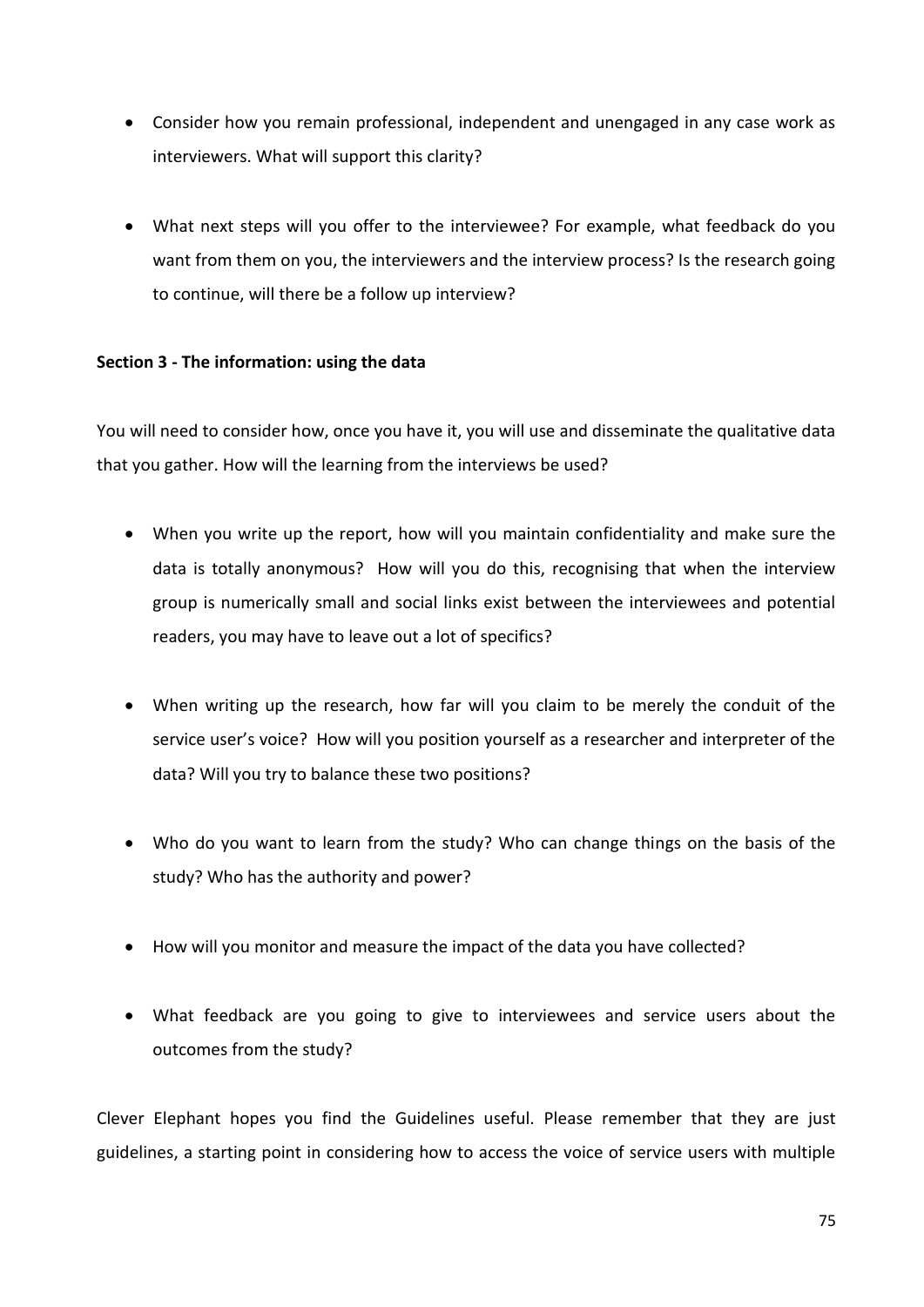and complex needs through an interview process. If you require further support or information, please contact BVSC on [changingfutures@BVSC.org.](mailto:changingfutures@BVSC.org)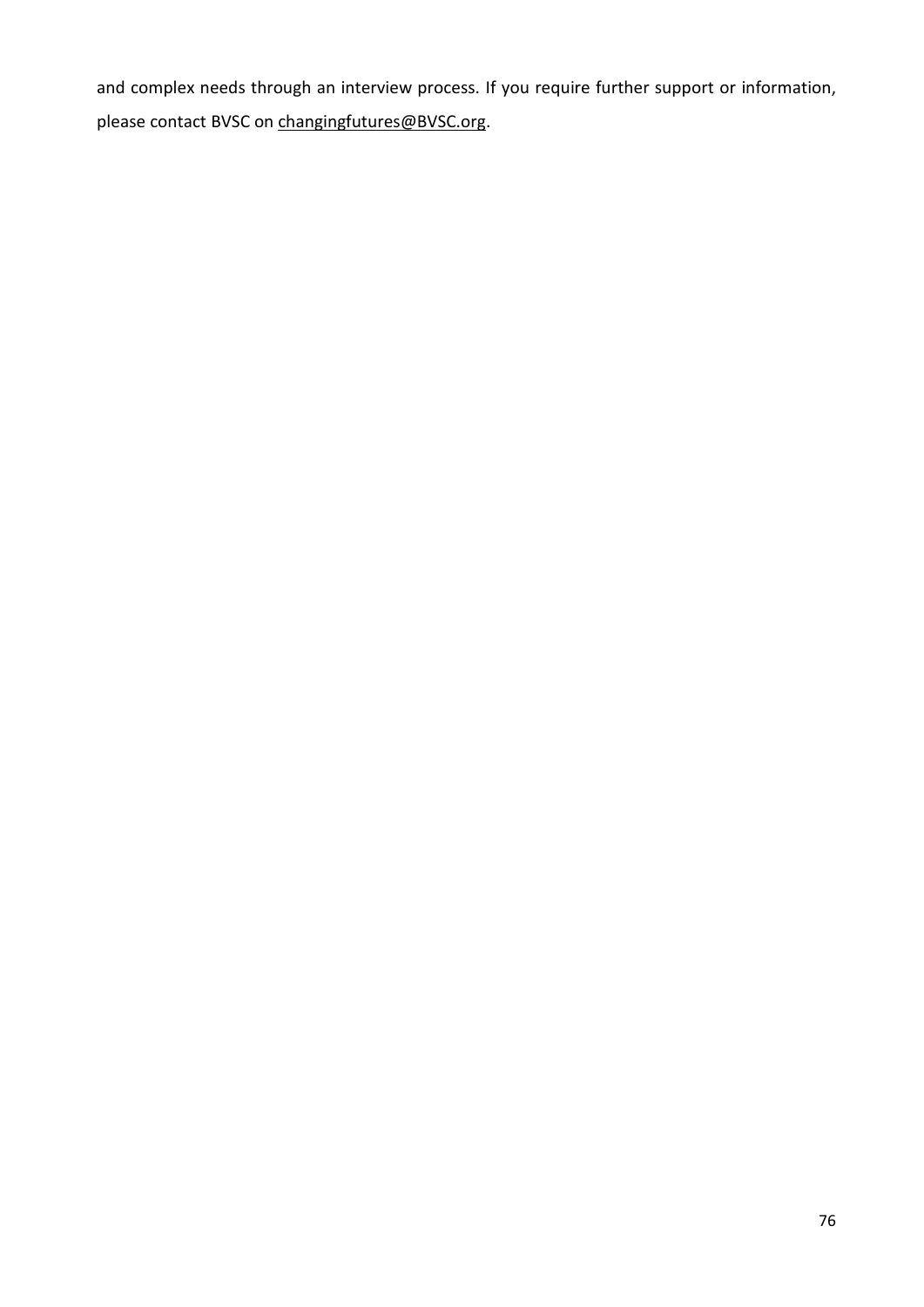## **Appendix 11 A Note on Psychologically Informed Environment (PIE) Training**

The findings of this study support developing Psychologically Informed Environments (PIE), in this case in relation to the research process. This is in line with the aspirations within the BCFT programme, which is set to implement PIE training in year 3 of the project. The information below has been extracted from *Psychologically informed services for homeless people, a Good Practice Guide,* Communities and Local Government, Southampton University *et al* (2012) accessed via web (p.3 - 26).

A Psychologically Informed Environment is a place or a service in which the overall approach and the day-to-day running of a service has been consciously designed to take into account the psychological and emotional needs of the service users. The authors list these five components essential to a PIE, reinforcing the importance of both practice and evaluation:

- A Psychological Framework
	- $\triangleright$  Cognitive
	- $\triangleright$  Psychodynamic
	- $\triangleright$  Eclectic
- Social Spaces
	- $\triangleright$  Welcoming and non-institutional
	- $\triangleright$  Designed to encourage interaction
	- $\triangleright$  Safe movement, and safe meeting spaces
- Staff Training and Support
	- $\triangleright$  Reflective practice
	- $\triangleright$  Good supervision
	- $\triangleright$  Client involvement
	- $\triangleright$  Ongoing evaluation

Corporate theoretical framework and approach (including corporate commitment)

- Managing Relationships
	- $\triangleright$  Consistent boundaries, sanctions and rewards
	- $\triangleright$  Pro-social modelling
	- $\triangleright$  Awareness of power
	- $\triangleright$  Positive regard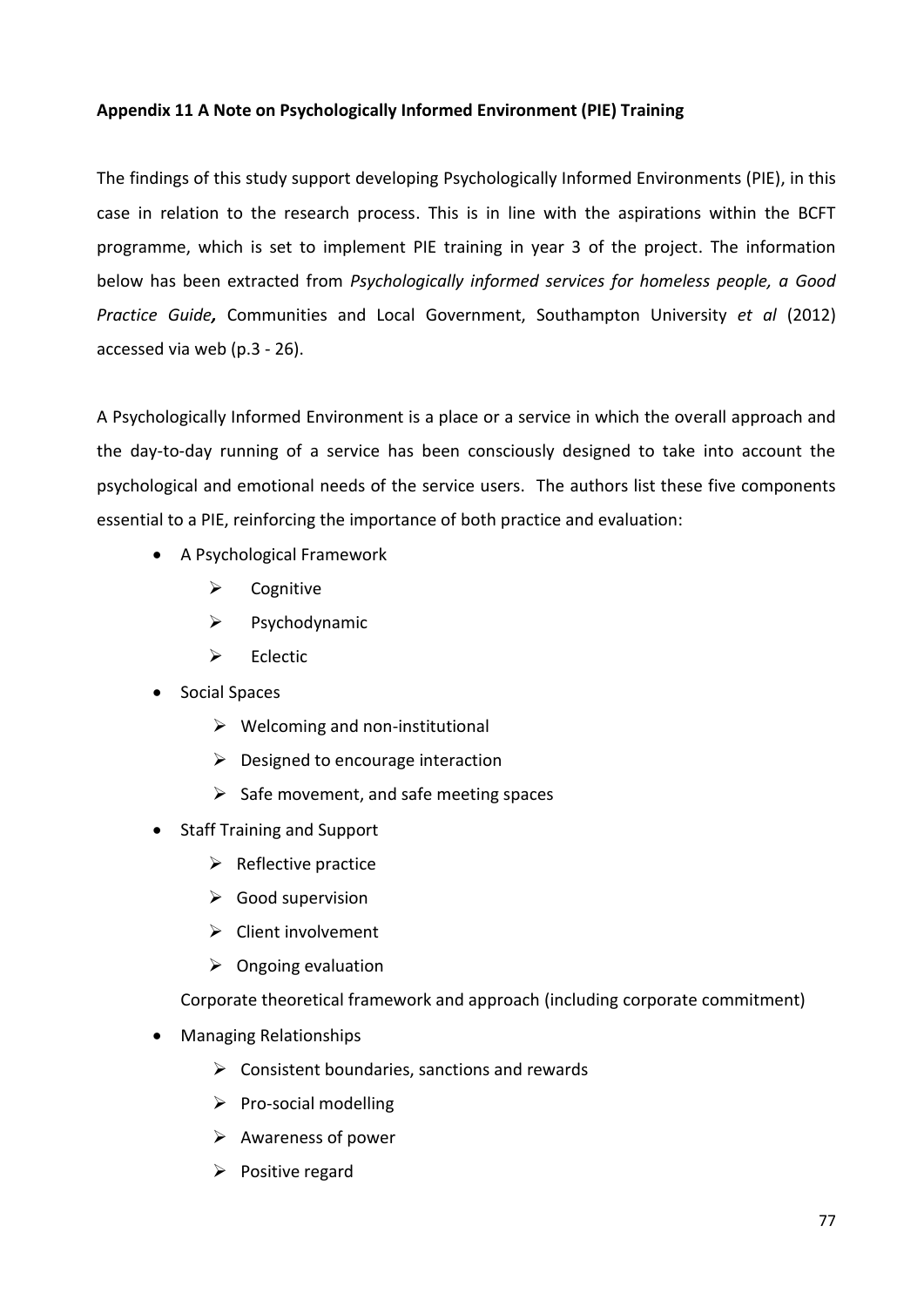- $\triangleright$  Psychological and emotional awareness
- Evaluation of Outcomes
	- $\triangleright$  Policy level measures, whether defined by government or local commissioners. These may be fairly broad, and more sophisticated than mere 'targets'. Examples may be reduction in overall antisocial behaviours, reduction in rough sleeping; or shared outcomes across multiple departments e.g. reduction in police time, reduction in emergency care use.
	- $\triangleright$  Service level measures, defined by the services themselves. These should map on to what the service believes that their interventions may deliver, e.g. quality of personal relationships, reduction in antisocial behaviours, reduction in distress, increase in cognitive flexibility etc.
	- $\triangleright$  Individual measures, defined by the staff member in collaboration with the service user. These should be meaningful for the service user, realistic and - usuallybehaviourally defined (although relationships and emotions as well as other factors may of course feature). These measures may result from the question 'what do you want to change in your life?'

The guide recommends that a commitment is made at all levels in an organisation including its mission statement, strategy and business plan, where a commitment to create a PIE is clearly stated and showing process by which this will be achieved. The PIE implementation plan should be regularly monitored and reviewed.

It is fundamental that PIE needs to be co-produced by service users and staff. The authors present five key PIE elements to help staff work more effectively with people with complex and multiple needs, with a strong focus on relationship-building to promote progress and recovery. This approach can be used in all settings where service users with complex and long term needs. It can also assist service users to gain an understanding of their own behaviour, take responsibility for themselves and develop negotiated and positive relationships.

The five elements are:

1. Relationships: these are recognised as the principle tool for change. Organisations need to evidence their emphasis on the role and value of relationships in everything they do, behaviour, ethos and culture.